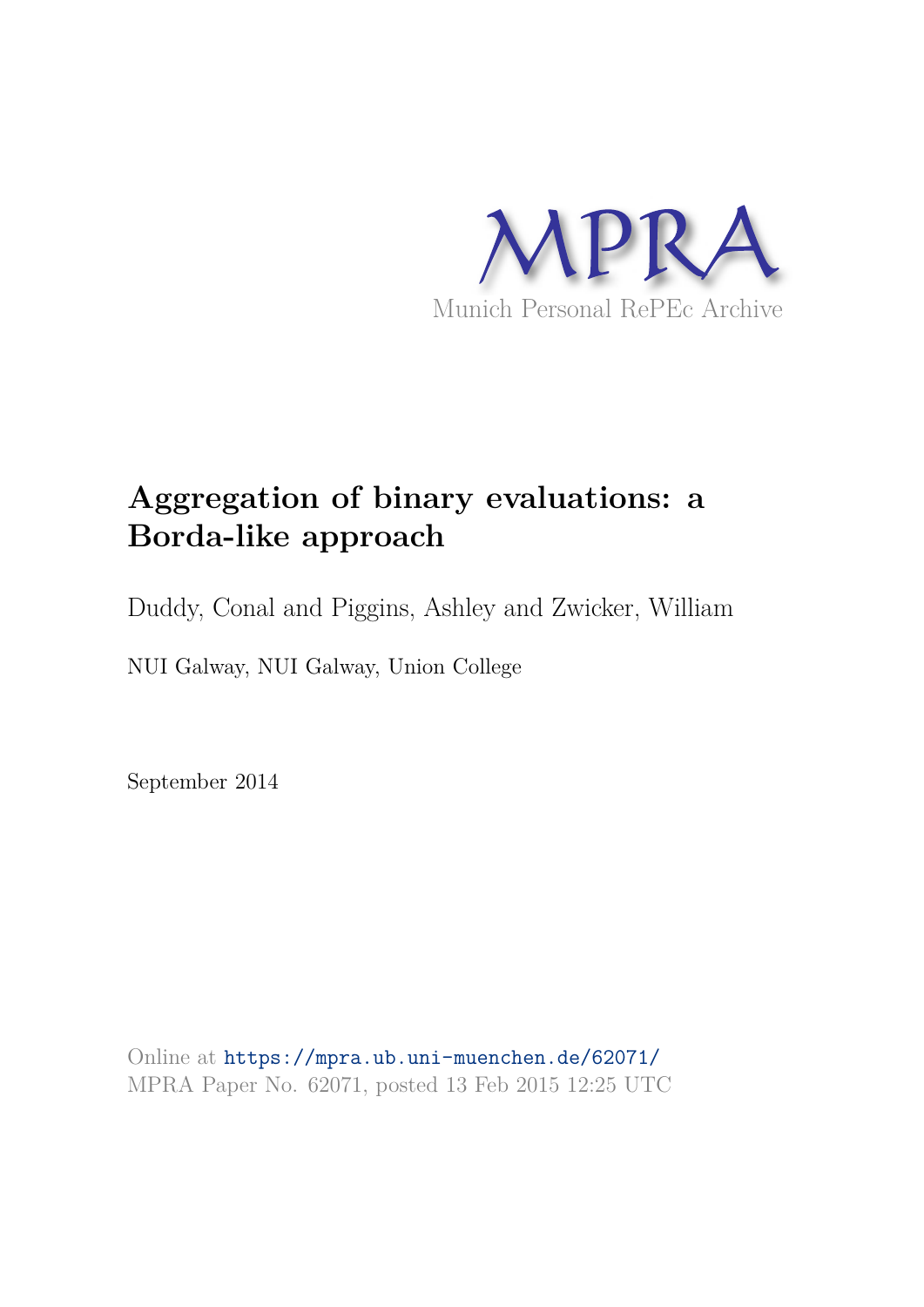# Aggregation of binary evaluations: a Borda-like approach<sup>∗</sup>

Conal Duddy<sup>†</sup> Ashley Piggins<sup>‡</sup>and William S. Zwicker<sup>§</sup>

September 6, 2014

#### **Abstract**

We characterize a rule for aggregating binary evaluations – equivalently, dichotomous weak orders – similar in spirit to the Borda rule from the preference aggregation literature. The binary evaluation framework was introduced as a general approach to aggregation by Wilson (J. Econ. Theory 10 (1975) 63-77). In this setting we characterize the "mean rule," which we derive from properties similar to those Young (J. Econ. Theory 9 (1974) 43-52) used in his characterization of the Borda rule. Complementing our axiomatic approach is a

<sup>∗</sup>Financial support from the Spanish Ministry of Science and Innovation through MICINN/FEDER grant ECO2010-21624, the NUI Galway Millennium Fund and the Irish Research Council co-funding from the European Commission is gratefully acknowledged. Conal Duddy conducted this research while visiting the Centre for Philosophy of Natural and Social Science at the London School of Economics. He is grateful for their hospitality. Thanks to Felix Brandt, Franz Dietrich, Nicholas Houy, Marcus Pivato and the participants at PET 13 for their helpful comments. This joint project began after we attended a workshop on New Developments in Judgement Aggregation and Voting Theory, held in Freudenstadt, September 2011. The workshop was organised by Clemens Puppe and Klaus Nehring. We are extremely grateful to them for organizing this workshop, and for providing financial support.

<sup>†</sup>J.E. Cairnes School of Business and Economics and the Whitaker Institute, National University of Ireland Galway, Ireland. Email: conal.duddy@nuigalway.ie

<sup>‡</sup>J.E. Cairnes School of Business and Economics and the Whitaker Institute, National University of Ireland Galway, University Road, Galway, Ireland. Email: ashley.piggins@nuigalway.ie

<sup>§</sup>Department of Mathematics, Union College, Schenectady, NY 12308, USA. Email: zwickerw@union.edu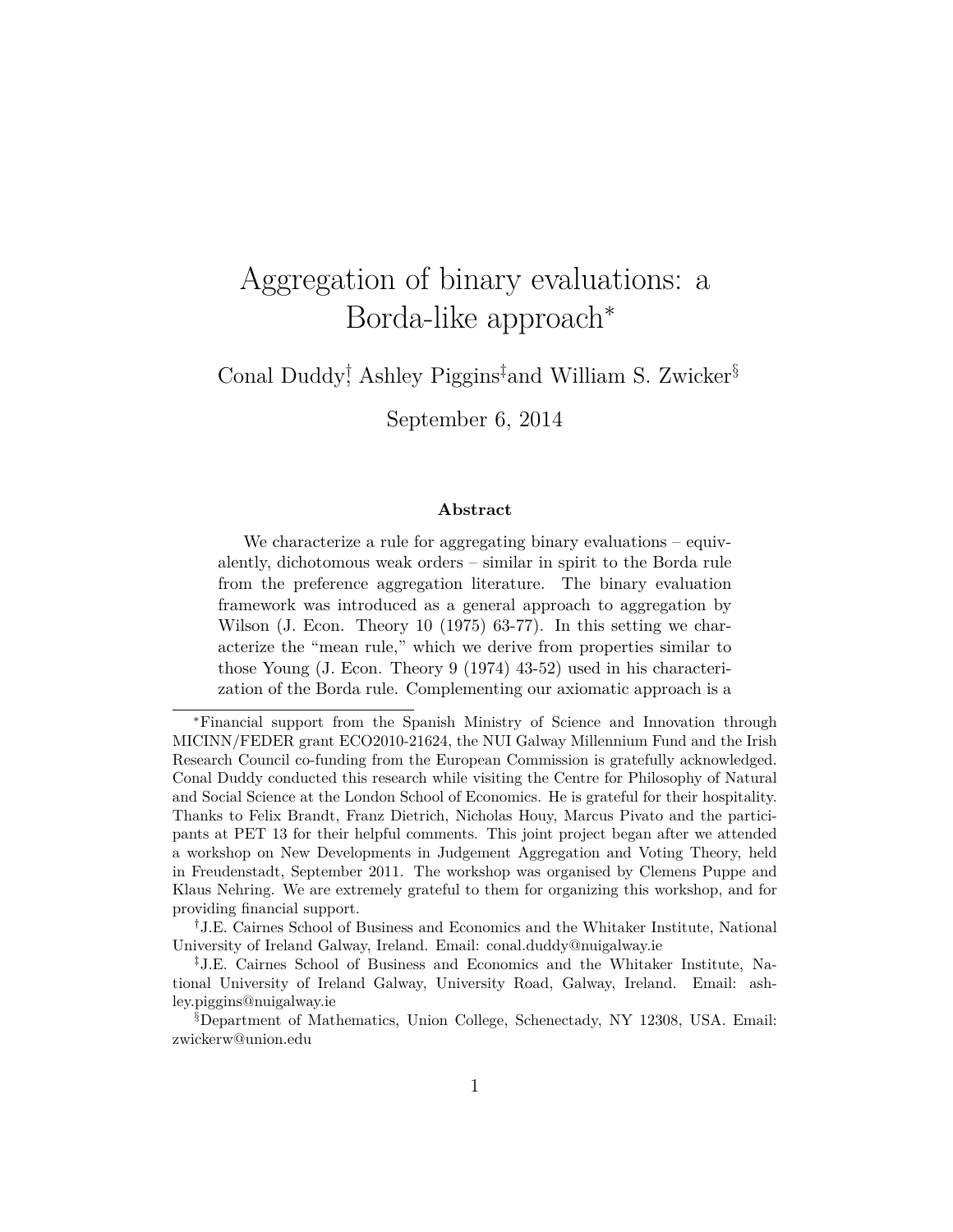derivation of the mean rule using vector decomposition methods that have their origins in Zwicker (Math. Soc. Sci. 22 (1991) 187-227). Finally, we derive the mean rule from an approach to judgment aggregation recently proposed by Dietrich (Soc. Choice. Welf. 42 (2014) 873-911).

JEL classification: D71.

Keywords: Binary evaluations, judgment aggregation, mean rule, tension, Borda.

## **1 Introduction**

The Borda rule is a way to resolve the problem of "cyclic" profiles in preference aggregation. This problem is best illustrated by the majority voting paradox. However, other aggregation problems have their own versions of this paradox. One that has been discussed recently is the "doctrinal para $d$ ox" from the judgment aggregation literature.<sup>1</sup> As with preference aggregation, when one aggregates individual judgments on related issues by applying majority rule separately to each, the result may be an incoherent collective judgment. It is natural to ask, then, if the Borda rule from the preference aggregation literature has a counterpart in other aggregation problems.<sup>2</sup> This question is important because some advocate the Borda rule as the "best" solution to the paradoxes that arise from preference aggregation.<sup>3</sup> Perhaps there are other aggregation problems that a suitable "Borda" rule can solve too? In any case, developing alternatives to majoritarian aggregation in these contexts should be of considerable interest.

How can we construct a Borda-like rule in other social choice settings? One possible strategy is to consider Young's (1974) original characterization of the Borda rule via four axioms. By translating these axioms into another setting we might identify a plausible analogue of the Borda rule for a different aggregation problem. We show that binary evaluations represents at least one aggregation context wherein Young's axioms translate into versions that

<sup>&</sup>lt;sup>1</sup>List and Pettit (2002) started the modern literature on this topic. List and Polak (2010) is a recent survey. The doctrinal paradox appears in Kornhauser and Sager (1993).

<sup>&</sup>lt;sup>2</sup>This question has been addressed recently by Dietrich  $(2014)$ . We consider Dietrich's approach in Section 7 of this paper.

<sup>3</sup>Donald Saari is the most prominent holder of this view. His arguments appear in Saari (1995, 2001a, 2001b, 2008) and in many articles.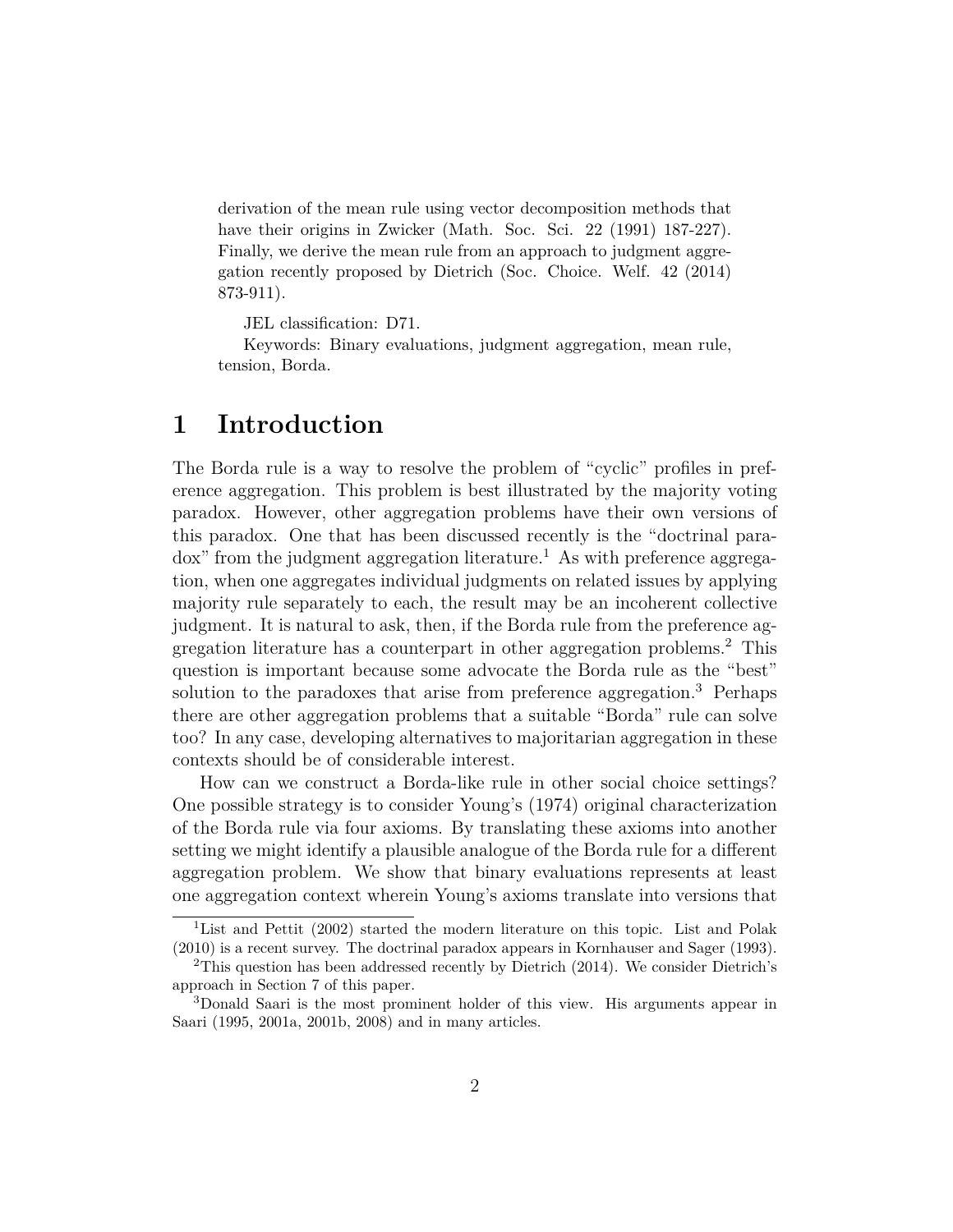characterize a particular aggregation rule. It seems reasonable to claim, therefore, that the resulting "mean rule" is the counterpart to the Borda rule for this problem.

Before we come to this aggregation problem, let us first consider the following problem of classification. This helps to motivate the aggregation rule that we ultimately characterize in this paper. Suppose that we have a group of students, *S*, of mixed academic ability. The faculty have decided to partition this set of students into two subsets: a *higher-ability* group, denoted by *SH*, and a *lower-ability* group, *SL*. A natural objective of the faculty is to make the students in each group as similar as possible, and so minimize the total amount of *tension* within each of the two subsets. We take the pairwise tension between two students to be the absolute difference between their levels of ability, according to some (as yet, unspecified) ability measure; total tension is then the sum of pairwise tension over all pairs chosen from the same group. We will become more precise shortly, using "tension" informally for the moment.

Suppose further that the ability of each student is not directly observable, and so the faculty decide to use a method of aggregation from social choice theory. Each member of faculty submits his or her preferred partitioning of the group of students (the one that he or she thinks minimizes tension) and the social choice problem is to determine from these individual partitions a collective partition. It is not a necessary feature of this problem that  $S_H$  and  $S_L$  contain the same number of students. A faculty member who considers a small number of students to be significantly more able than the rest may believe that tension is minimized by placing only those few into  $S_H$ . Indeed, if there is one particularly gifted student it may even be optimal to have only that single student in  $S_H$ . However, there is one thing of which we can be certain. Unless all of the students have exactly the same level of ability, placing all of them into one group could never be tension-minimizing. Given that this is so unlikely, it is reasonable to assume that the faculty agree that the collective partition should not have this property; for the same reason, no individual faculty member places all of the students into one group.

Each faculty member might indicate a preferred partition in the form of a *binary evaluation*, by assigning a  $+1$  or  $-1$  to each student according to whether they belong in  $S_H$  or in  $S_L$ , respectively. Such an evaluation is equivalent to an *ordered partition* in the form of an ordered pair  $(S_H, S_L)$ .<sup>4</sup> In

<sup>&</sup>lt;sup>4</sup>That is, the unordered pair  $\{S_H, S_L\}$  partitions the set *S* of students, while the or-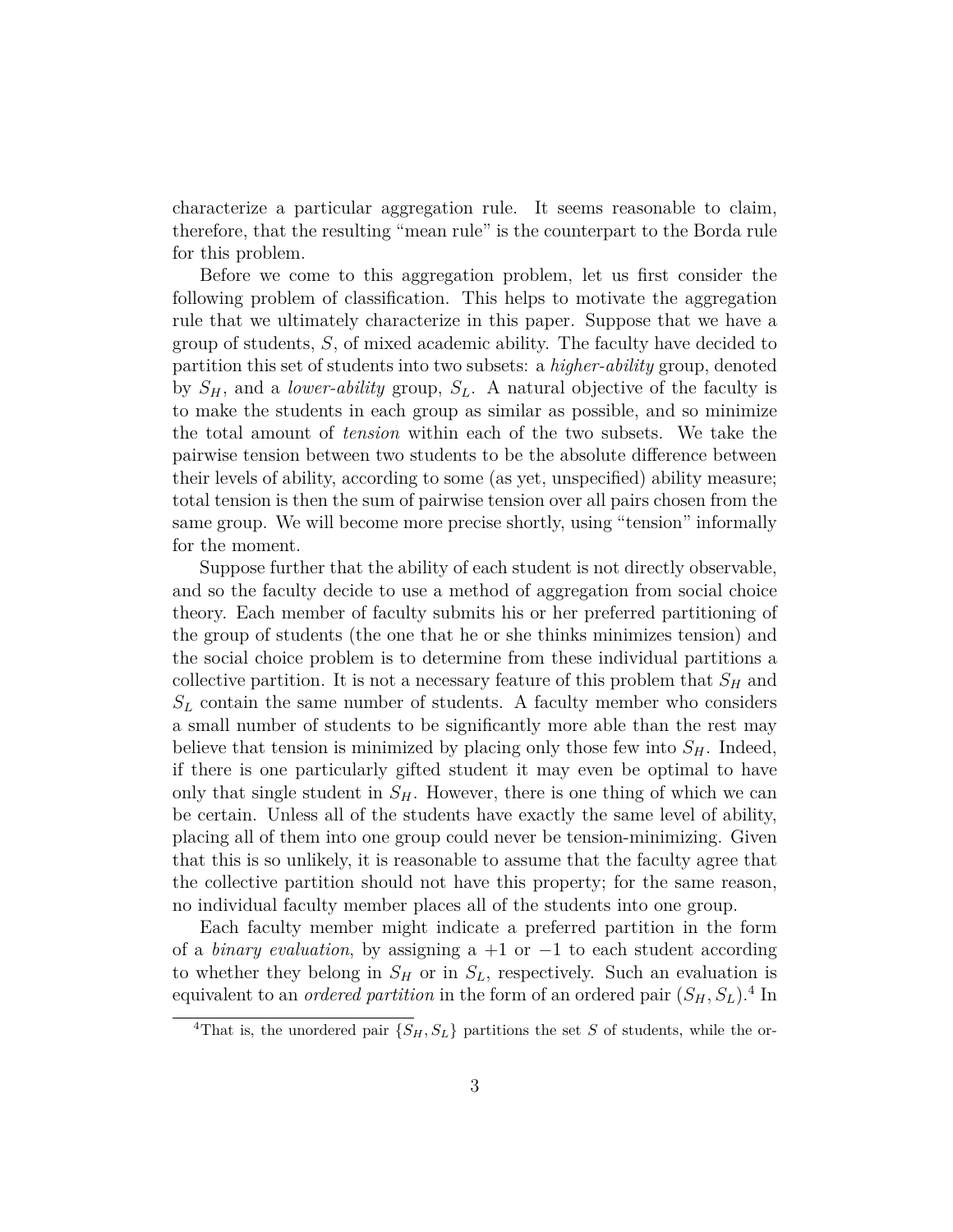practice, we will use "partition" to refer to such a pair. A binary evaluation can also be identified with a *dichotomous weak order relation*, and we take this approach in Section 6.<sup>5</sup>

Once each member of faculty has submitted his or her partition we face the problem of aggregating them into a collective partition. One natural approach to this problem is to use the majority method, under which the faculty collectively assigns a student to  $S_H$  (or  $S_L$ ) if a majority of its members do.

|                            |         | $S_1$ $S_2$ $S_3$ |   |
|----------------------------|---------|-------------------|---|
| Four teachers              | $H_{-}$ | - H-L             |   |
| Three teachers $L$ $H$ $H$ |         |                   |   |
| Three teachers $H$ $L$     |         |                   | H |
| Majority                   | $H_{-}$ | H                 | H |

Table 1: Majority method can lead to all of the students being assigned to  $S_H$ .

In Table 1, there are three students, *s*1, *s*<sup>2</sup> and *s*3, and ten members of faculty. The first four believe that  $s_1$  and  $s_2$  should be in  $S_H$  (which, for simplicity, we denote by  $H$ ), and that  $s_3$  should be in  $S_L$  (which we denote by *L*). As we can see, applying the majority method to this example leads to all of the students being put into  $S_H$  which violates what we require of the collective partition.<sup>6</sup>

dering of the pair  $(S_H, S_L)$  identifies which piece of the partition is the "Higher" piece. The same information, of course, would be conveyed by providing *S<sup>H</sup>* alone (with the understanding that  $S_L = S \setminus S_H$ . A binary evaluation is thus formally equivalent to an *approval voting* ballot.

<sup>5</sup>While there is no technical reason to distinguish among these various equivalent formalisms, they do suggest different perspectives on the aggregation problem. Approval voting, for example, differs fundamentally from the mean rule discussed here, while the dichotomous weak order formalism invites comparison with other methods of aggregating orders. The different formalisms also suggest different ways of thinking about ties, as we will see later.

<sup>&</sup>lt;sup>6</sup>We can write this majority evaluation as  $(+1, +1, +1)$  to denote that students 1, 2 and 3 respectively are all in  $S_H$ . In this way, evaluations can be regarded as vectors. Note that the majority method satisfies an "independence" property in that the collective decision on a student is independent of the teachers' evaluations of the other students. Significantly, the mean rule that we present in this paper does not satisfy this property.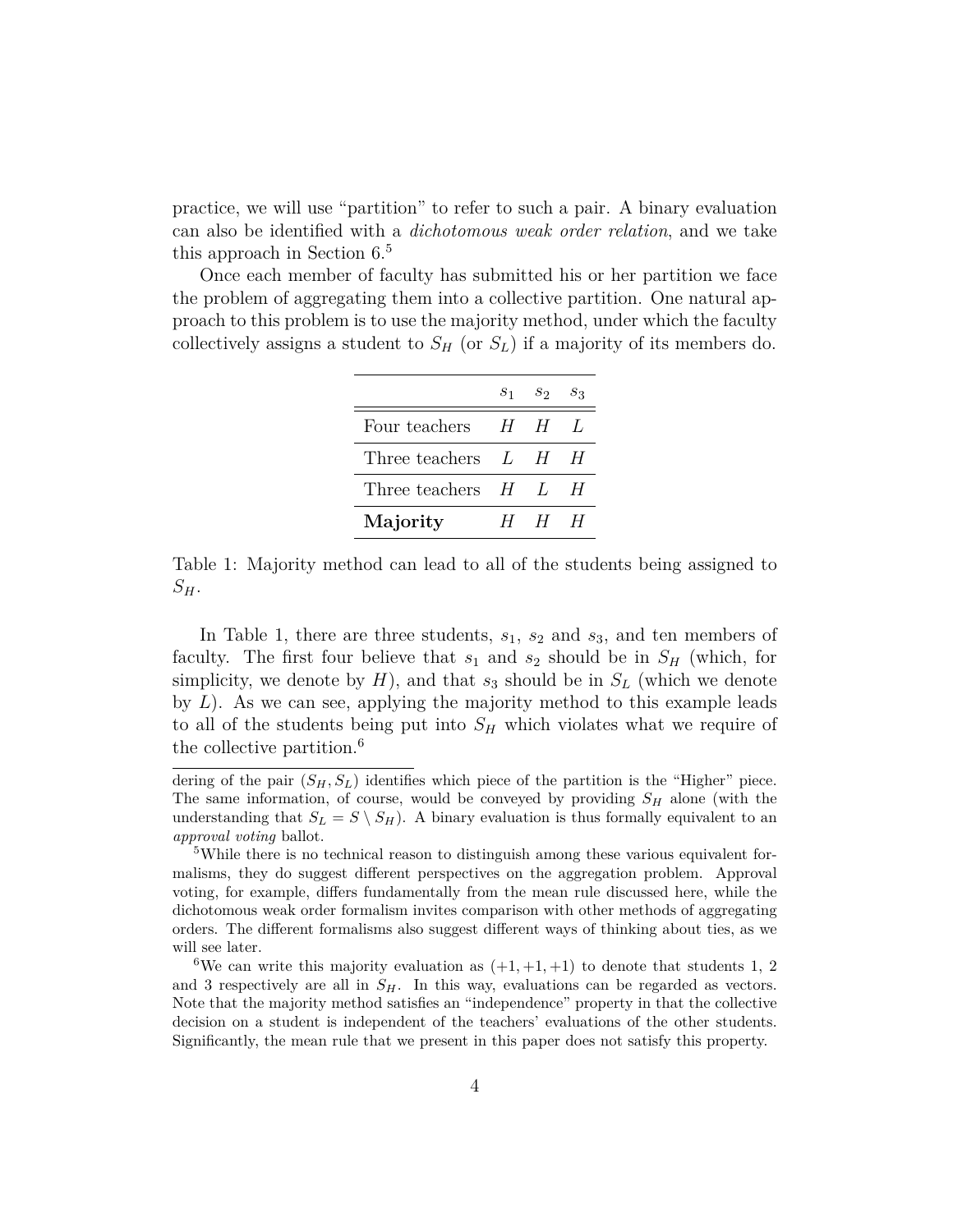We propose an alternative approach. Suppose we take the number of faculty members who assign a given student to  $S_H$  to be a measure of that student's level of ability. Then, as noted above, for any two students the absolute difference between these numbers serves as a measure of the tension between them, and the sum of these differences – taken over every pair of students that belong to the *same* member of the pair  $(S_H, S_L)$  – represents the total tension of the partition  $(S_H, S_L)$ .

To give an example, the ability-levels of the three students in Table 1 are given in Table 2.

|                              | $S_1$ $S_2$ $S_3$ |  |
|------------------------------|-------------------|--|
| Ability-levels               | $\mathbb{Z}$      |  |
| Tension-minimization $H$ $H$ |                   |  |

Table 2: The ability-levels of the three students.

Based on these ability-levels, the total tension in the partition  $({s_1, s_3}, {s_2})$ is simply the tension in  $\{s_1, s_3\}$  plus the tension in  $\{s_2\}$ . The total tension in  $({s_1, s_3}, {s_2})$  is, therefore,  $1 + 0 = 1$ . It is easy to determine that the partition that minimizes total tension is  $({s_1, s_2}, {s_3})$  which leads to a total tension of  $0 + 0 = 0$ . This example demonstrates that this "tensionminimizing" approach can overcome the problem that arises when we apply the majority method.

However, we need to add an important constraint when we apply this approach to the partitioning problem. To illustrate, consider the example of five students and five faculty members described in Table 3. The zero below  $s_1$  indicates that none of the teachers assigned that student to  $S_H$  while two teachers assigned  $s_2$  to  $S_H$ , and so on.

|        | $S_1$ $S_2$ $S_3$ $S_4$ |  | $s_{5}$ |
|--------|-------------------------|--|---------|
| $\Box$ | 2 2 2 5                 |  |         |

Table 3: The ability-levels of five students.

If we assign students  $s_1$  and  $s_5$  to  $S_H$ , and the other three students to  $S_L$  then total tension is  $5 (= 5 + 0)$ . It is easy to verify that this is the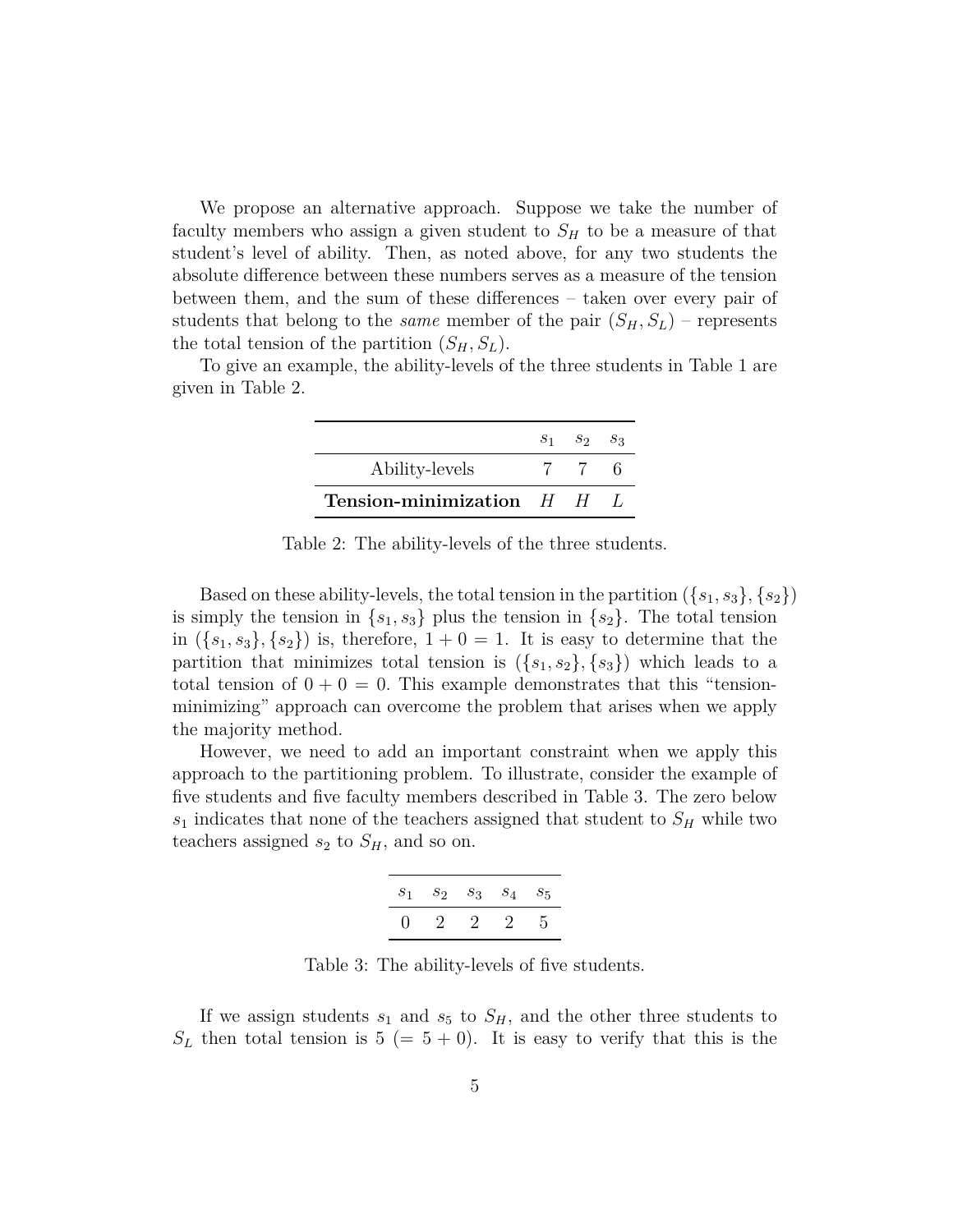tension-minimizing partition. However, this tension-minimizing partition is problematic from an intuitive point of view. It places the most able and the least able students together into  $S_H$  which we take to be undesirable for ability grouping.<sup>7</sup>

This example motivates the imposition of a natural monotonicity constraint to our partitioning problem. We will require that the lowest level of ability among the students in  $S_H$  be at least as great as the greatest level of ability in *SL*. Under this constraint, it is easy to verify that the unique tension-minimizing partition places student  $s<sub>5</sub>$  alone into  $S<sub>H</sub>$  (for a total tension of 6). Therefore, we have  $S_H = \{s_5\}$  and  $S_L = \{s_1, s_2, s_3, s_4\}$  under the tension-minimizing approach.<sup>8</sup>

As we prove in Section 2, it is very easy to determine the tension-minimizing monotone partition. Fortunately, we do not need to calculate the total tension in every possible monotone partition. Instead, we simply calculate the mean of the ability-levels and use this mean as a threshold, placing students who are below the mean into  $S_L$  and those who are above the mean into  $S_H$ <sup>9</sup>. If there is a student whose ability-level is equal to the mean then there are multiple solutions (all of which achieve a common lowest tension).

The "mean rule" accrues some normative appeal because it determines the tension-minimizing monotone partition. However, there are two additional, somewhat surprising, reasons to be interested in this rule. First, the mean rule is the unique rule that emerges when we translate Young's Borda axioms into a particular, abstract social choice setting (this setting concerns aggregating binary evaluations). Further normative appeal is provided, therefore, by the fact that these axioms are, arguably, attractive in their own right. Second, the mean rule emerges when we apply Zwicker's (1991) vector decomposition technique to the same social choice problem. Zwicker's technique allows us to decompose a standard preference profile into a portion that tends towards a majority cycle, and a portion that tends towards no cycle in majority preference.<sup>10</sup> He then shows that the Borda ranking at

 $7\,$ We are grateful to Nicholas Houy for proposing the first example of this kind.

<sup>8</sup> In a planned sequel to this paper (*Social Dichotomy Functions*) we show that a measure of *external displacement*, related to total tension, is also optimized by "cutting" at the mean in this way, with no need to impose a monotonicity condition.

<sup>9</sup>Applying the mean rule to the example in Table 2 results in a mean of <sup>20</sup>*/*<sup>3</sup> and, therefore, a collective partition of  $({s_1, s_2}, {s_3})$  which is precisely the one that minimizes total tension. We prove in Section 3 that this is always the case.

<sup>&</sup>lt;sup>10</sup>These ideas are developed in Saari  $(1994)$ .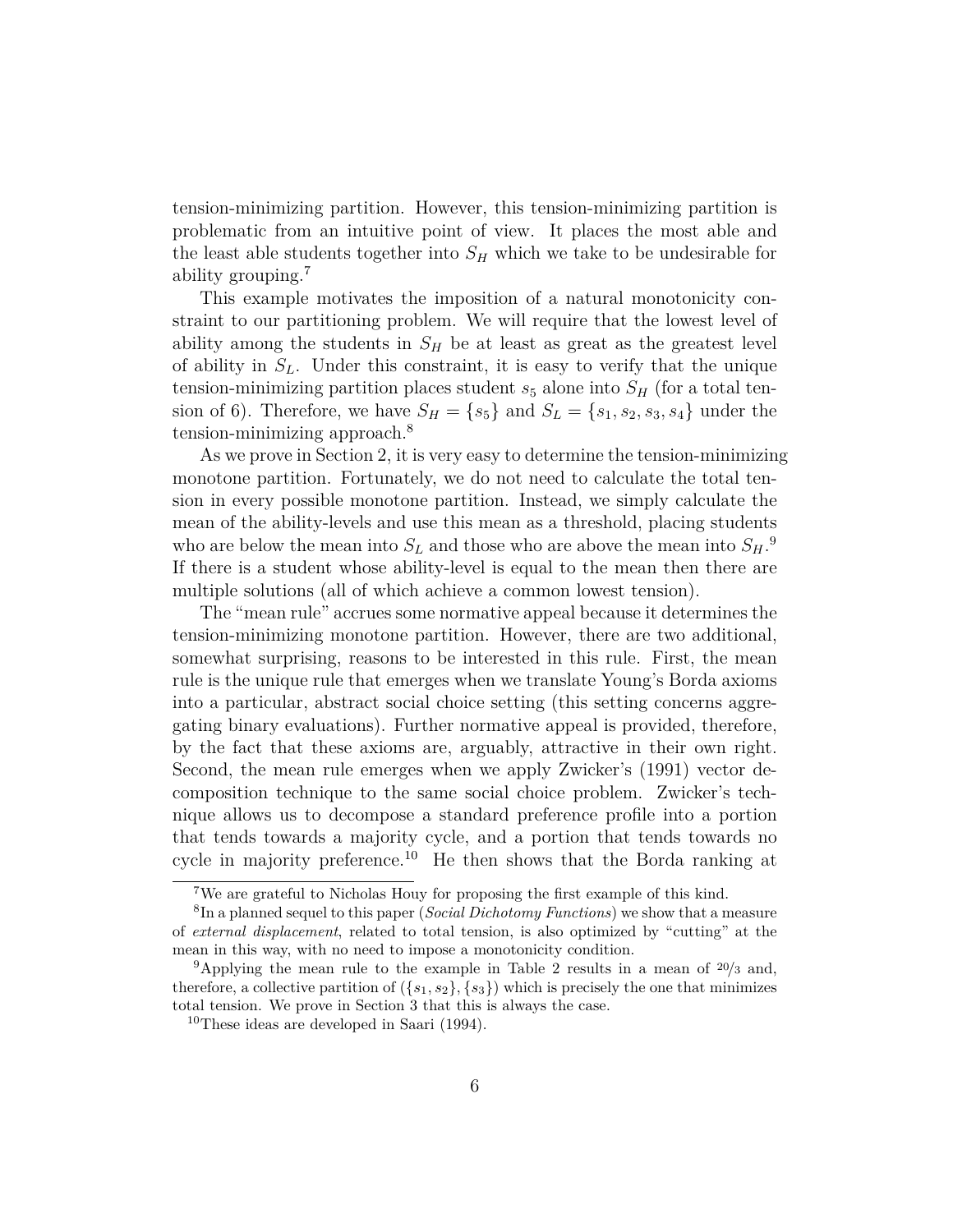the original profile is identical to the (transitive) majority preference at this second, acyclic portion of the original profile. We show in this paper that the mean rule emerges when we apply this decomposition technique to our social choice problem (in its dichotomous weak order representation). It is noteworthy that these two very different approaches to social choice theory (one axiomatic, the other based on linear algebra) both lead to the mean rule.

Before we outline the structure of the paper, we should explain how our aggregation problem differs from the classic voting problem. In that problem, the objective is to devise voting rules that will help us identify the "best" candidate(s). The goal here, however, is not to identify the best student. If we wanted to do that, then, given our formal set-up (described in footnote 4) we would use Approval Voting. Instead, we want to identify the best partitioning of the students. This, we have argued, is the one that minimizes total tension. The social outcome that concerns us, therefore, is different to the classic problem of voting.<sup>11</sup>

This, then, describes our social choice model and the aggregation rule that we ultimately characterize. Note that the model can also be applied to the rich literature on judgment aggregation by interpreting the set that we intend to partition, *X* say, as a set containing propositions, each expressed in a formal language like standard propositional logic. In this setting,  $X_H$ represents the "true" propositions and  $X_L$  represents the "false" ones. The problem here is to aggregate individual judgments (represented by partitions) on the propositions in *X* into a collective judgment. We explore further the connections with the judgment aggregation literature in Section 7 of this paper.

The paper is organised as follows. We describe our basic model in Section 2. We prove in Section 3 that the mean rule determines the tensionminimizing, monotone partition. In Section 4 we present an axiomatic approach to this social choice problem. Section 5 contains our characterisation theorem. In Section 6 we derive the mean rule using the vector decomposition approach. In that section we also introduce the "Borda" mean rule, which is a generalization of the mean rule. Loosely speaking, under the Borda mean rule, the inputs are rankings and the output is a partition. As we have seen, under the ordinary mean rule, the inputs are partitions as well.

<sup>11</sup>Approval Voting implicitly produces a partition into "winners" and "losers", but this will not be tension-minimizing in general.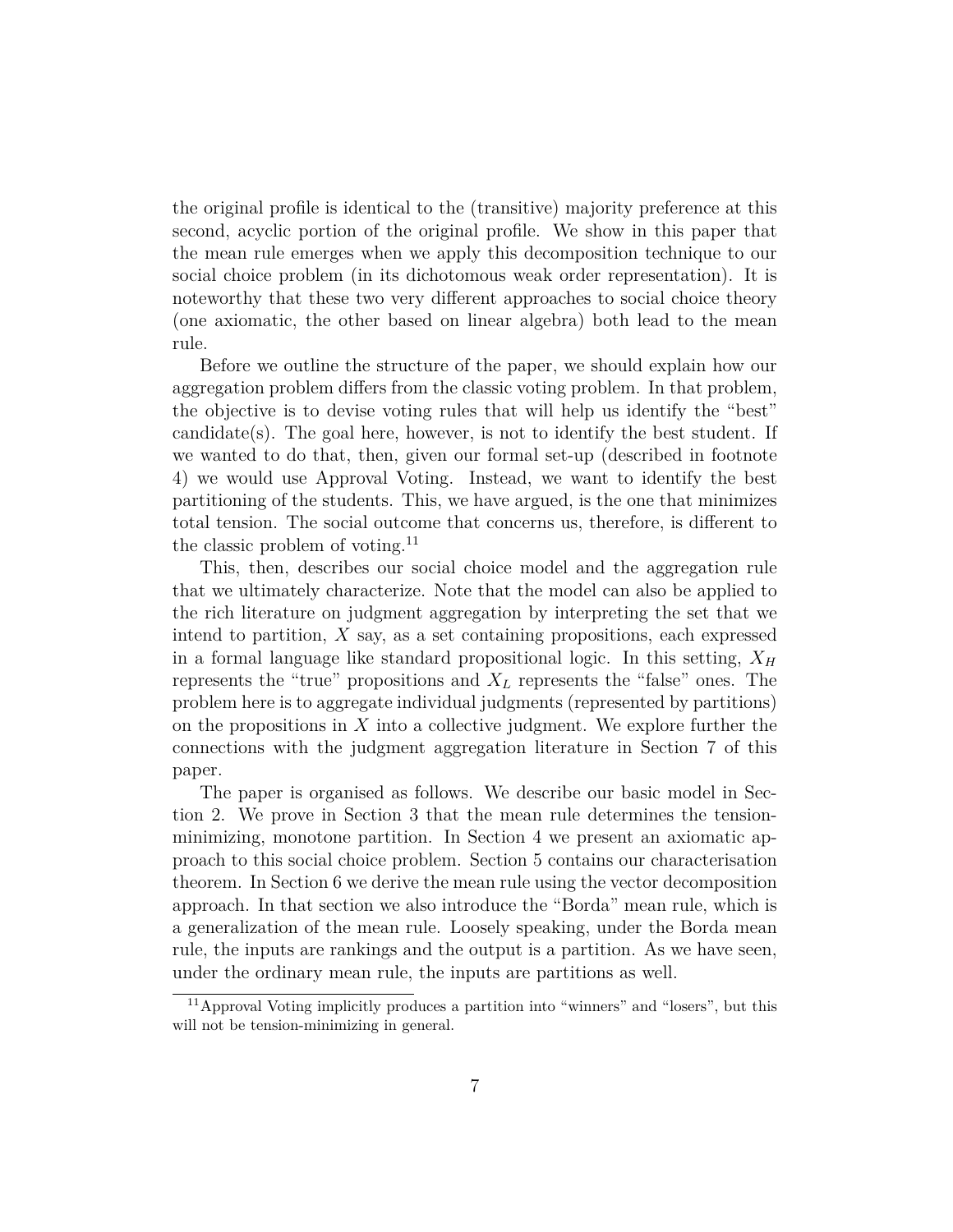Finally, in Section 7, we consider applying the mean rule to the problem of judgment aggregation. We show that there are agendas to which the mean rule can be applied. In Section 7.1 we show that at the so-called "preference agenda" with three alternatives the mean rule will always produce the same collective judgment as the Borda rule.

In Section 7.2 we consider an approach to judgment aggregation due to Dietrich (2014). Dietrich develops the idea of "scoring rules" for judgment aggregation. Adopting Dietrich's framework, we give an example of a scoring function that will always choose the same collective outcome as the mean rule when applied to the domain of this rule. Interestingly, over the domain of the Borda rule, this scoring function will also choose the same collective outcome as the Borda rule (for any number of alternatives). For this reason, this scoring function is particularly interesting and suggests that a unified statement of the two rules is possible. Section 8 concludes the paper and suggests directions for future research.

## **2 Binary evaluations model**

To make our social choice problem clear, we consider first the domain of the aggregation problem and then the co-domain.<sup>12</sup> First, the domain. Each individual submits a *feasible evaluation*. For all natural numbers *k* greater than one, the set of feasible individual evaluations, *V* , is the set obtained by removing  $\{-1\}^k$  and  $\{+1\}^k$  from  $\{-1,+1\}^k$ . Here *k* denotes the number of elements in a set *X*. Each individual's evaluation describes a partitioning of *X* into two non-empty subsets (these are the parts (or "blocks") of the partition). Assigning  $+1$  to an element of X means that the individual judges that this element should be in the "Higher" part of the partition, a  $-1$  means that it should be in the "Lower" part.<sup>13</sup> In our first example

<sup>&</sup>lt;sup>12</sup>The binary evaluations model was first presented in Wilson (1975) and then developed by Rubinstein and Fishburn (1986), Dokow and Holzman (2010a) and Nehring and Puppe (2010). See also Bogomolnaia, Moulin and Strong (2005) on aggregating dichotomous preferences. Brams, Kilgour and Zwicker (1998) consider the "paradox of multiple elections" where voters vote yes/no on a sequence of propositions on a referendum. Generalizations of the binary evaluations model can be found in Dokow and Holzman (2010b) and in the literature on combinatorial domains (chapter 8 of Xia 2011 is an introduction).

<sup>13</sup>Other aggregation problems with this domain characteristic include List's (2008) model of judgment aggregation on a single proposition, where this proposition is expressed as a set of possible worlds. Another example is Kasher and Rubinstein's (1997) "group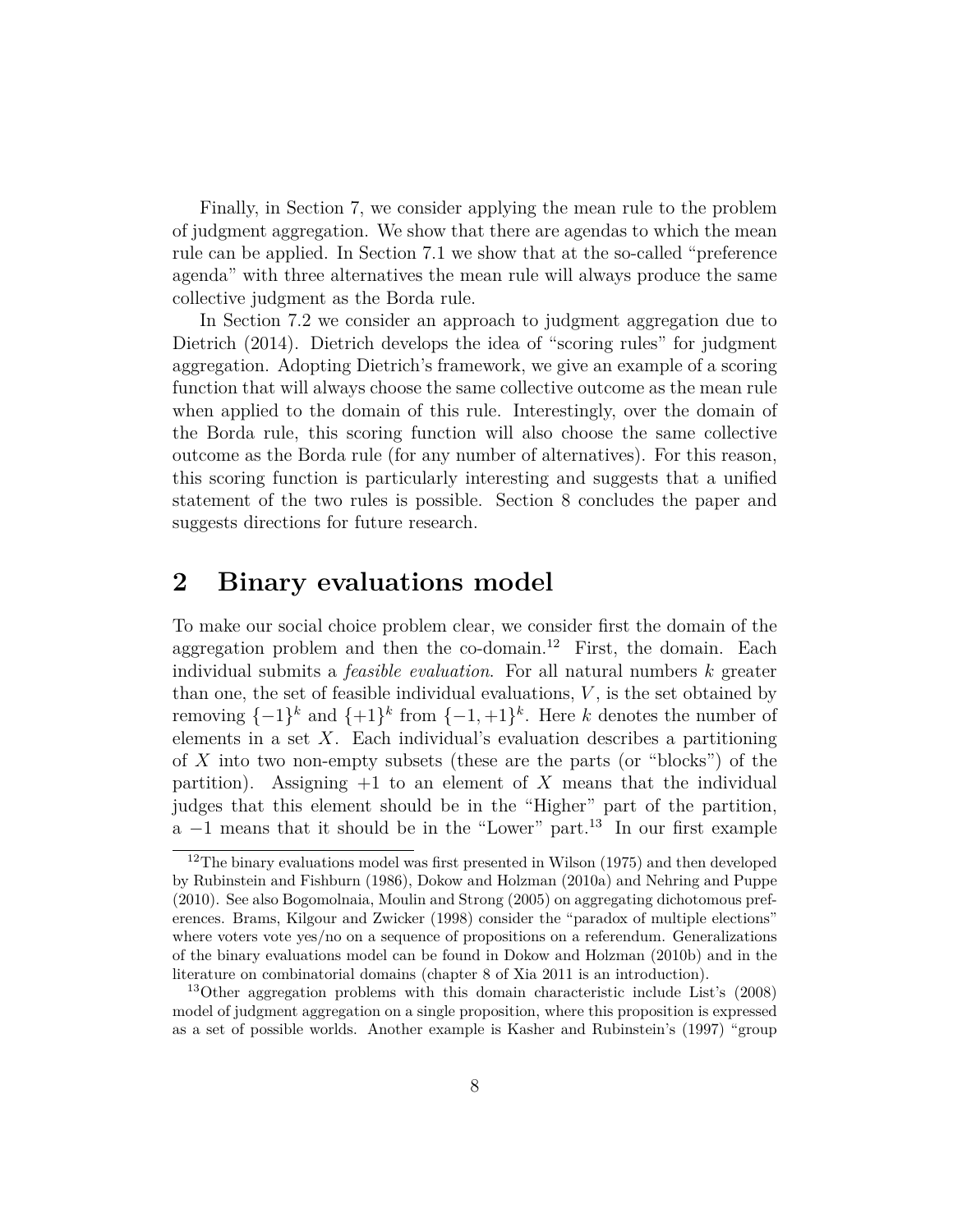(Table 1),  $k = 3$  (the number of students) and the  $+1$  and  $-1$  referred to how a teacher evaluated each student (in the higher-ability group or in the lower-ability group). As noted earlier, a feasible evaluation is equivalent to an ordered partition in the form of an ordered pair  $(X_H, X_L)$ .

From these individual partitions of *X* a social partition must be determined. The social choice problem is to determine a collective partition from these individual partitions.

We now consider the co-domain. We noted earlier when describing the tension-minimizing approach that we might have a student whose ability level is equal to the mean. In our framework of aggregating binary evaluations, we will treat mean scores differently than the way we suggested earlier for partitions (see Section 1 where we refer to their being multiple solutions in this case). We will say more about the "multiple solution" formulation in Section 3. However, in the formal model presented here, we accommodate this possibility by assigning a social evaluation of zero to those elements of *X* with this property. In other words, the outcome of the mean rule can be described as follows. Given the *k* elements of *X*, first count the number of +1 evaluations received by each of these *k* elements, and then calculate the mean *m* of these *k* numbers. Society assigns +1 to each element that has received more than *m* of these  $+1$  evaluations, assigns  $-1$  to each element with fewer than  $m$  of these  $+1$  evaluations, and assigns zero if an element has received a number of +1 evaluations equal to *m*.

Next, we present our formal definitions that feature in Section 4. Let *N* be a countably infinite set of individuals and let *S* be the set of all finite subsets of *N* (including the empty set).

A *profile* is a function *P* from *V* to *S* such that  $P(v)$  and  $P(v')$  are disjoint for all distinct evaluations *v* and *v*'. Given an evaluation *v* we interpret  $P(v)$ as the set of individuals with evaluation *v* at profile *P*. The requirement that  $P(v)$  and  $P(v')$  are disjoint means that at profile *P* each individual submits no more than one evaluation. The set of participating individuals at *P* is the union of  $P(v)$  over all evaluations  $v$  in  $V$ .

The *set of feasible outcomes* is the set  $\{-1,0,+1\}^k$  less both  $\{-1\}^k$  and  $\{+1\}^k$ . A *binary aggregation rule* is a function *F* from the set of all profiles to the set of feasible outcomes. We denote by  $F(P)_i$  the *i*th component of outcome *F*(*P*).

Given an element *i* and profile  $P$ , let  $y(P)_i$  be the number of individuals

identification problem".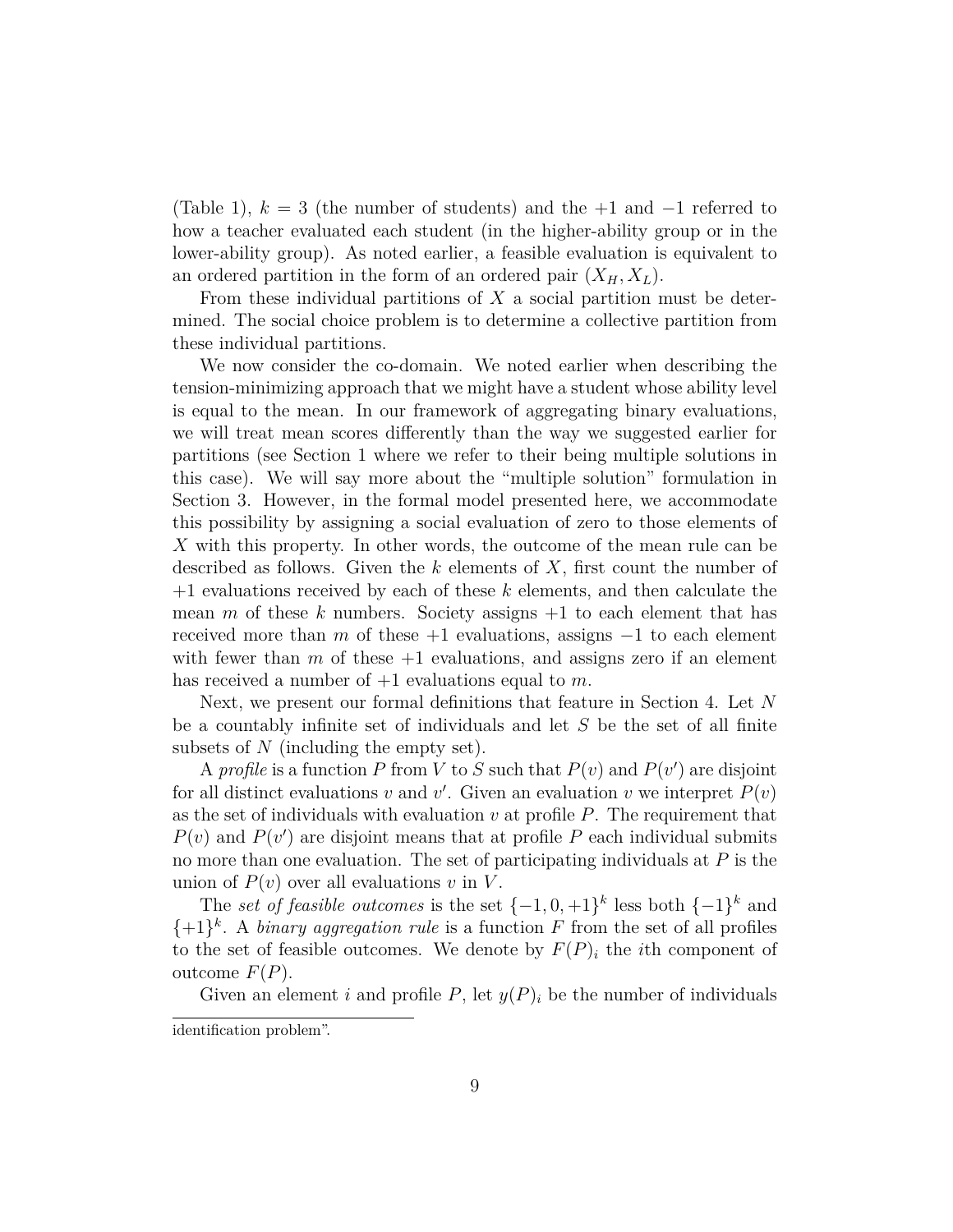who give element *i* a +1 evaluation, and  $n(P)_i$  be the number of individuals who give element *i* a  $-1$  evaluation, at profile *P*. Let  $y(P)$  be the *k*-tuple  $(y(P)_1, \ldots, y(P)_k)$ , and let  $n(P)$  be  $(n(P)_1, \ldots, n(P)_k)$ .

We now give a formal definition of the mean rule. For all profiles *P*, let  $\bar{y}(P)$  denote the sum of the components of  $y(P)$  divided by k. In other words,  $\bar{y}(P)$  is the mean number of  $+1$  evaluations received by the elements of X. Define a particular binary aggregation rule *F<sup>M</sup>* as follows. For all profiles *P* and all elements *i*,

$$
F_M(P)_i = \begin{cases} +1 & \text{if } y(P)_i > \bar{y}(P) \\ -1 & \text{if } y(P)_i < \bar{y}(P) \\ 0 & \text{if } y(P)_i = \bar{y}(P). \end{cases}
$$

## **3 Tension-minimizing partitioning**

The "tension" between any two students is simply the absolute value of the difference between their ability levels. In a classroom of students, the total amount of tension is the sum of tension over every pair of students in the classroom. More generally, let *S* be a finite set and let *s* be a function that assigns a "score" (any real number) to each element of *S*. Then the total amount of tension within *S*, denoted  $\mathcal{T}(S)$ , is defined by the following equation.

$$
\mathcal{T}(S) = \sum_{i,j \in S} |s(i) - s(j)|.
$$

If we split the students into two groups, the total amount of tension is the sum of the tension within each of the two groups. More generally, the total amount of tension for a pair of sets  $(S_H, S_L)$  is defined as follows.

$$
\mathcal{T}(S_H, S_L) = \mathcal{T}(S_H) + \mathcal{T}(S_L).
$$

We seek to partition a set *S* into a pair of non-empty sets  $S_H$  and  $S_L$ in a way that minimizes  $\mathcal{T}(S_H, S_L)$  under the requirement of monotonicity. Monotonicity requires that for all *i* in  $S_H$  and all *j* in  $S_L$  we have  $s(i) \geq s(j)$ .

When we restrict our attention to monotone solutions, we can represent this partitioning problem in following, intuitive way. First, we mark the scores of the elements of *S* along a number line. We then need to identify a point at which to "cut" the line into two parts; separating those scores that lie above the cut point and those that lie below. In other words, by cutting,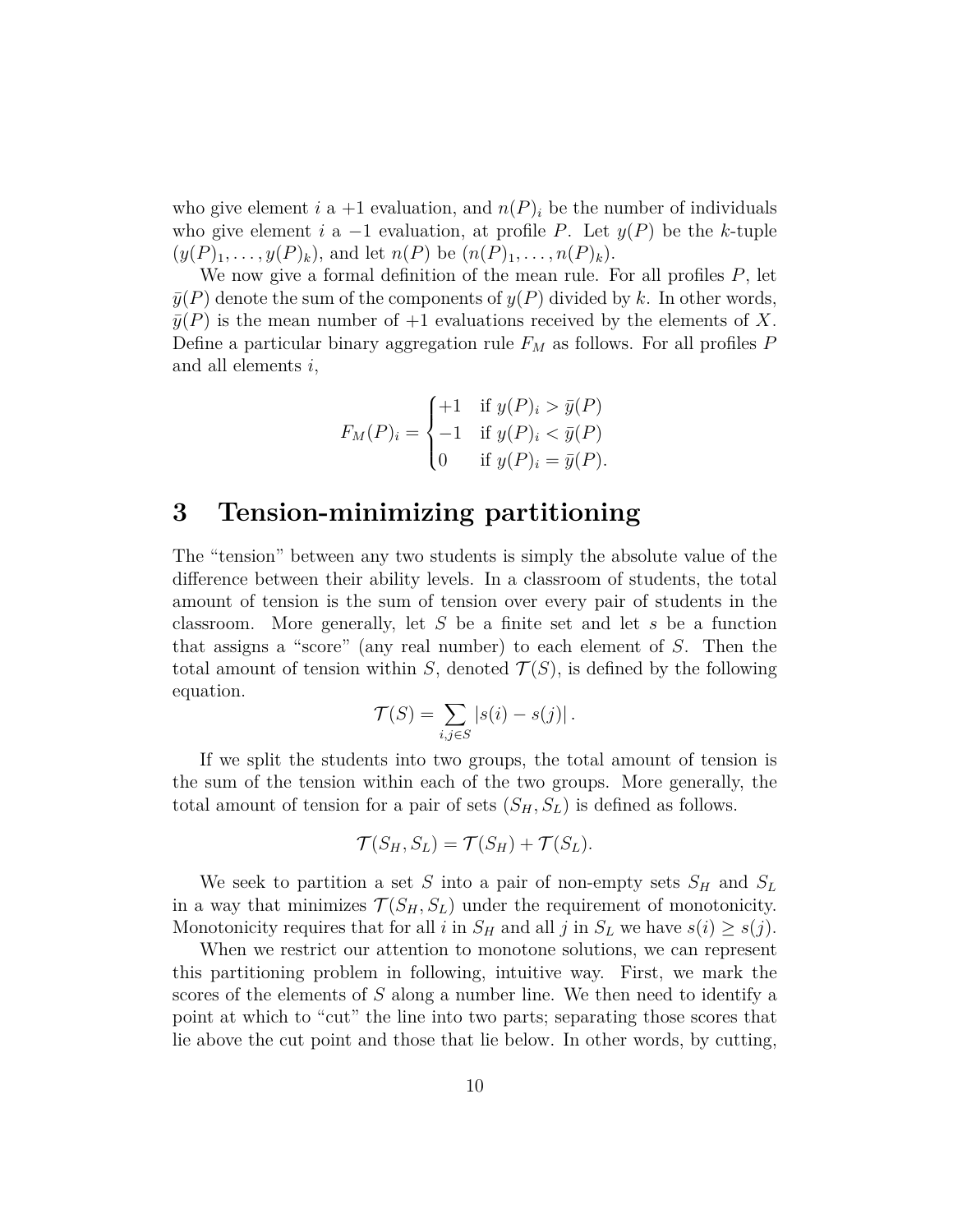

Figure 1: Cutting tension.

we create a partition of the original set *S* into two subsets. Note that cutting at any point that is strictly between the lowest score and the highest score must lower total tension. The reason is that for every pair of elements that straddle the cut point, the tension between them becomes zero once the cut has occurred. The only tension that remains is the tension between those elements below the cut point, and the tension between those above the cut point.

If some elements have a score equal to the number where the cut is made then (as mentioned earlier) we treat this as implying that there are multiple solutions. More precisely, this means that there is a tie among all partitions into two pieces that can be obtained by assigning these elements randomly and independently to either part of the partition. All of these partitions will achieve the same lowest tension (which is why we say that they are "tied"). We claim that cutting at the mean of the scores is tension-minimizing when monotonicity is required.

**Theorem 1.** Let  $\mu$  be the mean of  $s(i)$  over all  $i \in S$ . If  $(S_H, S_L)$  is a *partition of S such that*  $s(i) > \mu$  *implies*  $i \in S_H$  *and*  $s(i) < \mu$  *implies*  $i \in S_L$ *then, for any other monotone partition*  $(S'_H, S'_L)$  *of S, we have*  $\mathcal{T}(S_H, S_L) \leq$  $\mathcal{T}(S'_H, S'_L)$ *.* 

*Proof.* Suppose that we make the cut initially at  $\mu$  to generate the partition  $(S_H, S_L)$ . Then we "move" the cut point to a number less than the mean so that one or more elements are transferred from the lower part to the upper part, generating a new partition  $(S'_H, S'_L)$ . Figure 1 gives an example of this; when the cut is moved from  $\mu$  to  $x$ , element *i* is thereby transferred from the lower part to the upper part. By doing this we reduce the amount of tension in the lower part and increase the amount of tension in the upper part. That is, we have  $\mathcal{T}(S)$  $\mathcal{T}(S_L)$  and  $\mathcal{T}(S_H') > \mathcal{T}(S_H)$ .

Let *M* be the set of elements in  $S'_H$  that have a score less than  $\mu$ . The tension *within* that set *M*, that is,  $\mathcal{T}(M)$ , is transferred from the original lower part,  $S_L$ , to the new upper part  $S'_H$ . The transferral of this tension from the lower to the upper part has no impact on the total amount of tension.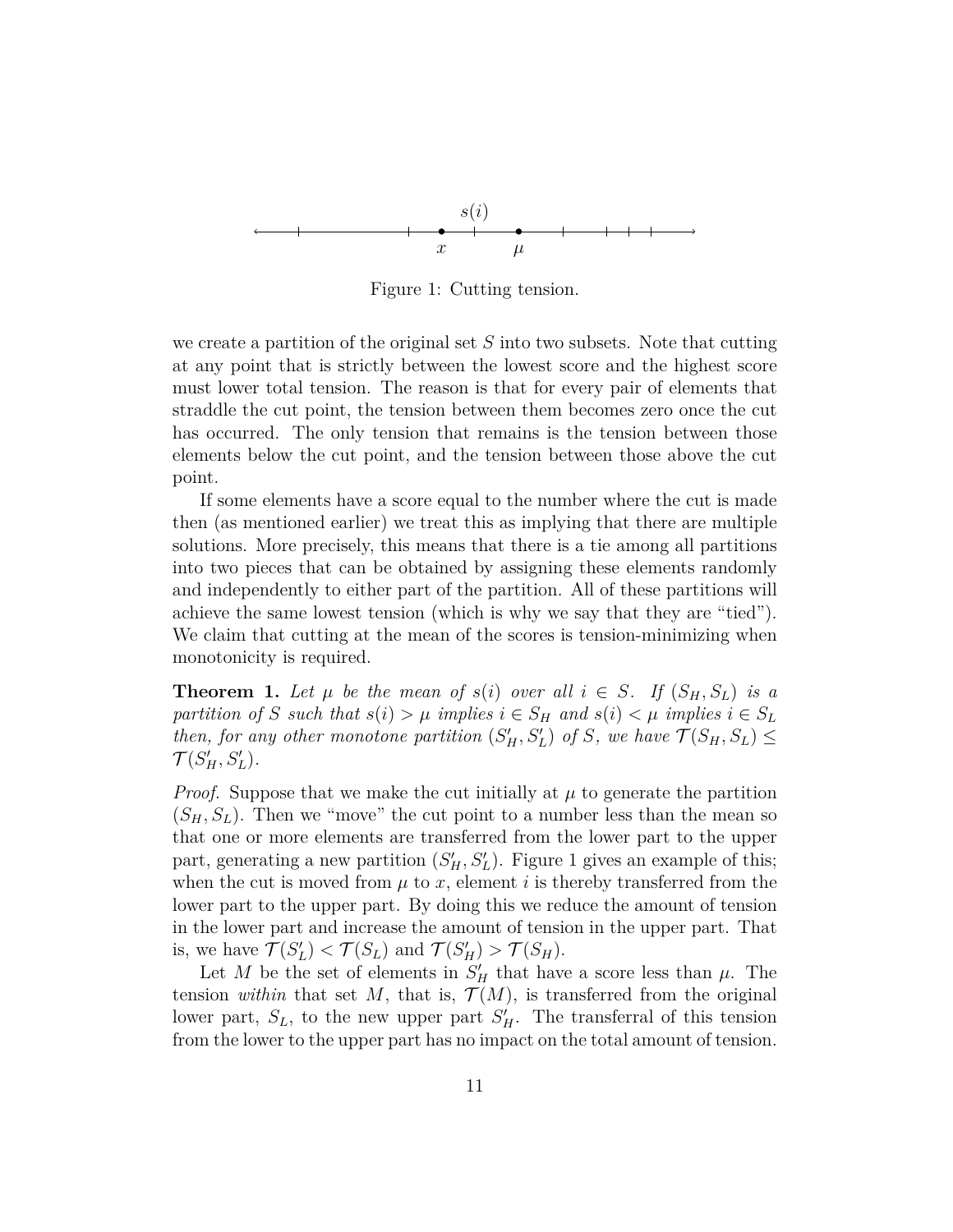But, of course, this is not the only effect of transferring those elements. The tension in the lower part is further reduced by the elimination of the tension that existed between *M* and  $S_L \setminus M$ . And we have now introduced tension between the members of *M* and the members of  $S_H$ . So what, then, is the net impact?

The tension between each element *m* of *M* and the set  $S_L \setminus M$  is the sum of  $s(m) - s(i)$  over every *i* in  $S_L \setminus M$ . Similarly, the tension between *m* and  $S_H$  is the sum of  $s(i) - s(m)$  over every *i* in  $S_H$ . We claim that for every *m* in *M* the first of these two sums is less than the second. This implies that the total amount of tension increases as a result of transferring the members of *M* from the lower part to the upper part.

To see that this claim is true let us note the following well-known property of the mean. The sum of  $\mu - s(i)$  over every *i* is zero. In other words, the sum of  $\mu - s(i)$  over every *i* in  $S_L$  is equal to the sum of  $s(i) - \mu$  over every  $i$  in  $S_H$ .

It follows that for any number  $\alpha$  that is less than the mean, the sum of  $\alpha - s(i)$  over every *i* in  $S_L$  must be *less* than the sum of  $s(i) - \alpha$  over every *i* in  $S_H$ . If the former sum is taken over a subset of  $S_L$ , instead of all of  $S_L$ , then the difference just becomes even larger. Hence, the sum of  $s(m) - s(i)$ over every *i* in  $S_L \setminus M$  is less than the sum of  $s(i) - s(m)$  over every *i* in  $S_H$ , which is what we claimed.

So moving the cut-point away from  $\mu$  to a lower number so that one or more elements *m* with  $s(m) < \mu$  are transferred from the lower part to the upper part results in an increase in total tension. A symmetric argument shows that moving the cut to a number greater than the mean so that one or more elements with scores greater than the mean are transferred from the upper part to the lower part also results in an increase in total tension.

When an alternative has a score equal to the mean, we can see that it does not matter which part of the partition it is assigned to. If an issue *j* with  $s(j) = \mu$  is assigned, say, to  $S_L$  then the amount of tension generated is the sum of  $s(j) - s(i)$  (or, equivalently,  $\mu - s(i)$ ) over every score  $s(i)$  that is less than  $\mu$ . If, on the other hand, *j* is assigned to  $S_H$  then the amount of tension generated is the sum of  $s(i) - s(j)$  (or, equivalently,  $s(i) - \mu$ ) over every score  $s(i)$  that is greater than  $\mu$ . As we have noted, a well-known property of the mean is that these two sums are equal.  $\Box$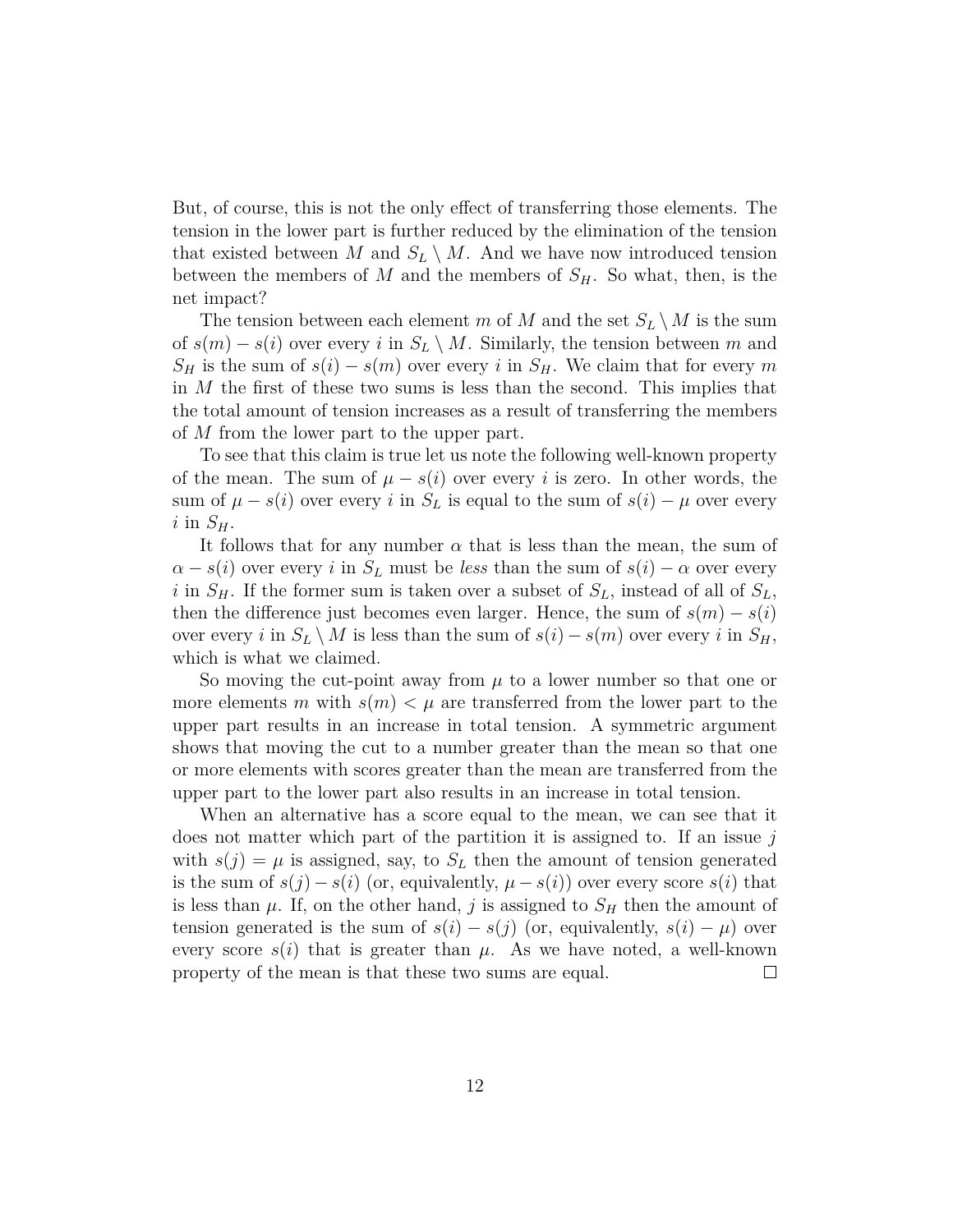## **4 Axiomatic approach**

Given a permutation  $\sigma$  on  $\{1, \ldots, k\}$  and a profile *P*, let  $P^{\sigma}$  denote the profile such that  $P$  and  $P^{\sigma}$  have the same set of participating individuals and where an individual evaluates  $+1$  on element *i* at profile  $P$  if and only if that individual evaluates  $+1$  on element  $\sigma(i)$  at profile  $P^{\sigma}$ . We write **0** to denote  $\{0\}^k$ .

The following are properties that a binary aggregation rule *F* may satisfy. As mentioned in Section 1, they are essentially the axioms Young (1974) used in his characterization of the Borda rule, but translated into the context of aggregating binary evaluations.<sup>14</sup>

**Cancellative.** For all profiles *P* such that  $y(P) = n(P)$ ,  $F(P) = 0$ .

Cancellation says that at profiles in which every element is assigned  $+1$  by half of the individuals and  $-1$  by the other half, the social evaluation is 0 over all of the elements. Cancellation is a natural requirement when a profile is "balanced".

Profiles *P* and *P'* are said to be disjoint if the electorates are distinct, i.e. *P*(*v*) ∩ *P*<sup> $\prime$ </sup>(*v*) = ∅ for all *v* ∈ *V*. The sum of two disjoint profiles, defined by  $(P + P')(v) = P(v) \cup P'(v)$ , corresponds to pooling the two electorates.

**Consistent.** For all disjoint profiles *P* and *P*<sup>'</sup>, and all issues *i*, (1) if  $F(P)_i$  = +1 and  $F(P')_i \ge 0$  then  $F(P + P')_i = +1$ , and (2) if  $F(P)_i = -1$  and  $F(P')_i \leq 0$  then  $F(P + P')_i = -1$ .

Consistency says the following. Imagine that two disjoint groups are merged together. If an element is assigned  $+1$  by one subgroup (using binary aggregation rule  $F$ ), and the other subgroup assigns either  $+1$  or 0 to this element (using the same binary aggregation rule  $F$ ), then  $F$  must assign  $+1$  to this element when we apply it to the union of these two subgroups. Conversely, if an element is assigned −1 by one subgroup (using binary aggregation rule *F*), and the other subgroup assigns either  $-1$  or 0 to this element (using the same aggregation rule  $F$ ), then  $F$  must assign  $-1$  to this element when

<sup>14</sup>Note that Young's paper characterized the Borda rule as a social choice function. A characterization of the Borda rule as a social welfare function can be found in Nitzan and Rubinstein (1981). An alternative characterization of the mean rule based on principles from approval voting can be found in Duddy and Piggins (2013).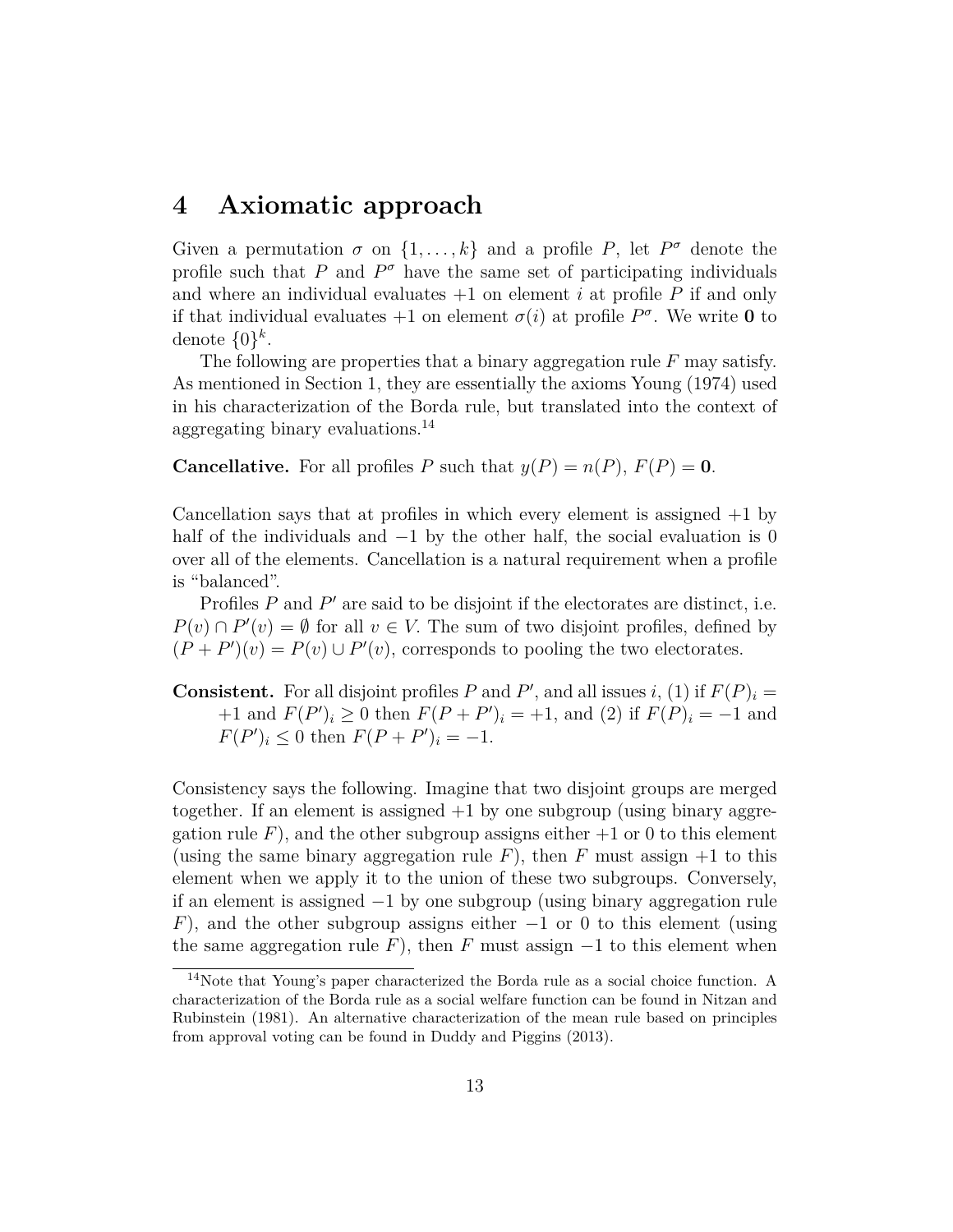we apply it to the union of these two subgroups. Consistency has a flavor of the traditional "Pareto principle" from welfare economics, and is normatively attractive for that reason. In terms of our original student partitioning problem, if the arts teachers assign a student to the higher-ability group, and the science teachers either agree or are indifferent, then consistency requires that the student be assigned to the higher-ability group when the teachers are combined.

**Neutral.** For all permutations  $\sigma$  on  $\{1, \ldots, k\}$  and all profiles  $P$ ,  $F(P)_i$  =  $F(P^{\sigma})_{\sigma(i)}$  for all elements *i*.

Neutrality says that the criterion for determining whether an element is assigned  $+1$ ,  $-1$  or 0 by *F* is the same for all of the elements. Different criteria/thresholds do not apply to different elements, in other words. Neutrality is a standard social choice requirement. In terms of the student partitioning problem, neutrality ensures that all of the students are treated fairly.

**Faithful.** For all profiles P such that the range of P contains only the empty set and one singleton,  $P(v) \neq \emptyset$  implies  $F(P) = v$ .

Faithful says that when society consists of one individual, the social evaluation of the elements is identical to this individual's evaluation of the elements. This is a reasonable requirement of a one person society.

## **5 Characterization theorem**

In this section we present five lemmas before proving our characterization theorem. We then show that the axioms used in the characterization are logically independent. First, we note the following property.

**Strong Anonymity.** For all profiles *P* and *P*' such that  $y(P) = y(P')$  and  $n(P) = n(P'), F(P) = F(P').$ 

**Lemma 2.** *A binary aggregation rule that is cancellative and consistent is strongly anonymous.*

*Proof.* Let F be a binary aggregation rule that is cancellative and consistent. Take two profiles *P* and *P*' such that  $y(P) = y(P')$  and  $n(P) = n(P')$ .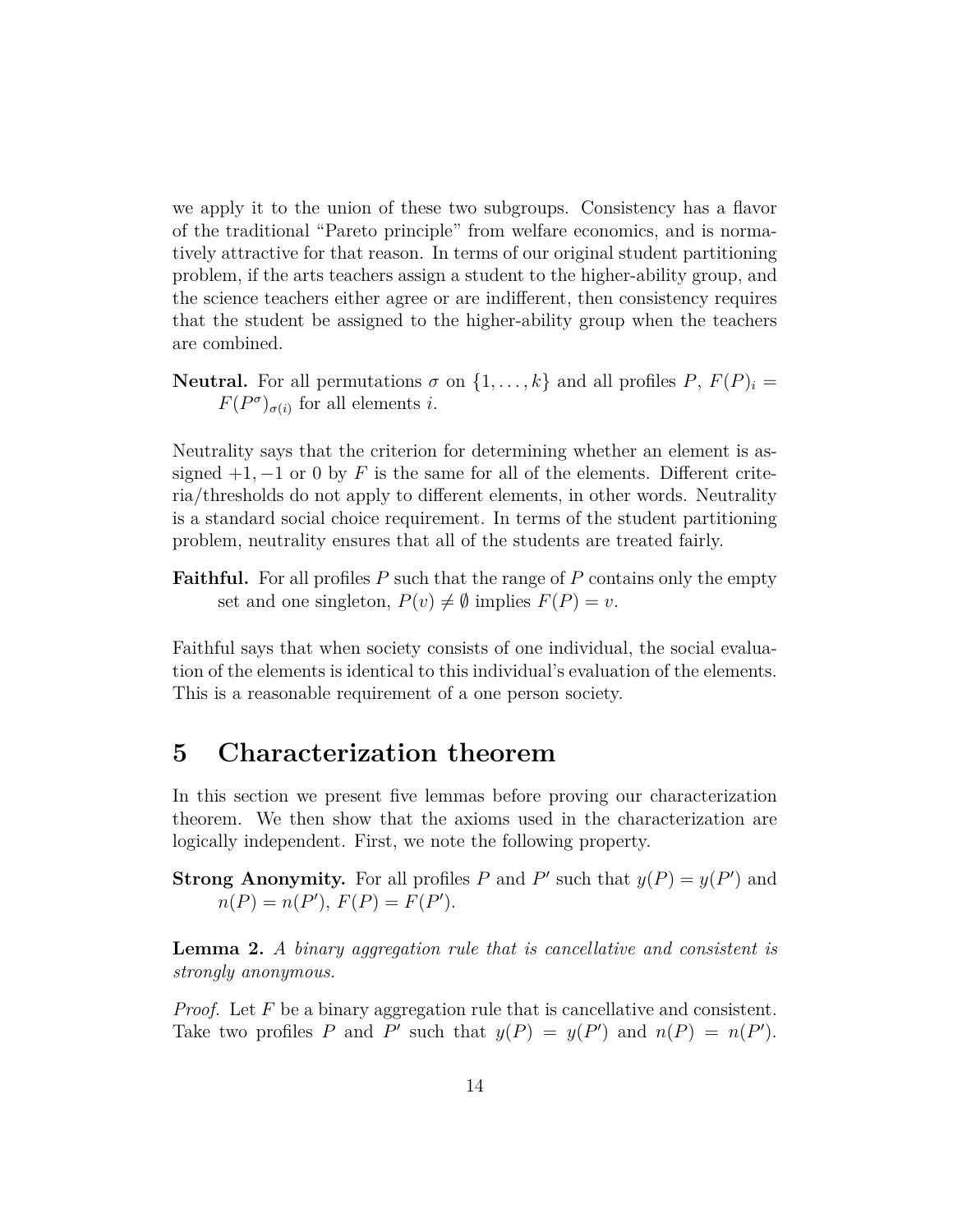By way of contradiction, assume that  $F(P) \neq F(P')$ . Given that  $F(P)$ and  $F(P')$  differ over at least one element, we can assume without loss of generality that  $F(P)_i = +1$  and  $F(P')_i \leq 0$  for some element *i*.

Construct a third profile  $P_*$ , disjoint from both  $P$  and  $P'$ , such that  $y(P_*) = n(P)$  and  $n(P_*) = y(P)$ . It follows that  $y(P_*) = n(P')$  and  $n(P_*) =$ *y*(*P*<sup>'</sup>). Cancellation implies both that  $F(P+P_*)=0$  and that  $F(P'+P_*)=0$ . If  $F(P_*)_i \geq 0$  then consistency would imply that  $F(P_+P_*)_i = +1$ . However, we know that  $F(P + P_*) = 0$  and so it must be the case that  $F(P_*)_i = -1$ . Given our original assumption that  $F(P')$ <sub>i</sub>  $\leq$  0 consistency implies that  $F(P' + P_*)_i = -1$ . However, this contradicts the fact that  $F(P' + P_*) = \mathbf{0}$ .

**Lemma 3.** *If a binary aggregation rule F is cancellative and consistent then the following is true. For all disjoint profiles*  $P$  *and*  $P'$  *such that*  $y(P) =$  $n(P')$  *and*  $n(P) = y(P')$ *,*  $F(P) + F(P') = 0$ *.* 

*Proof.* Let F be a binary aggregation rule that is cancellative and consistent. Take any profile  $P$  and let  $P'$  be a profile that is disjoint from  $P$  and such that  $y(P) = n(P')$  and  $n(P) = y(P')$ . By way of contradiction, assume there is an element *i* such that  $F(P)_i + F(P')_i \neq 0$ . Without loss of generality, assume  $F(P)_i = +1$  and  $F(P')_i \geq 0$ . Consistency implies  $F(P + P')_i = +1$ . However, since  $y(P + P') = n(P + P')$ , cancellation implies  $F(P + P') = 0$ . This is a contradiction.  $\Box$ 

**Lemma 4.** *If a binary aggregation rule F is cancellative and consistent then the following is true. For all disjoint profiles P and P* ′ *, and all elements i,*  $F(P)$ <sub>*i*</sub> =  $F(P')$ <sub>*i*</sub> = 0 *implies*  $F(P + P')$ <sub>*i*</sub> = 0*.* 

*Proof.* Let *F* be a binary aggregation rule that is cancellative and consistent. Take an element *i* and disjoint profiles *P* and *P*' such that  $F(P)_i = F(P')_i$ 0. Let  $P_*$  be a profile disjoint from  $P$  and  $P'$  such that  $y(P_*) = n(P)$  and  $n(P_*) = y(P)$ . And let us write  $P'_*$  to denote a profile disjoint from *P*, *P*<sup>'</sup> and *P*<sup>\*</sup> such that  $y(P'_*) = n(P')$  and  $n(P'_*) = y(P')$ . Lemma 3 implies  $F(P) + F(P_*) = 0$  and  $F(P') + F(P'_*) = 0$ . Therefore, since  $F(P)_i = 0$  $F(P')_i = 0$ , we have  $F(P_*)_i = F(P'_*)_i = 0$ .

If it were the case that  $F(P + P')_i = +1$ , then, by consistency, we would have  $F(P + P' + P_*)_i = +1$  and  $F(P + P' + P_* + P'_*)_i = +1$ . Similarly, if  $F(P + P')_i = -1$  then  $F(P + P' + P_* + P'_*)_i = -1$ . However, cancellation implies that  $F(P + P' + P_* + P'_*) = 0$ . So it must be that  $F(P + P')_i = 0$ .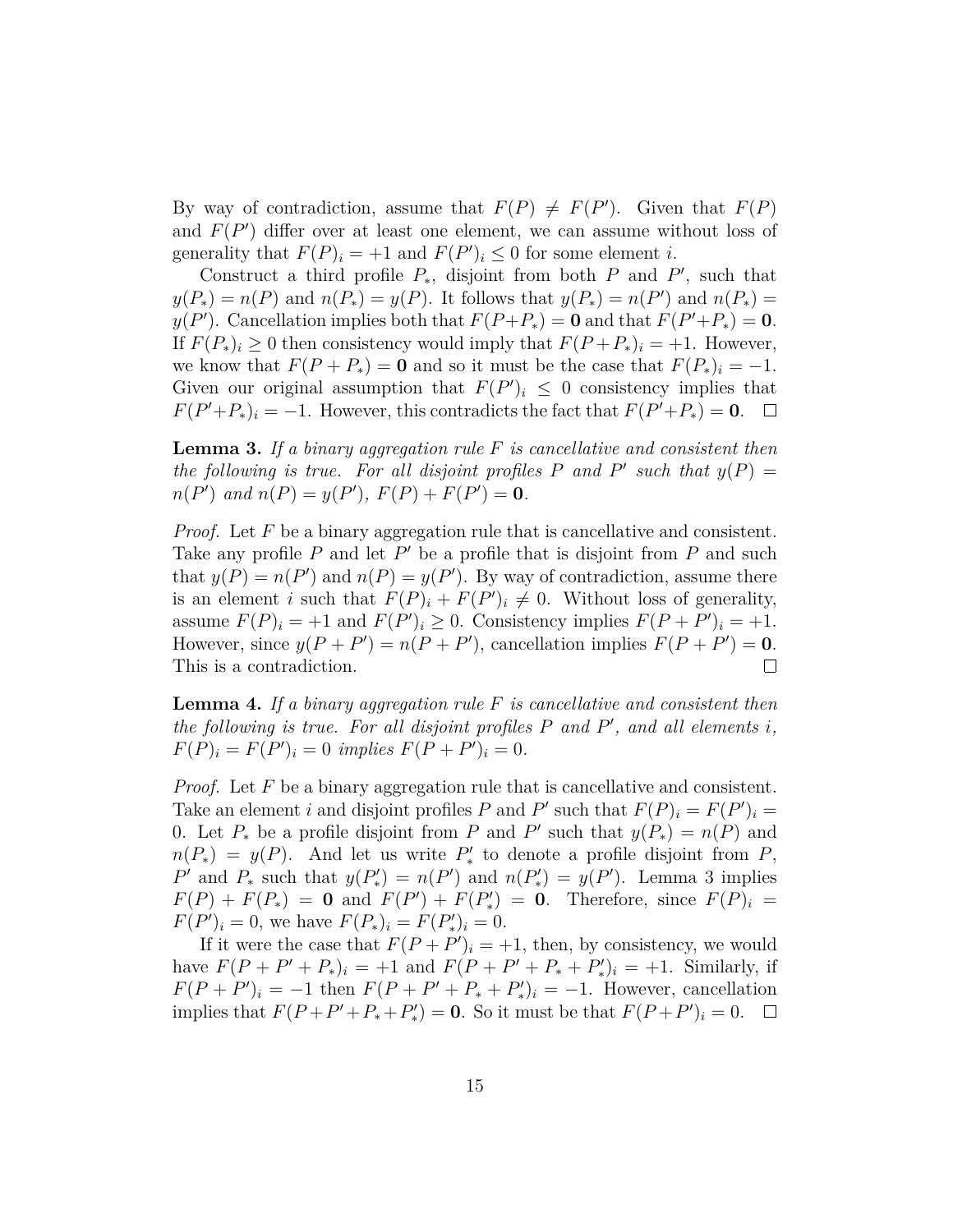**Lemma 5.** *If a binary aggregation rule F is neutral, consistent and cancellative then the following is true. For all profiles P such that the components of*  $y(P)$  *are all equal,*  $F(P) = 0$ *.* 

*Proof.* Let F be a binary aggregation rule that is neutral, consistent and cancellative. Take any profile  $P$  such that the components of  $y(P)$  are all equal. By way of contradiction, assume that  $F(P) \neq 0$ . Without loss of generality, assume that  $F(P)_i = +1$  for some element *i*. By the definition of a binary aggregation rule we know that  $F(P) \neq {\{+1\}}^k$ . So  $F(P)_j \leq 0$  for some element *j*. Let  $P_*$  be a profile disjoint from  $P$  such that  $y(P_*) = n(P)$ and  $n(P_*) = y(P)$ . Let  $\sigma$  be a permutation on  $\{1, \ldots, k\}$  that transposes *i* and *j*. Since all the components of  $y(P)$  are equal, we have  $y(P^{\sigma}) = y(P)$ . So  $y(P^{\sigma}) = n(P_*)$  and  $n(P^{\sigma}) = y(P_*)$ . Since  $y(P^{\sigma}) = n(P_*)$  and  $n(P^{\sigma}) = y(P_*)$ this implies that  $y(P^{\sigma} + P_*) = n(P^{\sigma} + P_*)$ . Cancellation implies, therefore, that  $F(P^{\sigma} + P_*) = 0$ .

However, since  $F(P)_i = +1$ , neutrality implies that  $F(P^{\sigma})_j = +1$ . Lemma 3 implies that  $F(P)_j + F(P_*)_j = 0$  and we know that  $F(P)_j \leq 0$ . Therefore, we can deduce that  $F(P_*)^j \geq 0$ . So, by consistency,  $F(P^{\sigma}+P_*)^j = 0$ +1. This is a contradiction.  $\Box$ 

**Lemma 6.** *If a binary aggregation rule F is faithful, neutral, consistent and cancellative then the following is true. For all profiles P and all elements i, if the i***th** component of  $y(P)$  *is strictly greater than all of the other components of*  $y(P)$  *then*  $F(P)_i = +1$ *, and if the ith component of*  $y(P)$  *is strictly less than all of the other components of*  $y(P)$  *then*  $F(P)_i = -1$ *.* 

*Proof.* Let F be a binary aggregation rule that is faithful, neutral, consistent and cancellative. Take any profile *P* and element *i* such that the *i*th component of  $y(P)$  is either strictly greater than or strictly less than all of the other components of  $y(P)$ . Without loss of generality, assume that the former is true. Construct a profile  $P'$ , disjoint from  $P$ , such that the total number of participating individuals is  $y(P)_i$ , and, for all elements *j*, the number of individuals who say  $+1$  to *j* is equal to  $y(P)_i - y(P)_j$ . Note that at profile  $P'$  every individual says  $-1$  to element *i*. So if we decompose profile  $P'$  into a series of singe-individual profiles then faithfulness requires that the social evaluation for element *i* must be  $-1$  at every one of those profile. If we then recompose P', joining these single-individual profiles together one-by-one, we find that consistency requires  $F(P')_i = -1$ . Note also that at profile  $P + P'$  every element receives the same number of  $+1$  evaluations,  $y(P)_i$ . So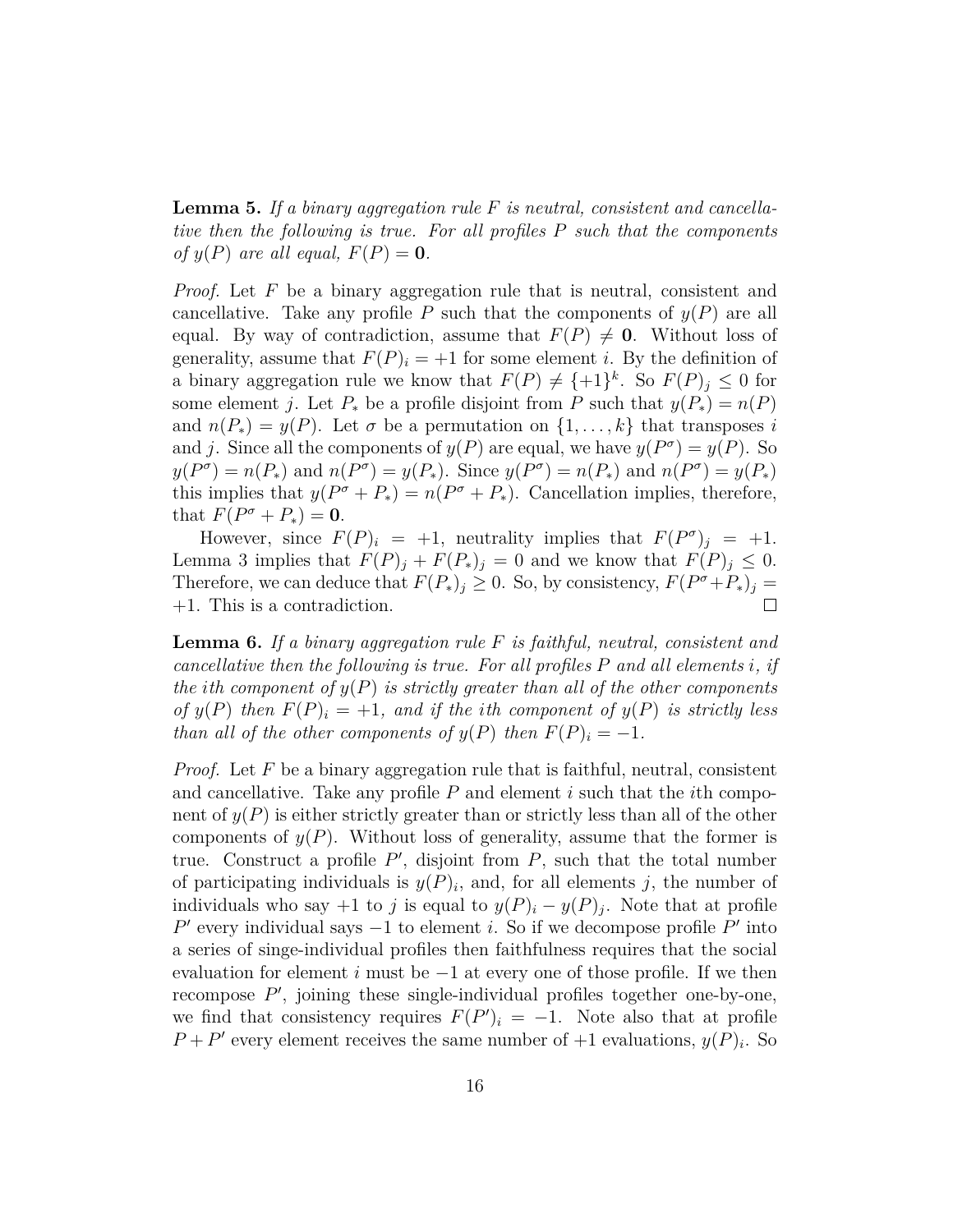Lemma 5 implies that  $F(P + P') = 0$ . Since we have  $F(P + P') = 0$  and  $F(P')_i = -1$ , consistency implies that  $F(P)_i = +1$ .  $\Box$ 

**Theorem 7.** *The binary aggregation rule*  $F_M$  *is the only one that is faithful, consistent, cancellative and neutral.*

*Proof.* Let F be a binary aggregation rule that is faithful, consistent, cancellative and neutral. Take any profile  $P$  and element *i*. Let  $\sigma$  be a permutation of  $\{1, \ldots, k\}$  with two orbits  $\{1, \ldots, k\} \setminus \{i\}$  and  $\{i\}$ . We write  $P^{(\sigma)}$  to denote a profile such that  $P$  and  $P<sup>(\sigma)</sup>$  have the same number of participating individuals and, for all elements  $i$ , the number of individuals who say  $+1$  to  $i$ at profile *P* is equal to the number of individuals who say  $+1$  to  $\sigma(i)$  at profile  $P^{(\sigma)}$ . Importantly, *P* and  $P^{(\sigma)}$  may be disjoint (unlike *P* and  $P^{\sigma}$ ). However, if the binary aggregation rule  $F$  is both neutral and strongly anonymous then  $F(P^{\sigma}) = F(P^{(\sigma)})$  since  $y(P^{\sigma}) = y(P^{(\sigma)})$  and  $n(P^{\sigma}) = n(P^{(\sigma)})$ . We know, by Lemma 2, that *F* is strongly anonymous.

We write  $P^{(\sigma)}$  for  $(P^{(\sigma)})^{(\sigma)}$ ,  $P^{(\sigma)3}$  for  $(P^{(\sigma)2})^{(\sigma)}$  and so on. Let us construct these profiles such that they are all disjoint from one another and from *P*. Let *P*<sup>'</sup> be the profile  $P + P^{(\sigma)} + P^{(\sigma)2} + \ldots + P^{(\sigma)(k-2)}$ . If *k* is 2 then *P*<sup>'</sup> is *P*.

Since  $\sigma(i) = i$ , neutrality and anonymity together imply that  $F(\cdot)_i$  is identical over all of the profiles *P*,  $P^{(\sigma)}$ ,  $P^{(\sigma)}$ , ...,  $P^{(\sigma)(k-2)}$ . If  $F(\cdot)_i$  is +1 over all of these profiles then consistency implies that  $F(P')_i = +1$ . So, if  $F(P)_i = +1$  then  $F(P')_i = +1$ . Similarly, consistency implies that if  $F(P)_i = -1$  then  $F(P')_i = -1$ . Lemma 4 implies that if  $F(P)_i = 0$  then  $F(P')_i = 0$ . So  $F(P)_i = F(P')_i$ .

Let  $Y(P)$  denote the sum of the components of  $y(P)$ . At profile P' element *i* receives a number of  $+1$  evaluations equal to  $(k-1) \times y(P)$ *i*. Every other element receives a number of  $+1$  evaluations equal to  $Y(P) - y(P)_{i}$ .

- *Case* 1. Assume  $y(P)_i > \bar{y}(P)$ . Multiplying both sides by *k* yields  $k \times$  $y(P)_i > Y(P)$ . Subtracting  $y(P)_i$  from both sides yields  $(k-1) \times$  $y(P)_i > Y(P) - y(P)_i$ . By construction the LHS equals  $y(P')_i$ and the RHS equals  $y(P')_j$  for all elements *j* in  $\{1, \ldots, k\} \setminus \{i\}$ . Therefore,  $y(P')_i > y(P')_j$  for all  $j \in \{1, ..., k\} \setminus \{i\}$ . Lemma 6 implies that  $F(P')_i = +1$ . Hence  $F(P)_i = +1$ .
- *Case* 2. Assume  $y(P)_i < \bar{y}(P)$ . Simply replace everywhere the relation  $\geq$ with  $\langle$  in the argument for Case 1 to see that  $F(P)_i = -1$ .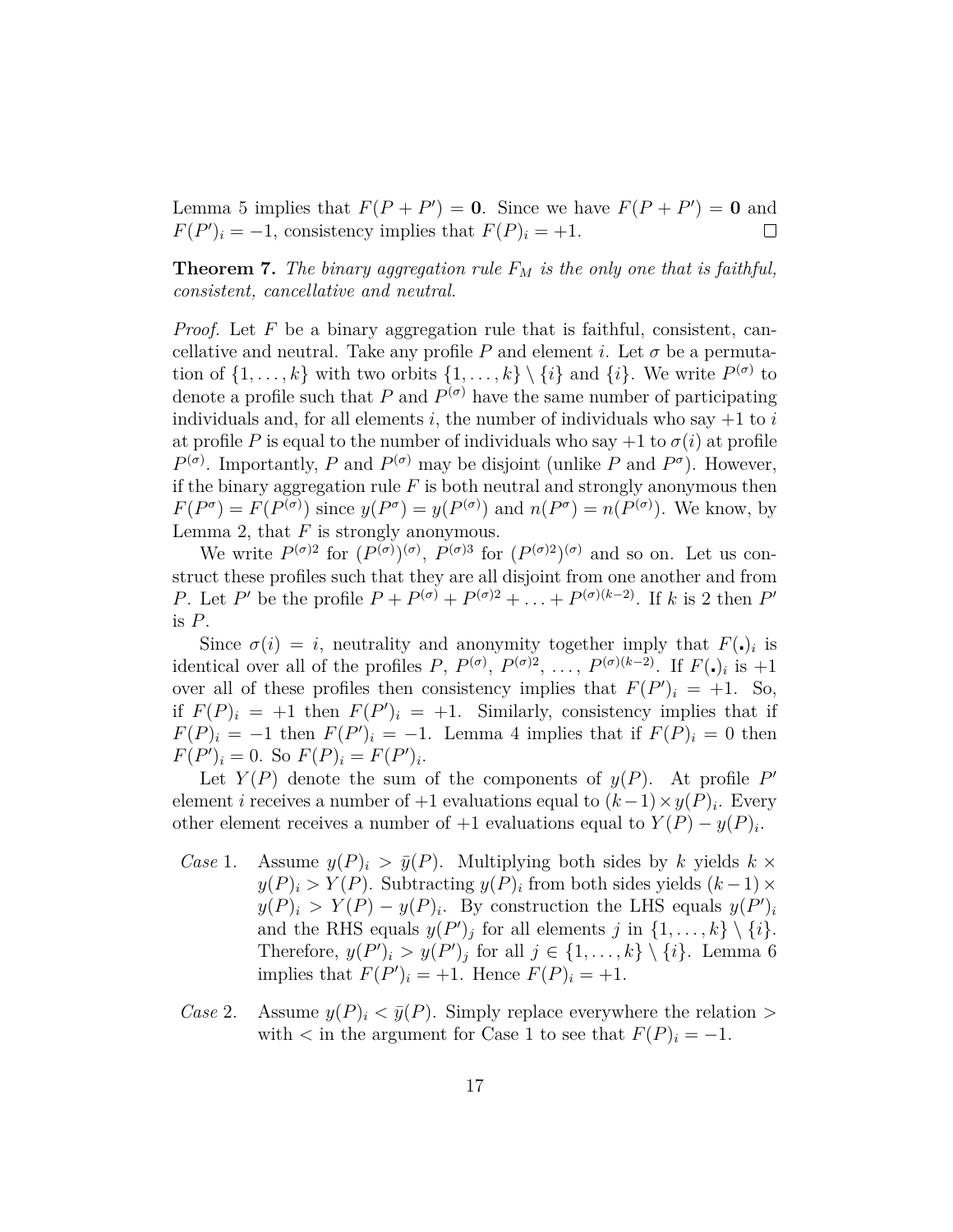*Case* 3. Assume  $y(P)_i = \bar{y}(P)$ . Simply replace everywhere the relation  $\geq$ with  $=$  in the argument for Case 1 to see that  $y(P')_i = y(P')_j$  for all  $j \in \{1, \ldots, k\} \setminus \{i\}$ . Lemma 5 implies then that  $F(P') = 0$ . Hence  $F(P)_i = 0$ .

This completes the proof.

#### $\Box$

### **5.1 Independence of the axioms**

If there are just two elements in *X* then any binary aggregation rule that is faithful, cancellative and consistent must also be neutral. The four properties are logically independent if *X* contains more than two elements, and so we assume that this is the case for the fourth binary aggregation rule listed below.

- 1. Consider the rule that is the inverse of the mean rule. That is, we collectively assign  $+1$  to an element if the number of individuals who assign +1 to it is *less* than the mean and if that number is *greater* than the mean then we assign  $-1$ . We continue to assign a value of zero to an element if it receives a number of  $+1$  evaluations equal to the mean. This rule is neutral, consistent and cancellative but not faithful.
- 2. Next, let us consider a consensus-based rule. We assign +1 to an element only if every individual does so and we assign  $-1$  only if every individual does so. If there is any disagreement among the individuals then we collectively assign a value of zero. This rule is neutral, faithful and cancellative but not consistent.
- 3. Suppose that we order the individuals in *N* by seniority. At each profile, the collective evaluation is identical to the evaluation of the most senior individual who is present. Note that in our variable-population model the most senior individual will not be the *same* individual at every profile. This rule is neutral, consistent and faithful but not cancellative.
- 4. Let us arbitrarily single out one element of *X* and label it *i*. This element will be treated differently from the others, so that neutrality is violated. The collective evaluation for *i* is determined in just the same way as it is under the mean rule. That is, at every profile, the value assigned to *i* by this rule and the value assigned to *i* by *F<sup>M</sup>* are the same. Each of the other elements is compared to  $i$ . We assign  $+1$  to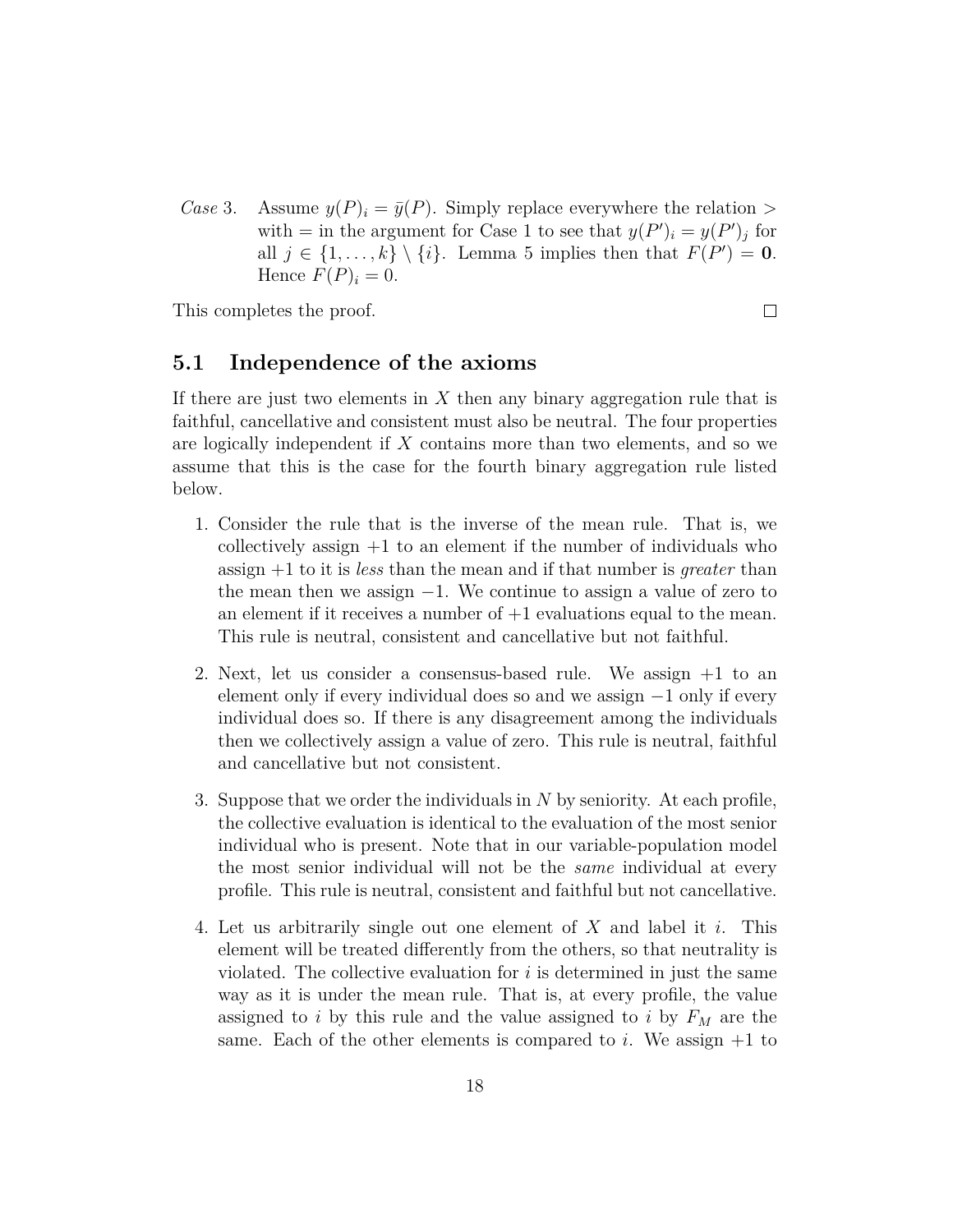an element if it has received more  $+1$ 's from the individuals than *i* has and we assign  $-1$  to it if it has received fewer  $+1$ 's than *i* has. If it has received the same number of  $+1$ 's as *i* has then we assign to it the same value that we assigned to *i* (be that  $+1$ ,  $-1$  or zero). This binary aggregation rule is faithful, consistent and cancellative but not neutral.

To illustrate the violation of neutrality under rule 4, consider the following example. There are 3 alternatives in  $X(i, j)$  and  $k$  respectively) and 5 individuals. The first 4 people hold the evaluation  $(+1, +1, -1)$  while the fifth holds  $(+1, -1, +1)$ . The outcome is  $(+1, -1, -1)$  under rule 4. If we now transpose *i* and *j* in each person's evaluation then the social outcome is now (+1*,* +1*,* −1) under rule 4.

This is a violation of neutrality since *i* is +1 at the new profile, but *j* was −1 at the original profile.

## **6 Vector decomposition approach**

Axioms are not the only way to characterize aggregation rules. There is a compelling analysis of the Borda rule that uses an *orthogonal decomposition* to separate the part of the profile information that is actually used, from the part discarded, in determining the Borda outcome. Our purpose here is to explain the similar role played by the same decomposition in the mean rule, and also in the *Borda mean rule*, which we introduce here – it is a generalization of the mean rule wherein Borda scores appear explicitly. The parallels provide independent support for our claim that the mean rule is the analogue of the Borda rule for the context of aggregating binary evaluations.

In this section, we either provide brief proof sketches or omit proofs entirely, relying instead on examples and intuitions.<sup>15</sup> We begin by describing the role played by the flow of pairwise net preferences and its decomposition, focusing first on *social welfare functions* – aka *SWF*s – such as Borda or Copeland, which yield a social ranking of alternatives as their outcome, and then shifting back to the mean and Borda mean rules.

<sup>15</sup>Most of the lengthy and somewhat tedious proofs do not rely on our application to preference profiles, and can be found in standard sources such as Croom (1978) and Harary (1958).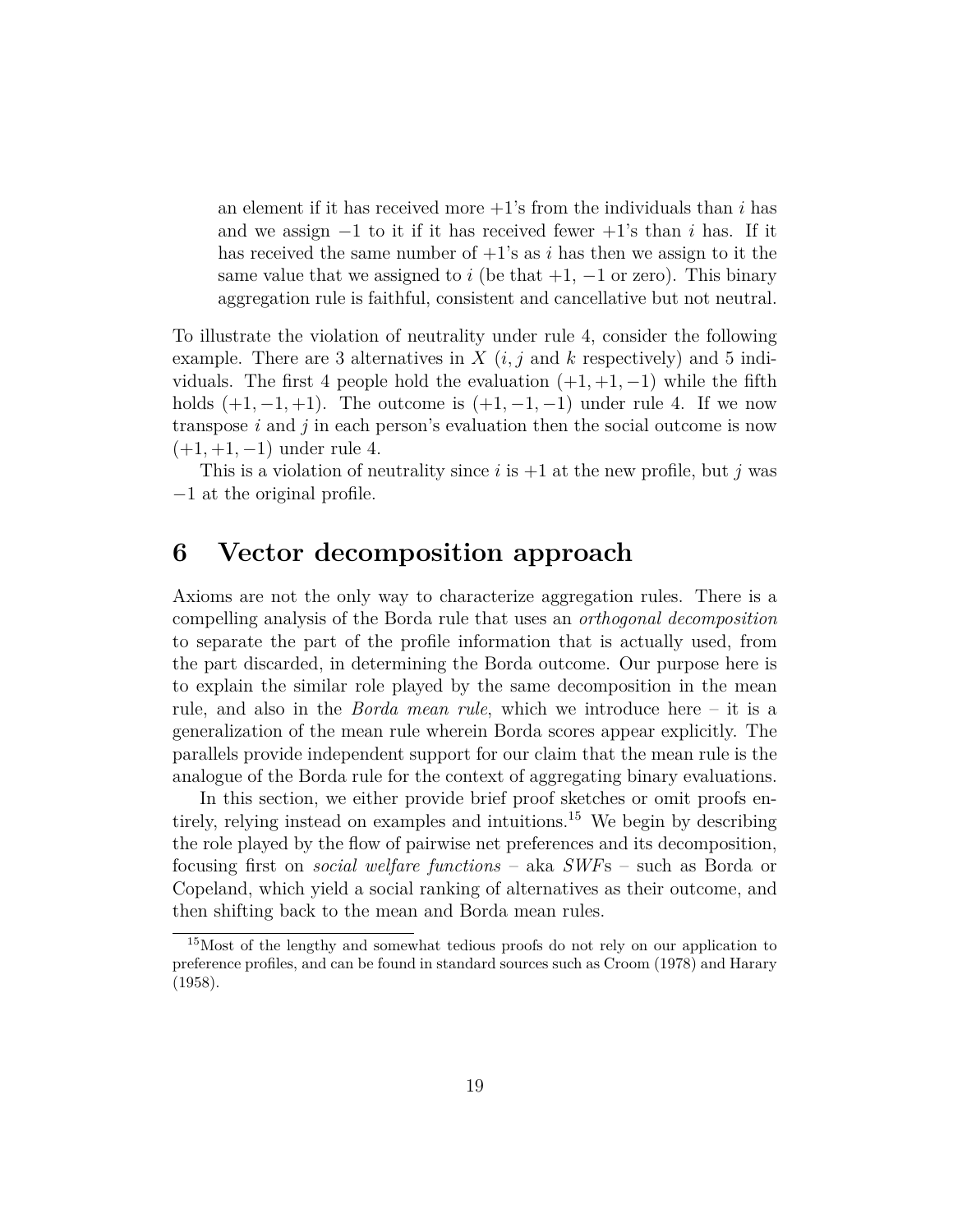#### **6.1 The flow of net preference**

Imagine a network (directed graph), such as that in Figure 2, consisting of labeled nodes (vertices), each pair of which are connected by a channel (edge), with each channel having both a pre-assigned direction and a real number label indicating the amount of flow (of electricity, or water,  $or - as$  will be the case for us – of net preference by the electorate) in that direction.<sup>16</sup> The negative label of  $-10$  on the  $d \rightarrow a$  edge of this figure indicates a flow of  $+10$ in the *opposite* direction, from *a* to *d*; as we see shortly, one cannot arrange for uniformly non-negative labels by re-orienting edges. We'll refer to such a labeled diagram as a *flow*.



Figure 2: A flow, later identified as the net preference flow  $\mathbf{v}_{P_1}$  induced by profile  $P_1$ .

We explain, below, how to decompose such a flow into mutually orthogonal components – a *cyclic* part representing a purely circulatory flow, and a *cocyclic* part representing sinks and sources. The idea originated in the study of the boundary map of algebraic topology in the one-dimensional case. When applied to electric circuit theory this decomposition serves as a mathematical basis for Kirchoff's laws; edges represent wires, nodes stand for connections, and the numerical labels indicate the amount of electric current. Applications of the same decomposition to preference aggregation go back to Zwicker (1991) and the idea was subsequently exploited in Saari (1994), and in his later articles.

<sup>16</sup>A *weighted tournament*, in the language of social choice.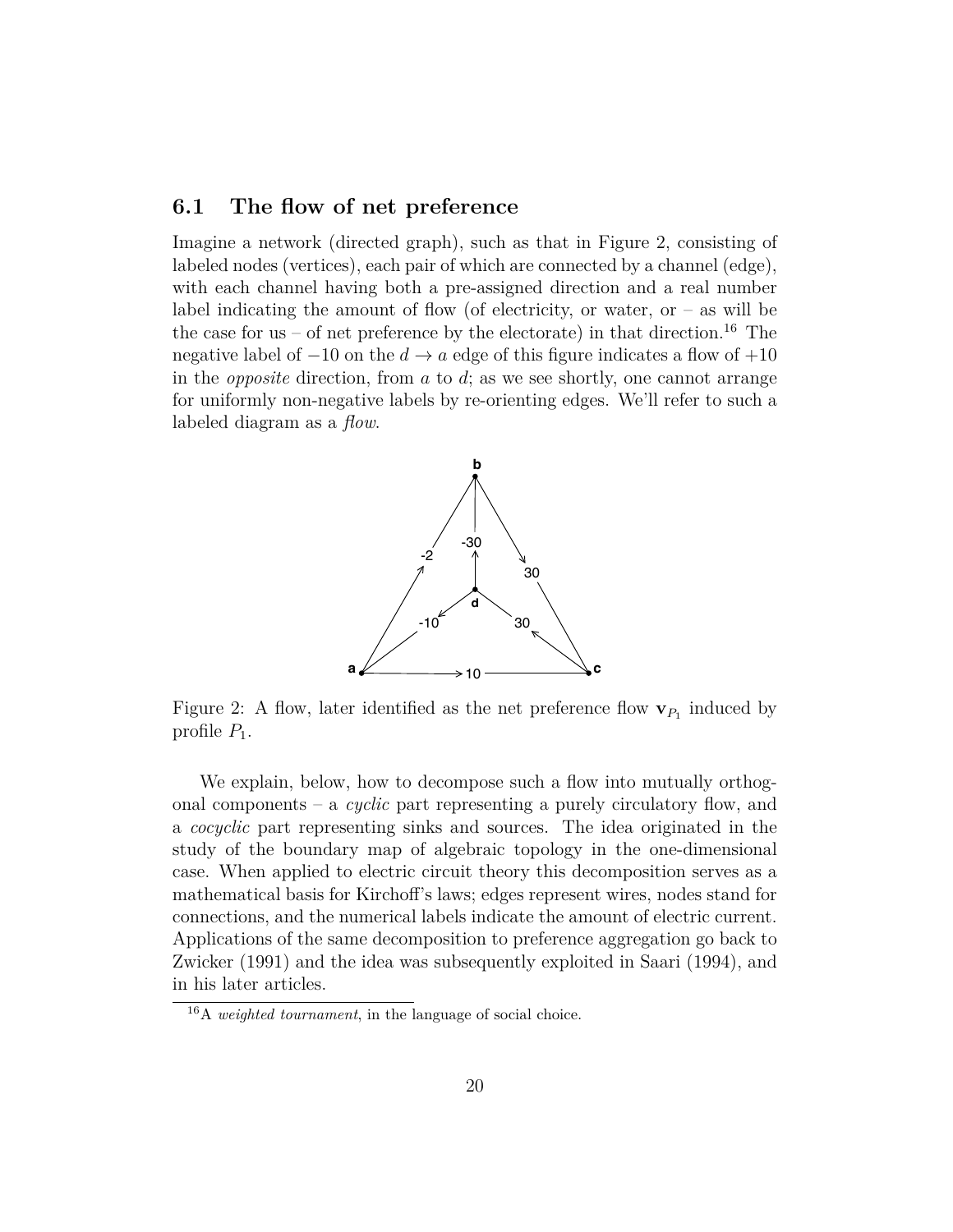For the preference aggregation case, the network's nodes are the alternatives in some finite set *X*, and the stuff flowing along edges is *net pairwise preference of the voters*, extracted (as given below in equation 1) from some profile *P* of weak orders. Throughout this section we identify a binary evaluation with the corresponding *dichotomous weak order*  $X_H > X_L$ <sup>17</sup> and use  $P = \{\geq_i\}_{i \in \mathbb{N}}$  to denote a profile of unspecified weak orders. Thus, P may equally well represent a profile of linear orders, or a vector of binary evaluations.

To extract the net pairwise preference flow from the profile, we set the numerical label on the edge  $x \to y$  equal to:

$$
Net_P(x > y) = [\text{the number of voters } i \text{ with } x \geq_i y] \tag{1}
$$

$$
-[\text{the number of voters } i \text{ with } y \geq_i x].
$$

Figure 2 is extracted in this way from  $P_1$  (below), a profile of linear orders.

| No. of individuals   Preferences |               |
|----------------------------------|---------------|
| 14                               | a > b > c > d |
| 10                               | b > c > d > a |
|                                  | b > a > c > d |

Table 4: The Profile  $P_1$ .

For example,  $P_1$  tells us that while 10 voters prefer *d* to *a*, 20 prefer *a* to *d*. This why the  $d \to a$  edge of Figure 2 is labeled with  $Net_P(d > a)$  $10 - 20 = -10$ . When the edge labels arise in this way from a profile, we'll

<sup>&</sup>lt;sup>17</sup> Consider the set *X* of alternatives to be evaluated (identified, in section 2, with the index set  $\{1, 2, \ldots, k\}$ . Recall that a *linear order* on *X* is a binary relation  $\geq$  that is *reflexive, transitive, complete* (or *total*), and is also *anti-symmetric* – satisfying for all *x, y* ∈ *X* that whenever *x* ≥ *y* and *y* ≥ *x* both hold, *x* = *y*. *Weak order* relations relax this last requirement, allowing both  $x \geq y$  and  $y \geq x$  to hold with  $x \neq y$ , and writing  $x \sim y$ in this situation;  $\sim$  is thus an equivalence relation, with the equivalence classes known as *I*-classes (*I* for "indifference," arising from the interpretation of  $\geq$  as "weakly preferred to"). A weak order can be thought of as a linear order of *I*-classes, and a *dichotomous weak order*  $X_H > X_L$  is one containing exactly two distinct *I*-classes, which we call  $X_H$ and  $X_L$ , with  $x \geq y$  holding if and only if  $x \in X_H$ , or  $y \in X_L$  (or both). The weak order corresponding to a binary evaluation places each alternative evaluated as  $+1$  into  $X_H$  and each evaluated  $-1$  into  $X_L$ .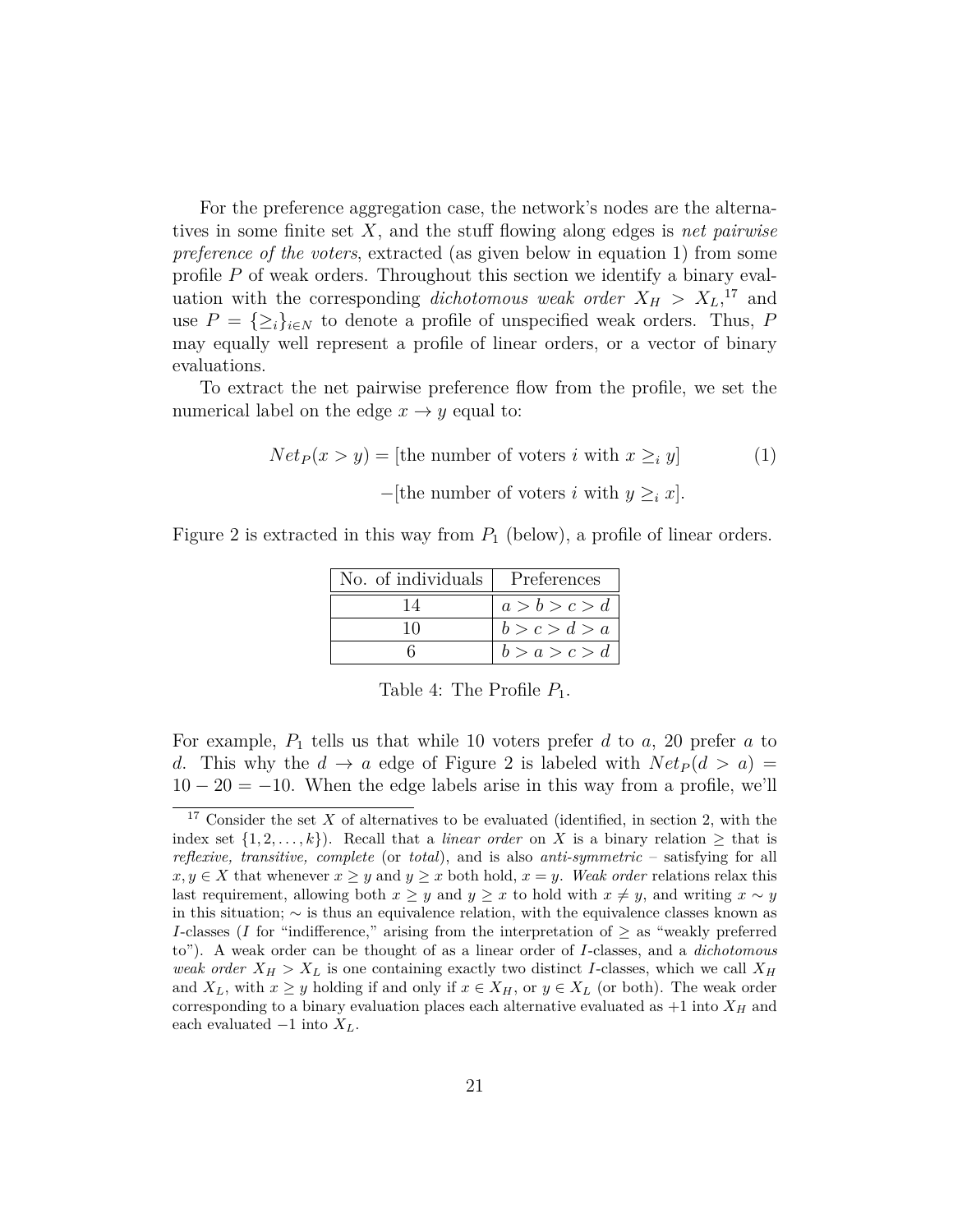use the term *net preference flow* to refer to the entire diagram (of nodes and labeled, directed edges).

It's worth pointing out that a significant amount of information is already discarded in passing from a profile such as  $P_1$  to the corresponding net preference flow. Aggregation rules that require only the pairwise information retained in the flow include several Condorcet extensions (such as Copeland, Simpson – aka maximin – and Kemeny), one positional scoring rule (Borda), and both of the mean rules considered here; these are "C2" rules, in Fishburn's (1977) classification. Rules in "C3" require some of the lost (non-pairwise) information, and cannot be calculated from the flow; examples include every positional scoring rule other than Borda, as well as all scoring run-offs (such as Hare – aka STV, Coombs, Baldwin, and Nanson).

For example, by referring to Figure 2 one can quickly identify the outcome for our profile  $P_1$ , under any Condorcet consistent SWF, as follows: we observe only positive labels on edges directed *out* of *b* and only negative labels on edges directed *in* to *b*. All edges incident to *b* thus indicate pairwise majorities in  $b$ 's favor, so  $b$  is a Condorcet alternative for  $P_1$ . Extending this reasoning, we see that pairwise majority rule yields the transitive ranking  $b > a > c > d$ .

The standard vector of Borda scoring weights for 4 alternatives is (3*,* 2*,* 1*,* 0), and for *m* alternatives is  $(m-1, m-2, \ldots, 1, 0)$ .<sup>18</sup> The *symmetric* vector of Borda scoring weights for 4 alternatives is  $(3, 1, -1, -3)$ ; and for *m* alternatives is  $(m-1, m-3, \ldots, -(m-1))$ .<sup>19</sup>

**Definition 8.** Given a profile *P* and an alternative *x* the symmetric Borda score  $x^\beta_F$  $P_P^p$  is the sum of individual point awards to *x* (as determined by the above symmetric scoring weights), made by the voters of *P*.

In practice we often drop the *P* subscript, writing  $x^{\beta}$ . A side benefit of the symmetric version is that the total point award is 0, so that the average Borda score is 0, independent of the profile. The principal benefit, however, is that  $x^{\beta}$  may be directly calculated from the net preference flow, as *net flow out of x*:

<sup>&</sup>lt;sup>18</sup>Each *linear* order ballot awards  $m - 1$  points to its top-ranked alternative,  $m - 2$  to its second-ranked, etc. One separately sums the points awarded to each alternative *x* by all ballots, and the resulting *Borda scores* determine the outcome ranking of alternatives. We discuss how to score indifferences (arising in weak order ballots) after Lemma 9.

<sup>&</sup>lt;sup>19</sup>*Any* vector of evenly spaced weights  $(w, w - d, w - 2d, w - 3d, ...)$  for  $d > 0$  yields the same Borda SWF as the standard vector.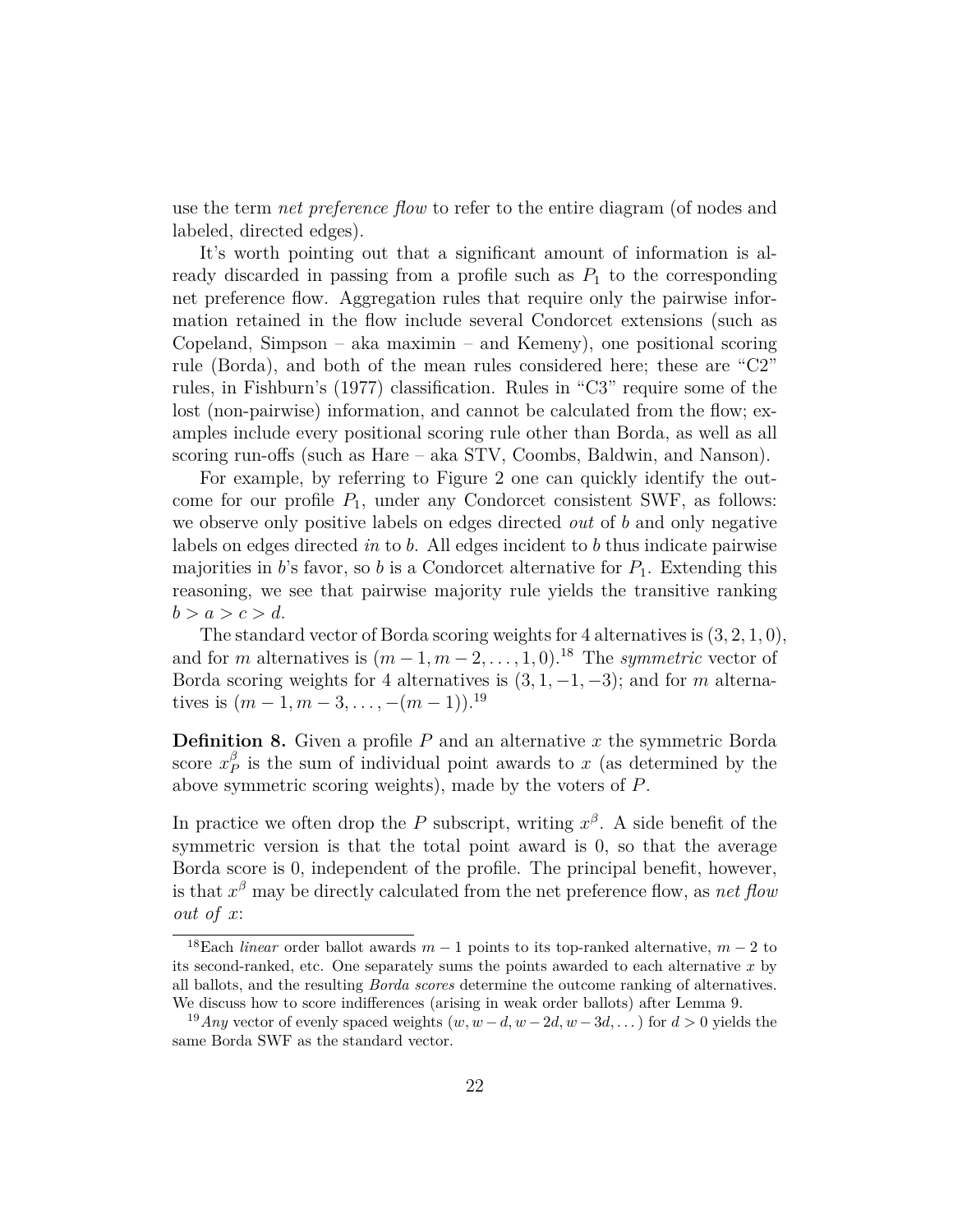**Lemma 9.** For any profile  $P$  of weak orders and alternative  $x$ ,

$$
x^{\beta} = \sum_{z \in X} Net_P(x > z).
$$

For example, we can calculate  $b_P^{\beta}$  $P_{P_1}^{\beta}$  from Figure 2 by summing the labels on the three *b*-incident edges, after reversing the sign for the two edges directed *in* to *b*:  $b_{P_1}^{\beta} = 2 + 30 + 30 = 62$ . The remaining scores are  $a^{\beta} = 18$ ,  $c^{\beta} = -10$ , and  $d^{\beta} = -70$ . Thus for profile  $P_1$  the *Borda outcome ranking* happens to agree with the Condorcet outcome:  $b > a > c > d$ .

Although our example  $P_1$  consists of linear order ballots, it's worth emphasizing that Lemma 9 applies more broadly to weak order ballots, providing one defines  $x^{\beta}$  appropriately:

Averaging method To assign (symmetric)<sup>20</sup> Borda scoring weights based on a weak order ballot:

- Choose an arbitrary linear extension of the ballot.
- Award, to each alternative in an *I*-class of the weak order ballot (see fn.17), the *average* (symmetric) scoring weight that would be awarded to the members of that class by the extension.

Within the class C2, the Borda rule is distinguished from Condorcet extensions in that it discards additional information retained by the flow of net preference – the information contained in the cyclic component. In fact, we will see that this feature essentially characterizes the Borda rule among SWFs, and characterizes the mean rule and Borda mean rule among aggregators of their respective types. Justifying these claims requires a more exact understanding of the decomposition.

#### **6.2 The decomposition into cycles and cocycles**

A *basic cycle* is a directed unit flow around a simple closed loop. Figure 3 shows two basic cycles. Our convention is that when the flow along an edge is zero (as it is for each edge off the cycle), the edge is dotted and we omit the numerical label. Note also that the edge label is −1 when the direction

<sup>20</sup>There are arguments for using this averaging method with *any* vector of Borda weights (see fn. 19) but for Lemma 9 we require the symmetric version.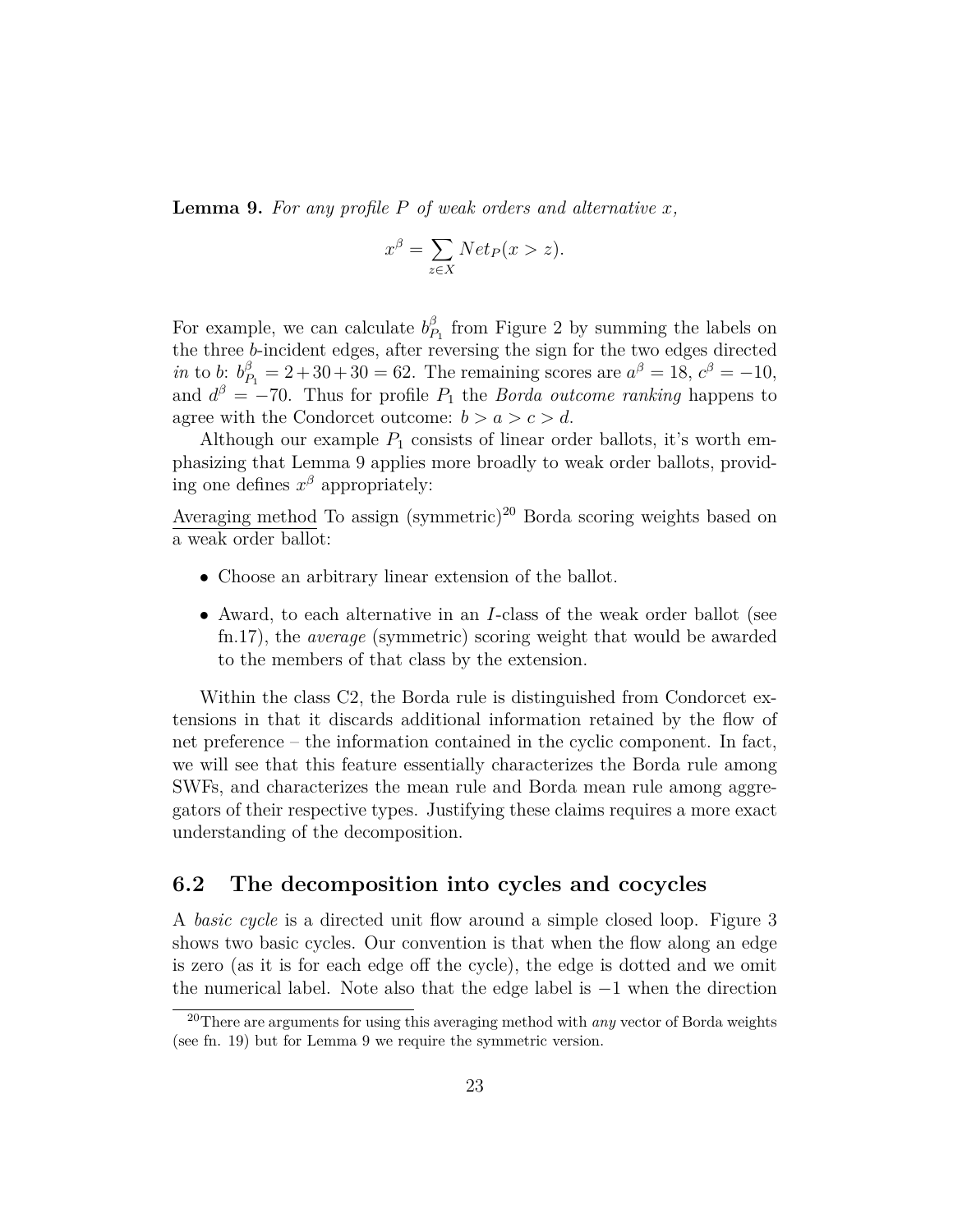of an edge on the loop is opposed to the direction in which the loop is taken. A cycle is any linear combination of basic cycles.<sup>21</sup> Thus a flow **v** is a cycle if and only if we can decompose  $\bf{v}$  as a sum of scalar multiples of basic cycles.<sup>22</sup> To an electrical engineer, a cycle is a "superposition of loop currents" – see Figure 6 for an example.



Figure 3: Two basic cycles.

For any alternative *x* the *basic cocycle for x* is a flow that labels each  $x \rightarrow y$  edge with  $+1$ , each  $x \leftarrow y$  edge with  $-1$ , and each edge not incident to *x* with 0. Figure 4 shows the basic cocycle for alternative *b*. A *cocycle* is any linear combination of basic cocycles.<sup>23</sup> Thus a flow  $\bf{v}$  is a cocycle if and only if we can decompose **v** as a sum of scalar multiples of basic cocycles.<sup>24</sup> To an electrical engineer, a cocycle is a "superposition of sinks and sources."

<sup>&</sup>lt;sup>21</sup> Suppose we fix the *m* nodes, the  $j = \frac{(m)(m-1)}{2}$  $\frac{m-1}{2}$  edges, and the edge directions of a network. Then any single labeling of edges (with real numbers) corresponds to a vector of length *j*, and the space of all such labeling is thus identified with the Euclidean vector space  $\mathbb{R}^j$ . The sum  $\mathbf{v} + \mathbf{w}$  (of two edge labelings) assigns to each edge the sum of the labels separately assigned to that edge by **v** and **w**, while scalar multiplication of **v** by *s* simply multiplies each of **v**'s edge labels by *s*. The set of cycles, then, is the linear span of the basic cycles, and forms the *cycle subspace*  $V_{cycle}$  – a linear subspace of  $\mathbb{R}^{j}$ .

The inner product  $\mathbf{v} \cdot \mathbf{w}$  of two edge labelings is found by multiplying all pairs of corresponding edge labels, and then adding these products, and provides a notion of orthogonality.

<sup>22</sup>This decomposition is not unique; the basic cycles are not linearly independent.

<sup>&</sup>lt;sup>23</sup>The cocycle subspace  $V_{cocycle}$  is the linear span of the basic cocycles in  $\Re^j$ ; see fn. 21. <sup>24</sup>Once again the decomposition is not unique.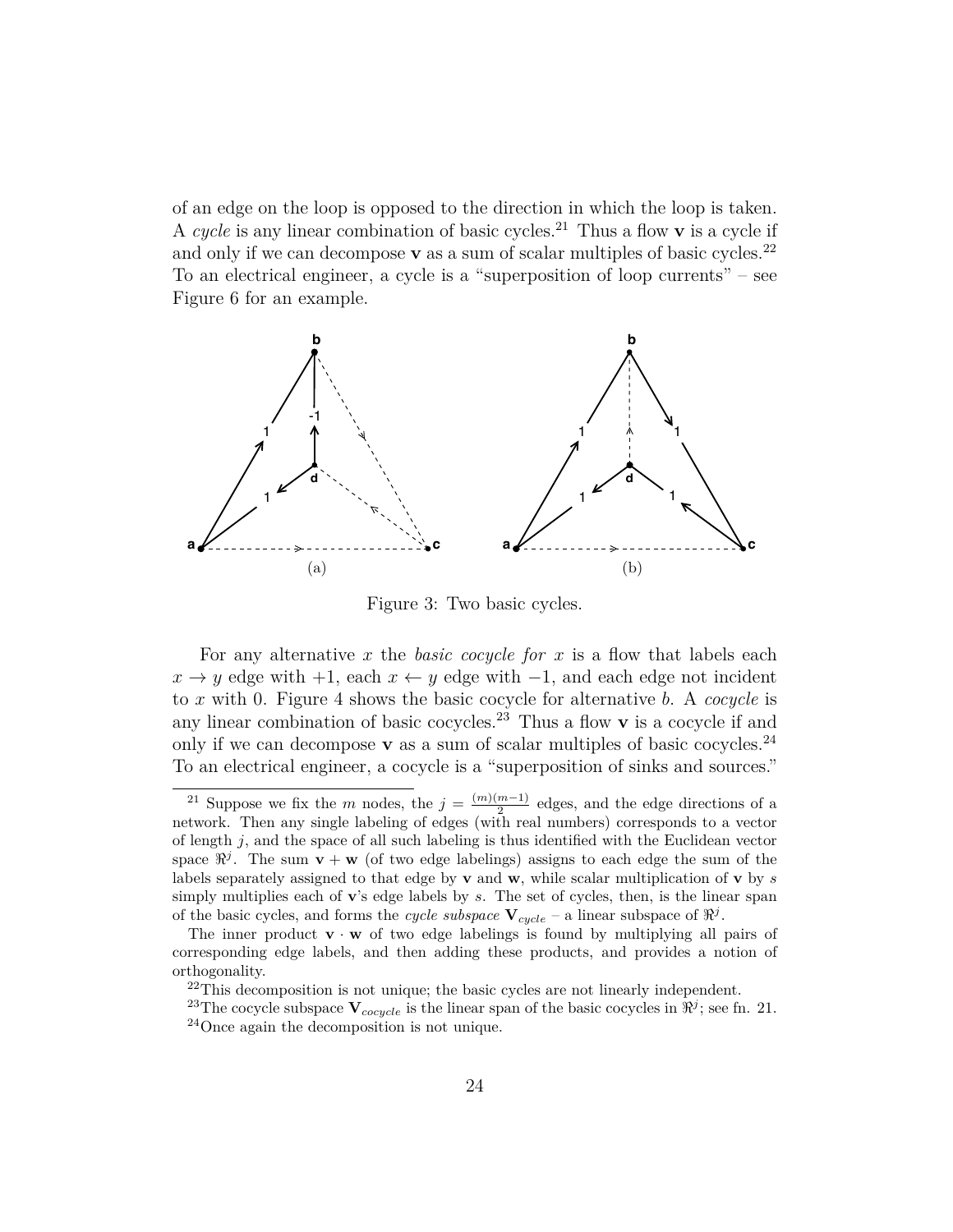

Figure 4: A cocycle.

**Theorem 10.** *Let* **v** *be any flow. Then* **v** *has a unique decomposition*

 $\mathbf{v} = \mathbf{v}_{cycle} + \mathbf{v}_{cocycle}$ 

as the sum of a cycle and a cocycle. Moreover,  $\mathbf{v}_{cycle} \perp \mathbf{v}_{cocycle}$ .<sup>25</sup>

We'll wave our hands at the proof shortly. First, let's look at the decomposition for our running example,  $\mathbf{v}_{P_1}$ .



Figure 5: The decomposition  $\mathbf{v}_{P_1} = \mathbf{v}_{cycle} + \mathbf{v}_{cocycle}$ .

<sup>&</sup>lt;sup>25</sup> Thus subspaces  $V_{cycle}$  and  $V_{cocycle}$  are *orthogonal complements* in  $\mathbb{R}^j$  and for each  $\mathbf{v} \in \mathbb{R}^j$ , the components  $\mathbf{v}_{cycle}$ ,  $\mathbf{v}_{cycle}$  may be obtained via *orthogonal projection* of  $\mathbf{v}$ onto the corresponding subspaces.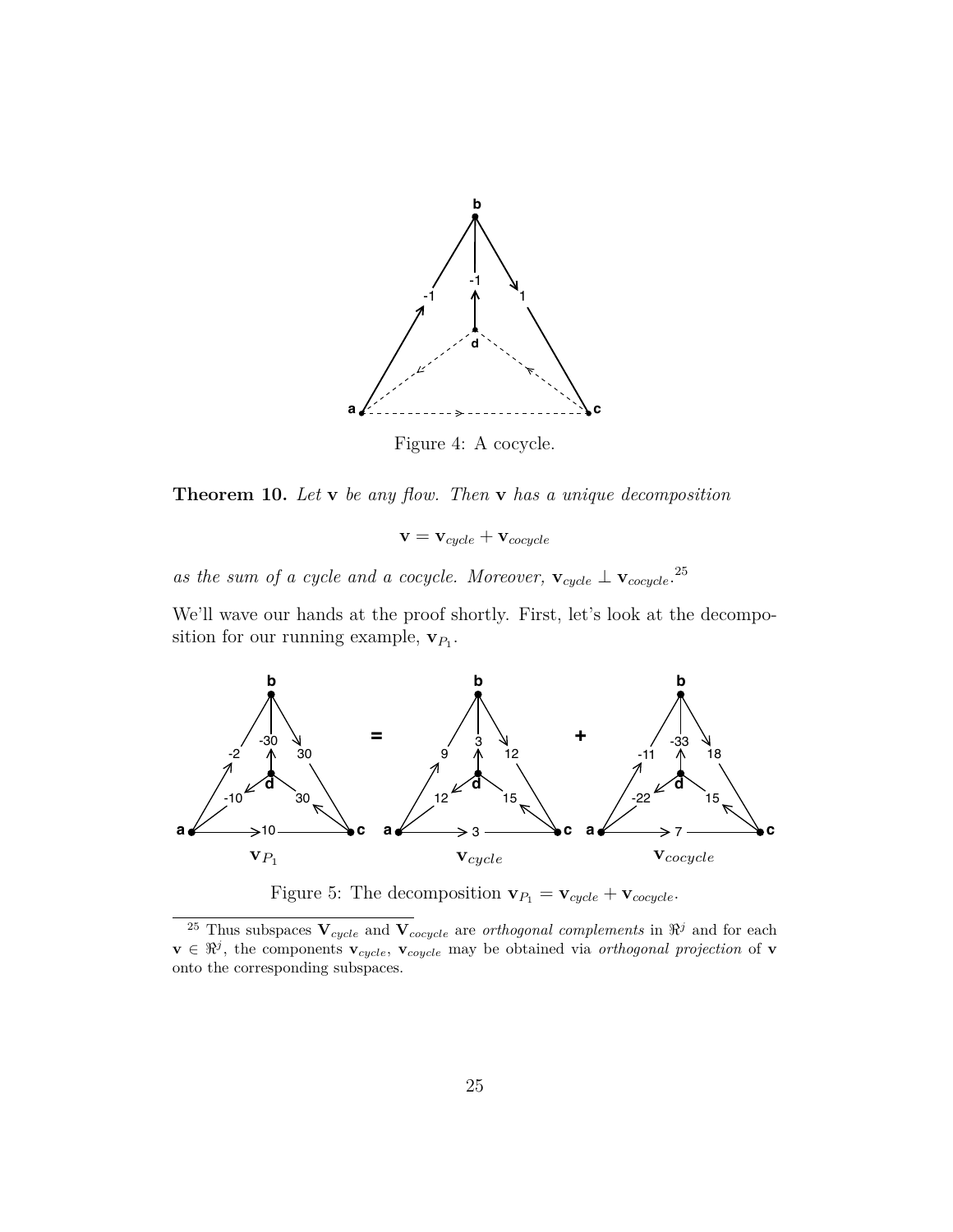

Figure 6: Expressing **v***cycle* as a linear combination of basic cycles.

*Proof sketch for Theorem 10:* It is easy to see why the inner product of a basic cycle with a basic cocycle must be zero. (Try the examples from Figs 3 and 4, and consider as well what happens for a basic cycle that does not pass through node *b*.) As inner product is a bilinear operator (it distributes over addition and respects scalar multiplication), it follows that every cycle is orthogonal to every cocycle. Theorem 10 then follows immediately from basic linear algebra, after showing that the dimensions of the cycle and cocycle subspaces (see fn. 21, 23) add to *at least* the dimension  $j = \frac{(m)(m-1)}{2}$  $\frac{m-1}{2}$  of the entire space.<sup>26</sup>

#### **6.3 Borda scores and the cocyclic component**

**Observation 11.** *Borda scores have the following relationship to the decomposition of the net preference flow:*

*1. Borda scores depend only on the* **v***cocycle information. Thus the Borda SWF uses only the profile information in the cocyclic component of the net preference flow.*

<sup>26</sup>The last point can be established by induction on *m*: one assumes existence, for *m* alternatives, of a set  $S_{cycle}$  of  $\frac{(m-1)(m-2)}{2}$  linearly independent length-3 cycles and a set  $S_{cocycle}$  of  $m-1$  linearly independent cocycles. Note that these cardinalities add to  $\frac{(m)(m-1)}{2}$ . One then shows that with the addition of one new alternative one can construct at least one more cocycle, which maintains linear independence of *Scocycle* when added in, expanding  $|S_{cocycle}|$  to *m*, and can construct at least  $m-1$  more length-3 cycles, which maintain linear independence of *Scycle* when added in, expanding |*Scycle*| to  $\frac{(m-1)(m-2)}{2} + (m-1) = \frac{(m)(m-1)}{2}$ , as desired.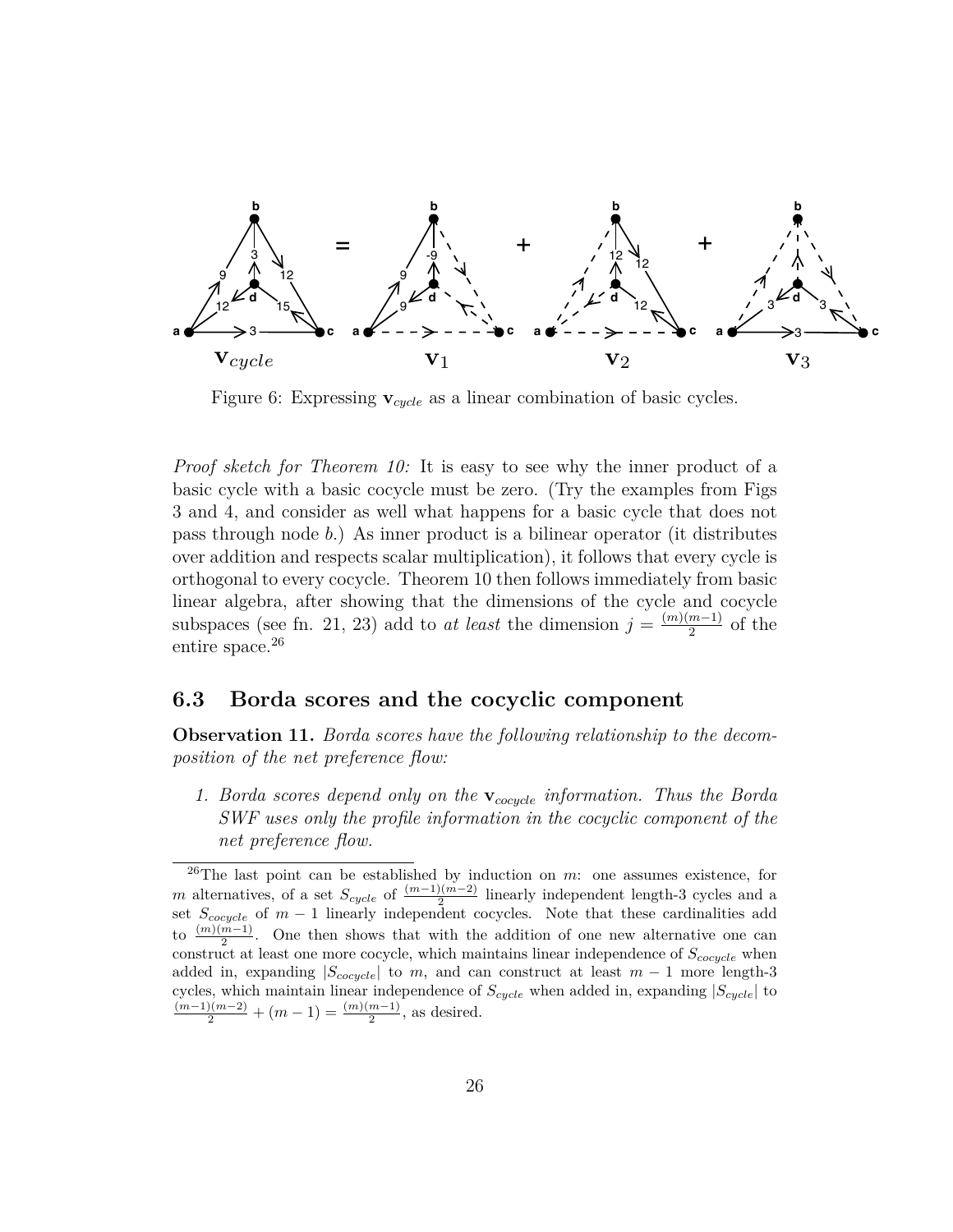- *2. In fact, the vector of Borda scores and* **v***cocycle are essentially the same thing. Note in Fig. 5 that the edge label on the*  $b \rightarrow c$  *edge of*  $\mathbf{v}_{cocycle}$  *is a* scaled version  $\frac{b^{\beta}-c^{\beta}}{4}$  $\frac{e^{-c\rho}}{4}$  *of the difference in their symmetric Borda scores. More generally,*  $\frac{x^{\beta}-z^{\beta}}{m}$  $\frac{-z^{\nu}}{m}$  yields the edge labels for the cocyclic component *for m alternatives. Conversely, from these edge labels, we can recover the symmetric Borda scores of the alternatives.*<sup>27</sup>
- *3. Suppose we treat the cocyclic component* **v***cocycle as if it were actually the entire flow of pairwise net preference (ignoring that* **v***cycle has been discarded), and use it to extract a version of the pairwise majority relation R (by setting*  $xRz \Leftrightarrow$  *the*  $x \rightarrow z$  *edge has a nonnegative label in*  $\mathbf{v}_{\text{cocycle}}$ , or the  $z \to x$  edge has a nonpositive label). Then the result *is always a transitive relation, and is identical to the order induced by Borda scores. Thus, using the Borda rule is tantamount to applying pairwise majority rule after suppressing* **v***cycle.*
- *4. The components* **v***cycle and* **v***cocycle have opposing implications for transitivity of the majority preference relation. If* **v***cocycle is large enough (relative to* **v***cycle) then* **v***cocycle dominates, so that the Borda and Condorcet outcomes are identical (as was the case for our sample profile P*1*).*<sup>28</sup> *If* **v***cocycle is too small, so that* **v***cycle dominates, then the majority preference relation is intransitive – a Condorcet cycle exists. In an intermediate situation, the majority preference relation that would result from* **v***cocycle alone changes when one adds* **v***cycle back in, but without being thrown into a cycle.*

Note that a basic cycle contributes zero to the symmetric Borda score of each alternative, whence observation 11.1 follows immediately. Before turning to the implications of the decomposition for the mean rule, we illustrate observation 11.4 with an example, by adding multiples of a 4-voter Condorcet cycle to our initial profile  $P_1$ .

<sup>27</sup>With non-symmetric vectors of scoring weights, one cannot fully recover the scores from their scaled differences (corresponding to **v***cocycle* edge labels), as the vector of scores also encodes the number *n* of voters, while from **v***cocycle* it is not possible to recover *n*.

<sup>28</sup>We are using "large enough" as a loose metaphor here – the precise version (Zwicker 1991) does not use a single numerical measure of size.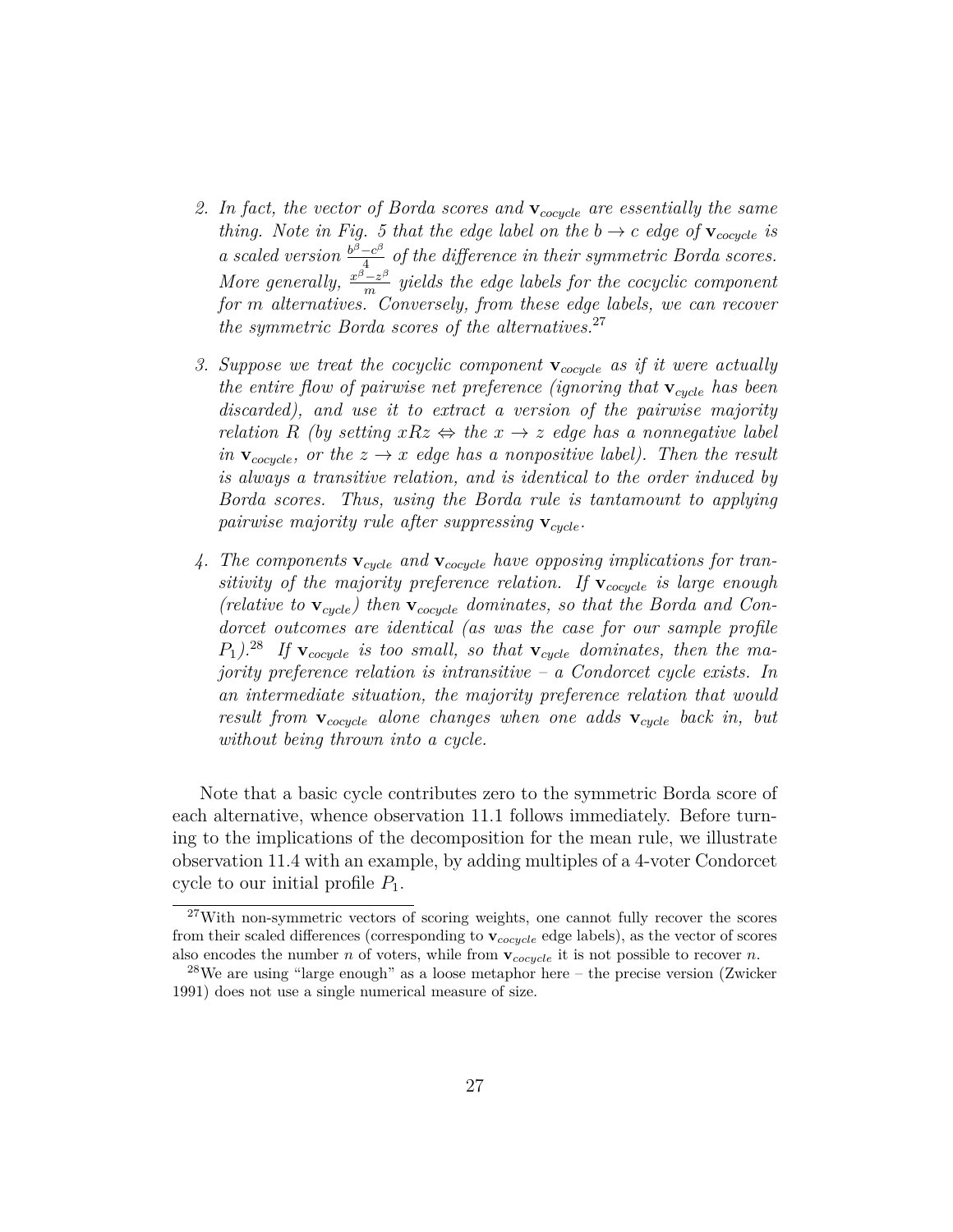| No. of individuals   Preferences |               |
|----------------------------------|---------------|
|                                  | a > b > c > d |
|                                  | b > c > d > a |
|                                  | c > d > a > b |
|                                  | d > a > b > c |

Table 5: The Profile *Q*.

It is easy to see that  $\mathbf{v}_Q = 2\mathbf{v}_{3b}$ ; that is, to get  $\mathbf{v}_Q$ , just double all the edge labels in the basic cycle of Figure 3b. Now consider the profile  $P + rQ$ , obtained by adding *r* disjoint groups of voters (each with 4 voters, and each having *Q* as its profile) to the 30-voter electorate for *P*.

What is the effect of gradually increasing *r* on the Borda outcome *. . .* or on the pairwise-majority relation? As the cocyclic component of *Q* is **0**, *Q* contributes 0 to the symmetric Borda score of each alternative, and the effect on the Borda outcome is nil; regardless of the *r* value, the Borda outcome is  $b > a > c > d$ . The situation for the pairwise majority outcome is quite different, however (see Figure 7).



Figure 7: The net preference flow for  $\mathbf{v}_{P_1+rQ}$ .

With  $r = 0$ , the two outcomes are the same. With  $r = 2$  the sign of the edge label on  $a \to b$  switches from  $-$  to  $+$ , and the pairwise majority relation (Condorcet outcome) changes from  $b > a > c > d$  to  $a > b > c > d$ , reflecting the intermediate situation described in Observation 11.4; any Condorcet extension (Black's rule, for example) now declares *a* to be the winner. If we let *r* grow to the point where  $r \geq 6$  then the sign of the edge label on  $d \to a$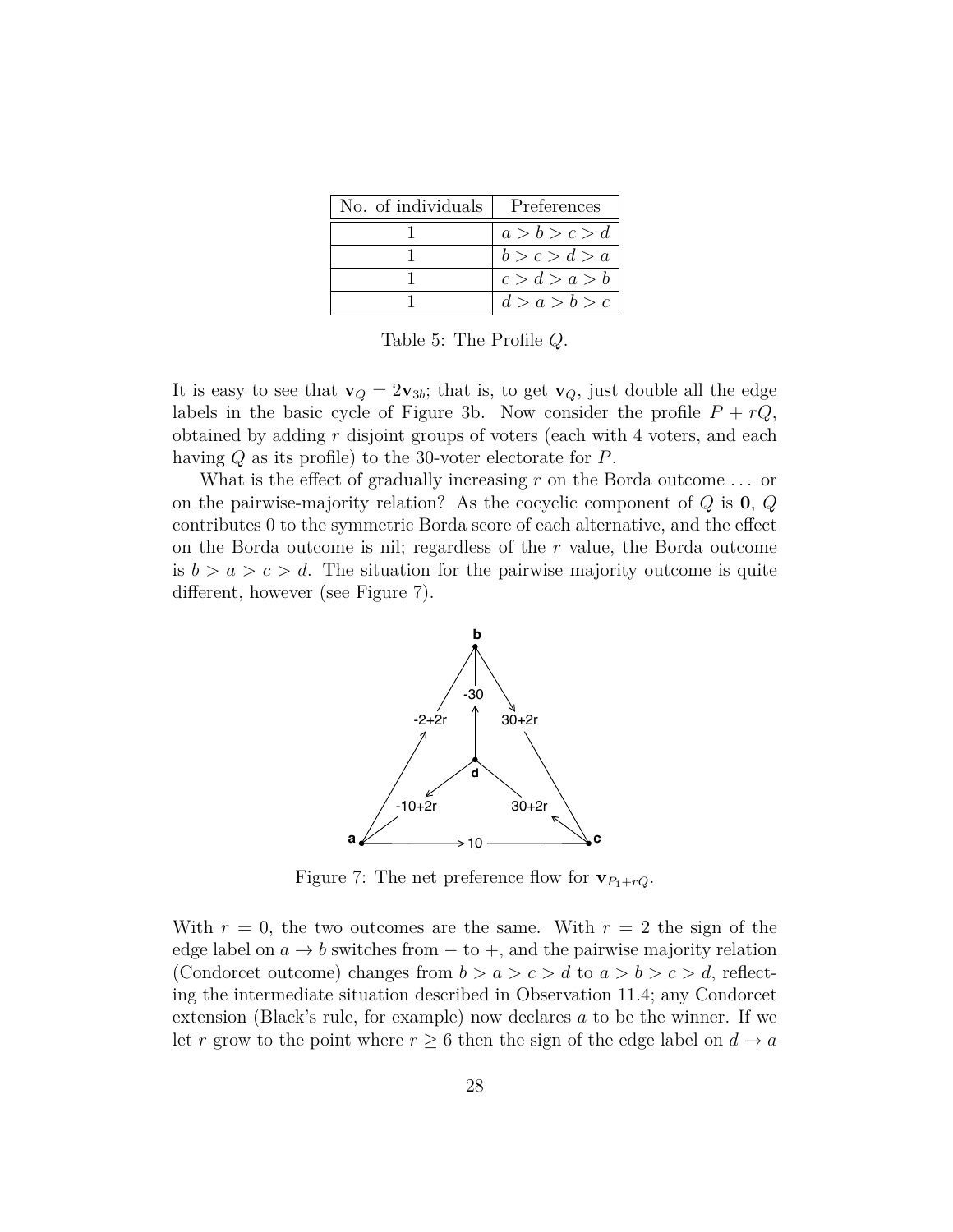also becomes +, and the pairwise majority relation becomes intransitive; at this point Black's rule switches back to declaring  $b$  as the winner – a failure of *reinforcement* (aka "consistency").

## **6.4 The Borda mean rule, the mean rule, and the decomposition**

We now show that the mean rule is like the Borda count SWF, in that it uses only the profile information in the cocyclic component of the net preference flow. Our first argument shows that the Borda mean rule – a natural generalization of the mean rule, introduced below – uses only the information in the symmetric Borda scores. A second, independent argument notes that when a profile of preference rankings consists entirely of dichotomous weak orders, the resulting net preference flow satisfies  $v_{cycle} = 0.^{29}$ 

**Definition 12.** The Borda mean rule takes as input a profile P of weak orders on *X*. Alternatives *x* having positive symmetric Borda score  $x_P^{\beta} > 0$ are placed in  $X_H$ , those with negative score  $x_P^{\beta} < 0$  are placed in  $X_L$ , and the output of the rule is the corresponding dichotomous weak order  $X_H > X_L$ . Alternatives with  $x_P^{\beta} = 0$  are treated as described in section 3 (just before Theorem 1); they yield a tie among all dichotomous weak orders that can be obtained by assigning these elements randomly and independently to  $X_H$  or to  $X_L$ .<sup>30</sup>

**Proposition 13.** *When restricted to profiles of dichotomous weak orders, the Borda mean rule is identical to the mean rule.*

*Proof.* Recall that

 $^{29}$ In a sense, then, it is thus doubly true that the mean rule depends only on  $v_{cocycle}$ . *First*, the Borda mean rule discards **v***cycle*, using only **v***cocycle*. *Second*, for the mean rule **v***cycle* need not even be discarded. We say "in a sense" because the second argument is subtly incomplete – it fails to rule out the possibility that the mean rule relies on profile information not present in the net preference flow. In fact, the vector  $\{y(P)_x\}_{x\in X}$ used as input for the mean rule incorporates some information about the total number of voters wiped out (by taking differences, in equation 3 below) when it is converted to net preferences.

<sup>30</sup>To keep things short, we've suppressed all mention of ties in the remainder of this section. The modifications needed to take them into account are straightforward.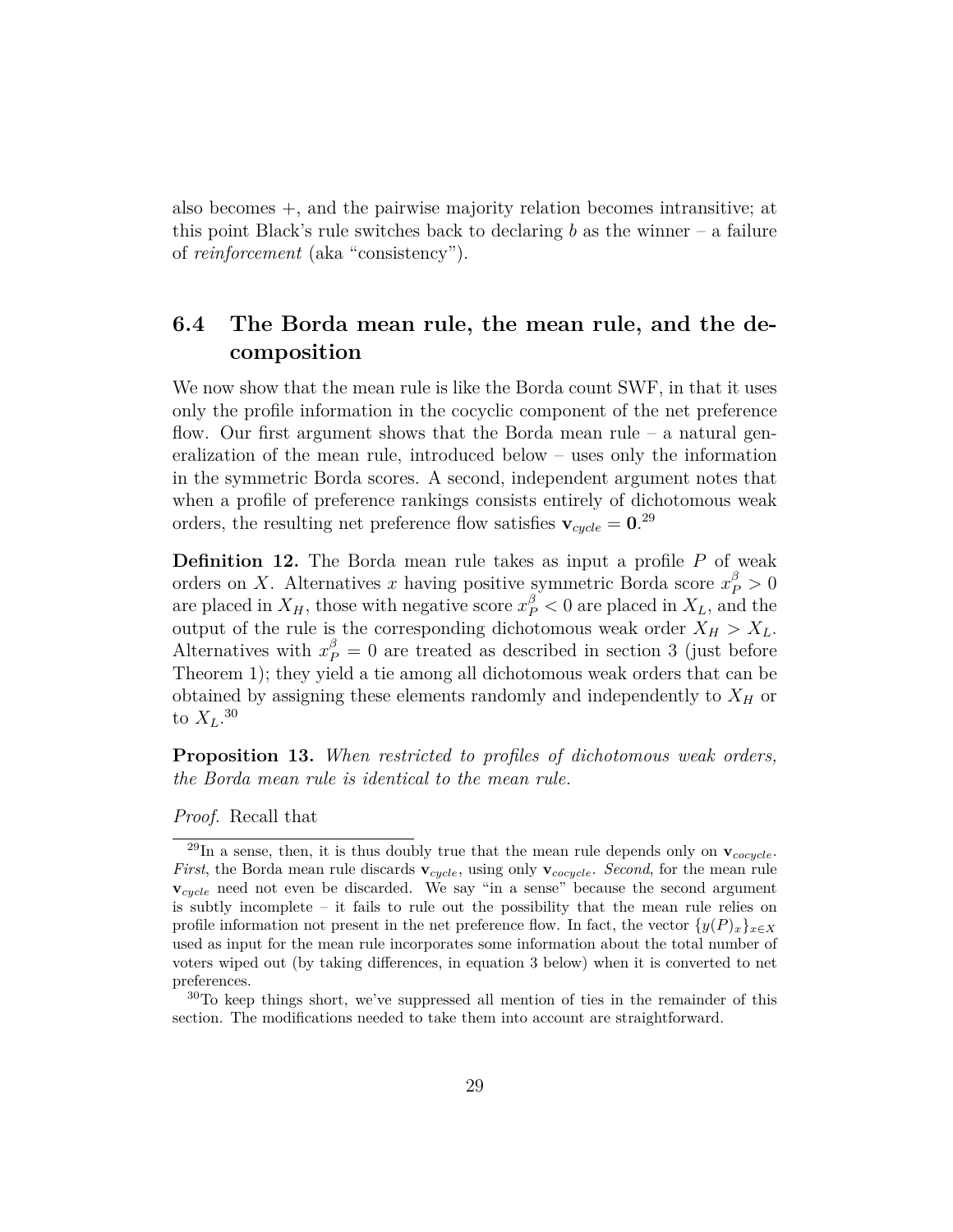- $y(P)_x$  is the number of individuals *j* who evaluate *x* as  $+1$ – equivalently, the number who place *x* in the higher I-class *X<sub>H</sub>* of their dichotomous ranking  $\geq_j$
- $\bullet$   $\overline{y}(P) = \frac{\sum_{z \in X} y(P)_z}{k}$  $\frac{d}{k}$ <sup>*k*</sup><sup>*y*(*x*</sup>)<sup>*z*</sup></sup> (where *k* is the number of elements in *X*)
- The mean rule places *x* in  $X_H$  when  $y(P)_x > \overline{y}(P)$ .

Thus, it suffices to establish

from wh

$$
x_P^{\beta} > 0 \Leftrightarrow y(P)_x > \overline{y}(P). \tag{2}
$$

For a profile *P* of dichotomous weak orders,

$$
Net_P(x > z) = y(P)_x - y(P)_z.
$$
\n
$$
(3)
$$

Hence  $x_P^{\beta} = \sum_{z \in X} N e t_P(x > z) = \sum_{z \in X} [y(P)_x - y(P)_z]$ 

$$
= \sum_{z \in X} \left[ y(P)_x \right] - \sum_{z \in X} \left[ y(P)_z \right] = k \left[ y(P)_x - \overline{y}(P) \right],
$$
  
ich condition (2) follows immediately.

Now that we know that both the mean rule and Borda mean rule are determined by the symmetric Borda scores, which in turn depend only on **v***cocycle* (Observation 11), we immediately obtain:

**Corollary 14.** *Both the mean rule and the Borda mean rule use only the profile information in the cocyclic component of the net preference flow.*

Our promised second argument consists of the following:

**Proposition 15.** *Let P be any profile of dichotomous weak orders, and* **v** *be the net preference flow induced by P. Then*  $\mathbf{v}_{cycle} = \mathbf{0}$ *.* 

*Proof.* First we show that  $\mathbf{v} \cdot \mathbf{c} = 0$  for every basic cycle **c**. Let

$$
\mathbf{c} = x_1 \to x_2 \to x_3 \to \cdots \to x_t \to x_1
$$

be a basic cycle, for which we assume, without loss of generality, that edges on **c** agree in direction with the cycle's orientation and we identify  $x_{t+1}$ with  $x_1$ . Thus **c** assigns weight 1 to each edge  $x_r \to x_{r+1}$  on **c** and assigns

 $\Box$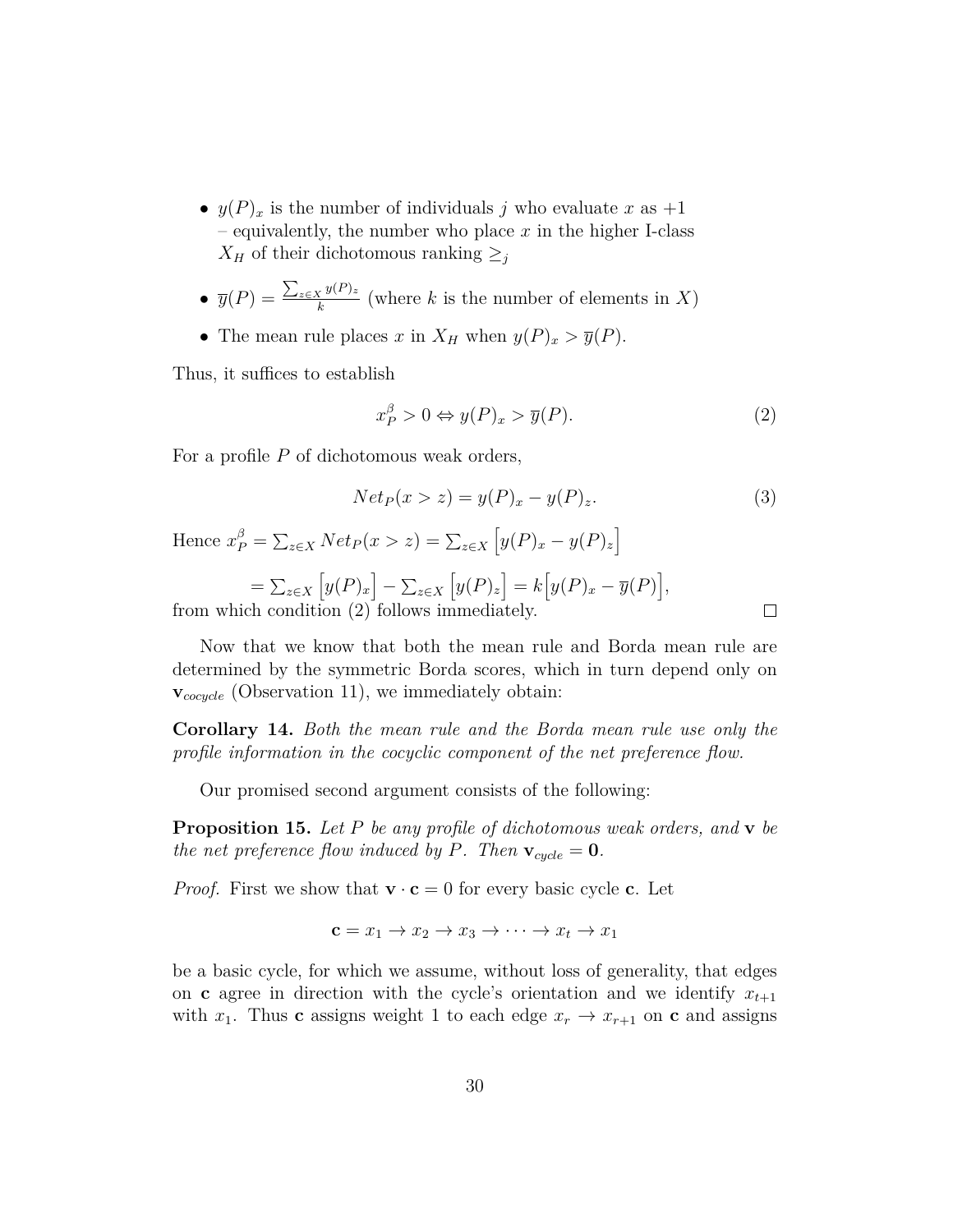weight 0 to each edge off **c**, while equation (3) tells us that **v** assigns weight  $(y(P)_{x_r} - y(P)_{x_{r+1}})$  to each  $x_r \to x_{r+1}$  edge. Thus the value of **v** · **c** is

$$
(y(P)_{x_1} - y(P)_{x_2})(1) + (y(P)_{x_2} - y(P)_{x_3})(1) + \cdots + (y(P)_{x_t} - y(P)_{x_1})(1) = 0.
$$

It follows that **v** is orthogonal to the subspace  $V_{cycle}$  spanned by the basic cycles, whence **v** belongs to its orthogonal complement **V***cocycle* (see fn. 25), with  $\mathbf{v} = \mathbf{v}_{cocycle}$  and  $\mathbf{v}_{cycle} = \mathbf{0}$ .  $\Box$ 

The same idea may be expressed via the following *quantitative transitivity* condition:

$$
Net_P(x > z) + Net_P(z > w) = Net_P(x > w),
$$
\n<sup>(4)</sup>

which is strictly stronger than transitivity of *P*'s pairwise majority relation, and equivalent to  $\mathbf{v}_{cycle}^P = \mathbf{0}$ . It is satisfied by any profile of dichotomous weak orders, because

$$
(y(P)_x - y(P)_z) + (y(P)_z - y(P)_w) = (y(P)_x - y(P)_w).
$$

At this point, we can summarize our vector theory argument as follows: because they use the same restricted profile information  $-\mathbf{v}_{cocycle}$ , or equivalently the symmetric Borda scores – the mean rule is the analogue of the Borda SWF. The argument would be stronger if we could justify the analogy:

The Borda SWF: SWFs :: The mean rule: s

by showing that the way the Borda rule exploits the common information in the social welfare function context is analogous to the way that the mean rule (or Borda mean rule) exploits it in the  $\_\_\_\_$  context.<sup>31</sup> That would require filling the blanks – identifying a larger context exemplified by the mean and Borda mean rules. This matter is one we will take up in a planned sequel, "Social Dichotomy Functions."

## **6.5 Applying vector methods more broadly to Judgment Aggregation**

Observation 11.3 can be restated as follows: *By projecting the agents' preferences onto the subspace* **V***cocycle we wipe out all underlying tendency towards*

<sup>31</sup>Perhaps by showing each exploits that information in the *only* reasonable way for its context.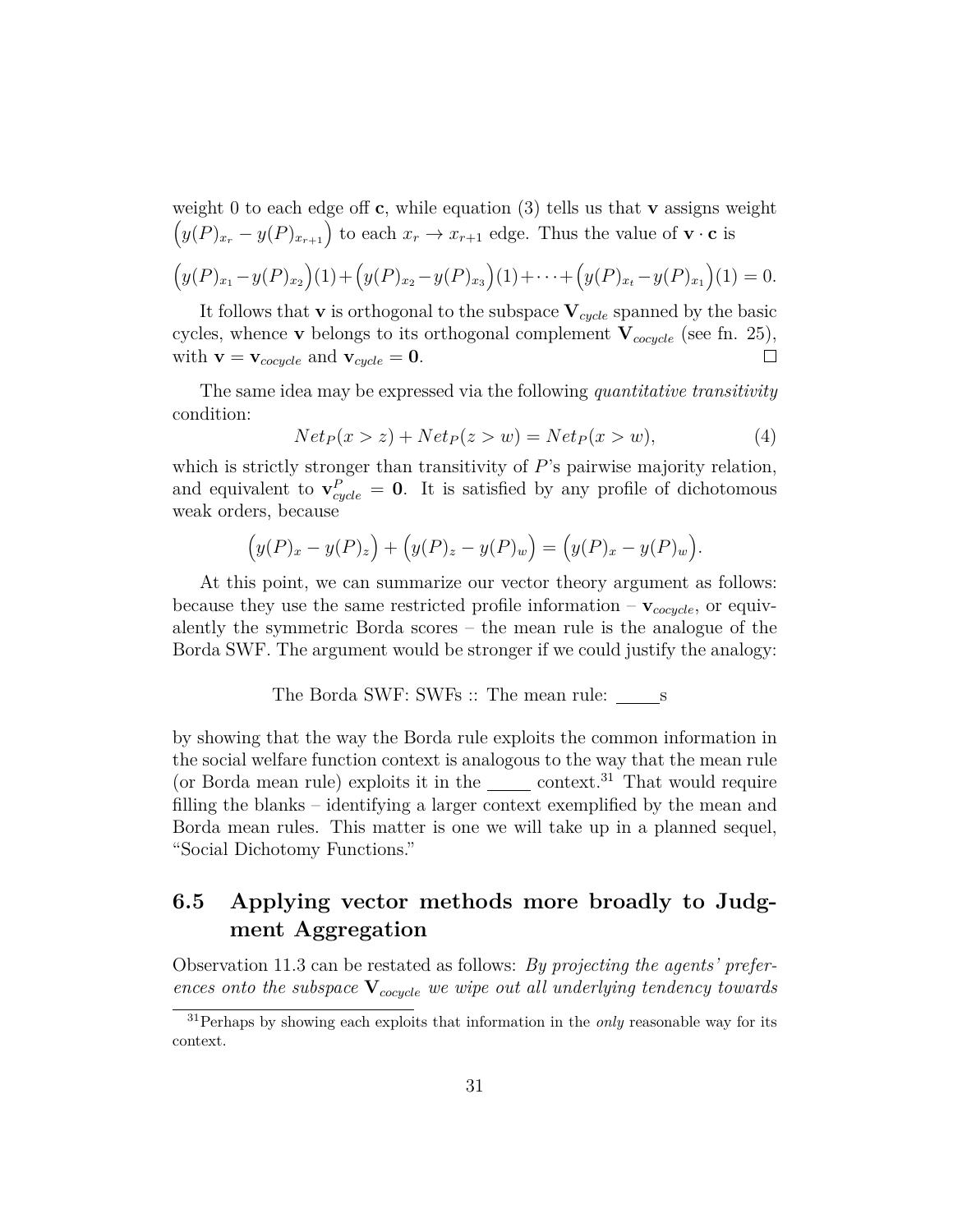*intransitivity, obtaining a modified version of net preference flow that satisfies a strong, quantitative form of transitivity. The outcome is then extracted from this "strongly transitive" version by treating it as if it were the original.*

A central problem in the field of judgment aggregation arises when each of several agents submits a judgment on a sequence of interrelated binary issues. It can happen that the result of applying majority rule separately on an issue-by-issue basis gives rise to an infeasible collective judgment on those issues – one inconsistent with the predetermined interrelationships – even though the sequence of judgments submitted by any single agent is feasible.

Might it be possible to proceed in parallel with Observation 11.3, after substituting some other form of *feasibility* for *transitivity*? Given a judgment aggregation context, one would identify some subspace  $V_{feasible}$  of strongly feasible judgments, each of which has zero tendency towards infeasibility, then project individual judgments onto that subspace, to obtain a modified version of the issue-by-issue net majorities, which would safely lead to a feasible collective judgment.

Preliminary investigation suggests that the effectiveness of such an approach varies depending on the particular judgment aggregation context. In some cases there seem to be no acceptable choices for  $V_{feasible}$ . Suppressing all tendency to infeasibility comes at an unacceptably high cost for these cases, limiting (to an unreasonable degree) the range of possible collective judgments. It would be quite interesting to characterize those judgment aggregation contexts for which such a vector decomposition method does yield useful forms of aggregation, but that seems to require a finer understanding of "useful form of aggregation" than we now possess.

## **7 Judgment aggregation**

There has been a great deal of interest in the topic of judgment aggregation since List and Pettit's (2002) discussion of the now-famous doctrinal paradox. In this section we consider ways in which the mean rule may be relevant to this topic. We begin by defining some terminology from the literature on judgment aggregation.

An *agenda* is a finite set of propositions that is closed under negation. By this we mean that for every proposition in the agenda, the negation of that proposition is also contained in the agenda. We denote the negation of a proposition *p* by ¬*p*. An example of an agenda is the set {*p,* ¬*p, q,* ¬*q, p* ∧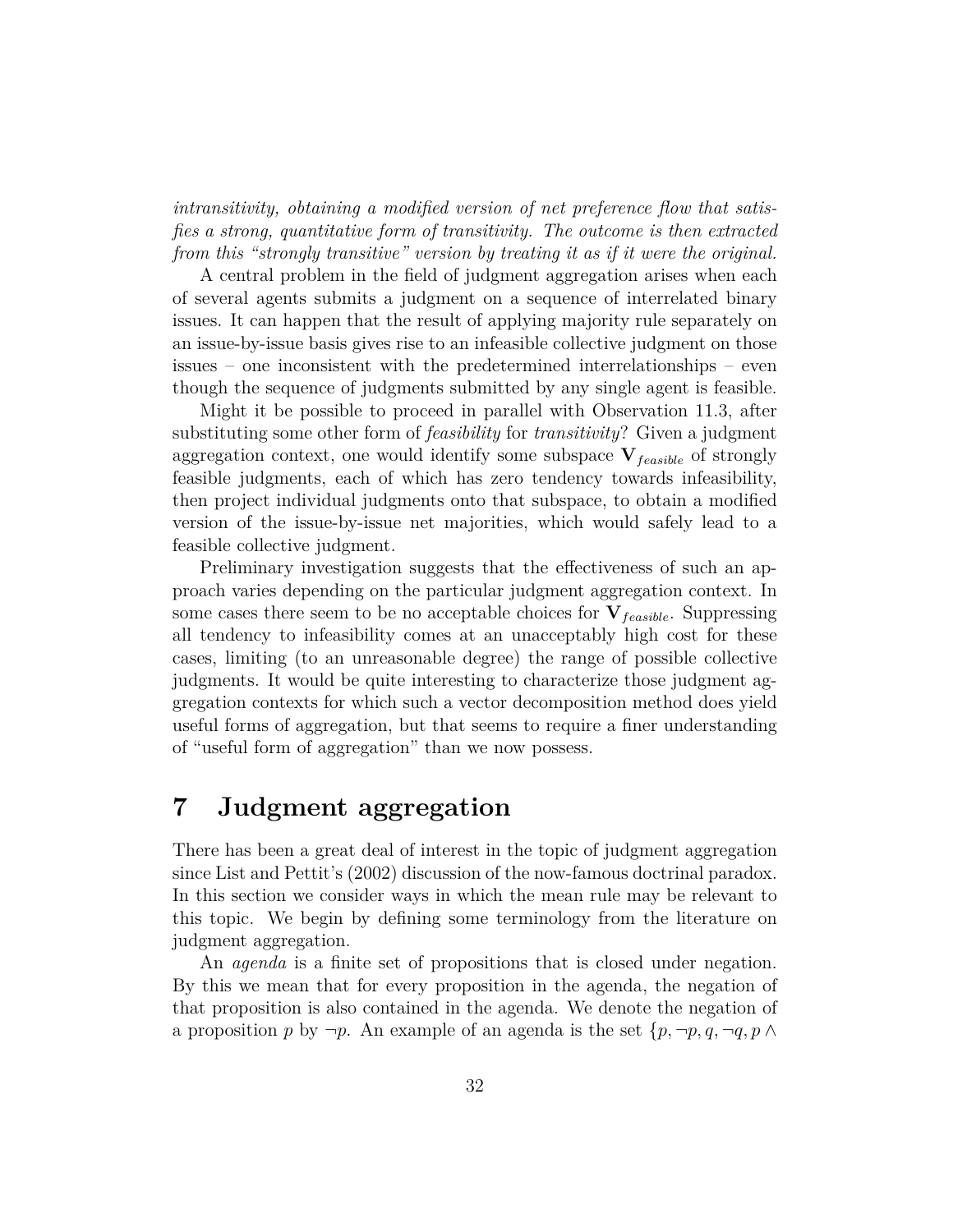$q, \neg(p \land q)$ . For brevity, we also write this set as  $\{p, q, p \land q\}^{\pm}$ , listing just one proposition from each proposition/negation pair.

A *judgment set* is a subset of the agenda. A *minimally complete* judgment set contains one and only one of every proposition/negation pair in the agenda. For short, we will simply write *complete* instead of minimally complete. A *rational* judgment set is complete and also respects any interconnections between the propositions in the agenda. An incomplete judgment set is *consistent* if and only if it is a subset of a rational judgment set.

We seek to aggregate individual rational judgment sets into one or more collective judgments sets that are also rational. Can the mean rule be used for this purpose?

We know that the mean rule is suitable for at least some agendas. This is because we can describe our original problem of partitioning a group of students as a problem of judgment aggregation. We have an agenda  $\{p_1, p_2, \ldots, p_k\}^{\pm}$ , where  $p_i$  is the proposition "student *i* belongs in the higherability class". Given the requirement that every student is assigned either to the higher-ability class or the lower-ability class,  $\neg p_i$  means "student *i* belongs in the lower-ability class". In this example, every complete judgment set is rational except for  $\{p_1, p_2, \ldots, p_k\}$  and its inverse,  $\{\neg p_1, \neg p_2, \ldots, \neg p_k\}$ .

Applying the mean rule here is simple. We take the set  $\{p_1, p_2, \ldots, p_k\}$ , let us call this the *reference set*, and count the number of individuals who accept each of the propositions in that set. The omission of  $\pm$  here is deliberate; this reference set is just one half of the agenda. Then we calculate the mean of those  $k$  numbers. For each proposition  $p$  in the reference set, if  $p$  is accepted by a number greater than the mean then we collectively accept *p*, and if *p* is accepted by a number less than the mean then we accept  $\neg p$ . Note that we arrive at the same outcome if we instead use  $\{\neg p_1, \neg p_2, \ldots, \neg p_k\}$  as the reference set, but it is important that we do not calculate the mean over all 2*k* propositions in the agenda, which would always be equal to half of the number of individuals who have submitted a judgment set.

The mean rule will always generate a rational outcome when (i) there are just two complete judgment sets that are irrational and (ii) those two judgment sets are disjoint. We simply choose either one of those two irrational, complete judgment sets as the reference set and apply the mean rule to the propositions in that reference set to determine the outcome.

In Section 7.1 we show that the problem of partitioning a group of students into higher-ability and lower-ability classes is not the only problem that takes this form. The problem of aggregating linear orders over three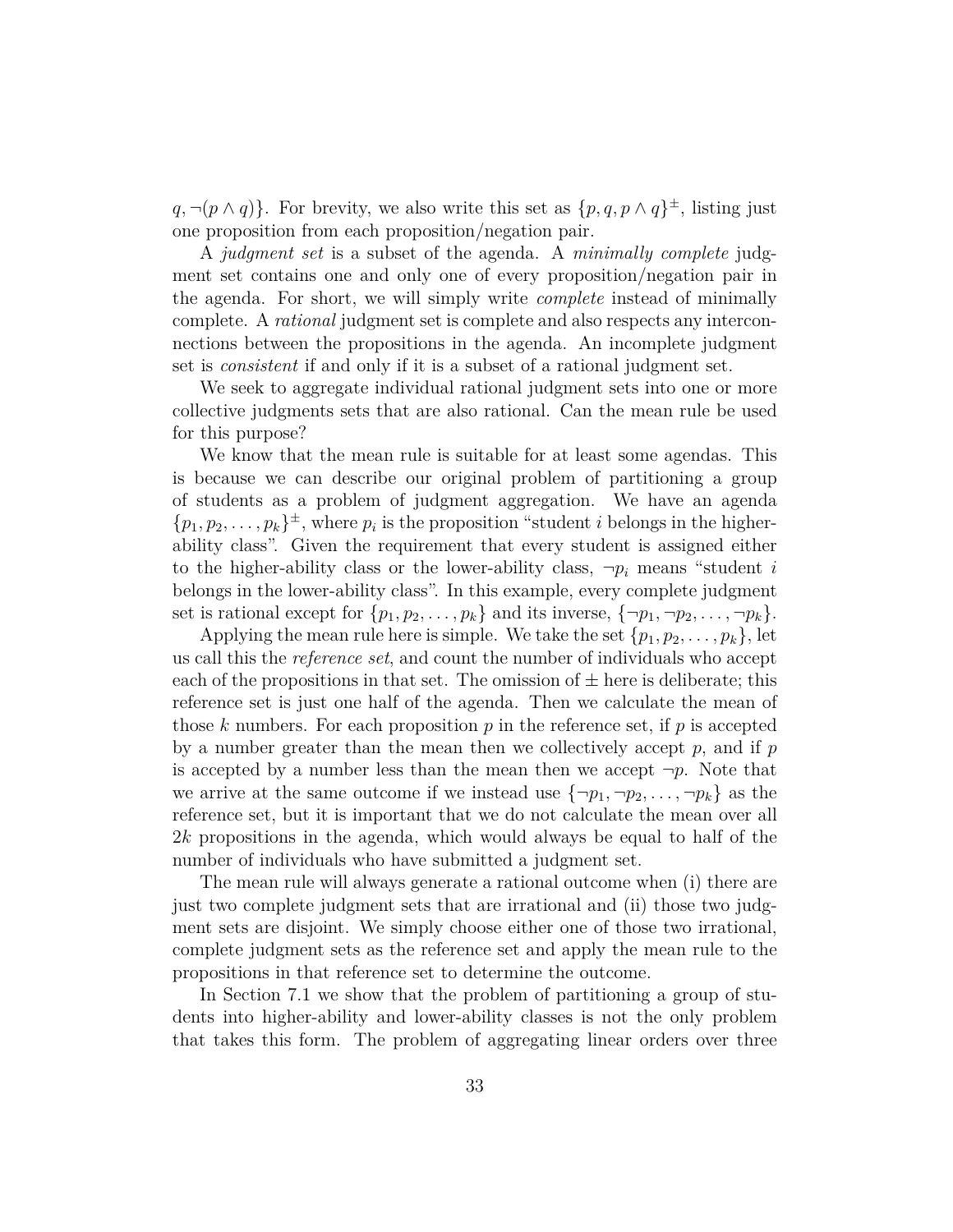alternatives does too. Moreover, we show that applying the mean rule to that problem reveals yet another connection between the mean rule and the Borda rule, in keeping with the theme of this paper.

The mean rule is not always suitable for agendas that take a different form. For instance, suppose that the agenda is  $\{p,q,r\}^{\pm}$  and that the only complete judgment set that is irrational is  $\{p,q,r\}$ . In this case if we use  ${p, q, r}$  as the reference set and apply the mean rule then it is impossible for  $\{\neg p, \neg q, \neg r\}$  to be the best outcome according to the mean rule even though that judgment set is rational in this case. It seems undesirable that a rational outcome should be precluded in this way.

Suppose instead that there are two complete judgment sets that are irrational but that they are not disjoint. Let us say that  $\{p, q, \neg r\}$  and  $\{p, \neg q, r\}$ are those two irrational judgment sets. If we use  $\{p, q, \neg r\}$  as the reference set then it is possible that the outcome under the mean rule will be the irrational set  $\{p, \neg q, r\}$ , and vice versa. This would happen if, for example, there were just two individuals in the group and one submits the judgment set  $\{p, q, r\}$  and the other submits  $\{p, \neg q, \neg r\}.$ 

In Section 7.2 we respond to the limited applicability of the mean rule by proposing a "general purpose" method of judgment aggregation that is an extension of both the mean rule and the Borda rule. This proposal is based on an approach to judgment aggregation introduced by Dietrich (2014).

#### **7.1 Preference agenda with three alternatives**

In this section we consider the problem of aggregating linear orders over three alternatives. Let us label the three alternatives *a*, *b* and *c*. Let *ab* denote the proposition "*a* is better than *b*". Since we are restricting our attention to linear orders, the negation  $\neg ab$  is equivalent to *ba*. The agenda for this problem is  $\{ab, bc, ac\}^{\pm}$ . This is an example of a "preference agenda" (Dietrich and List, 2007). Every complete judgment set is rational except for two: {*ab, bc, ca*} and {*ba, cb, ac*}. These two judgment sets are disjoint, so we can apply the mean rule to this problem.

Consider the following example. There are five individuals in the group. Three individuals submit the judgment set {*ab, bc, ac*} and two submit the set  ${ba, bc, ca}$ . To apply the mean rule we must use either  ${ab, bc, ca}$  or {*ba, cb, ac*} as the reference set. Let us use the set {*ab, bc, ca*} and, thusly, count the number of individuals who accept each of the three propositions in that set. These numbers are three, five and two, respectively. So, according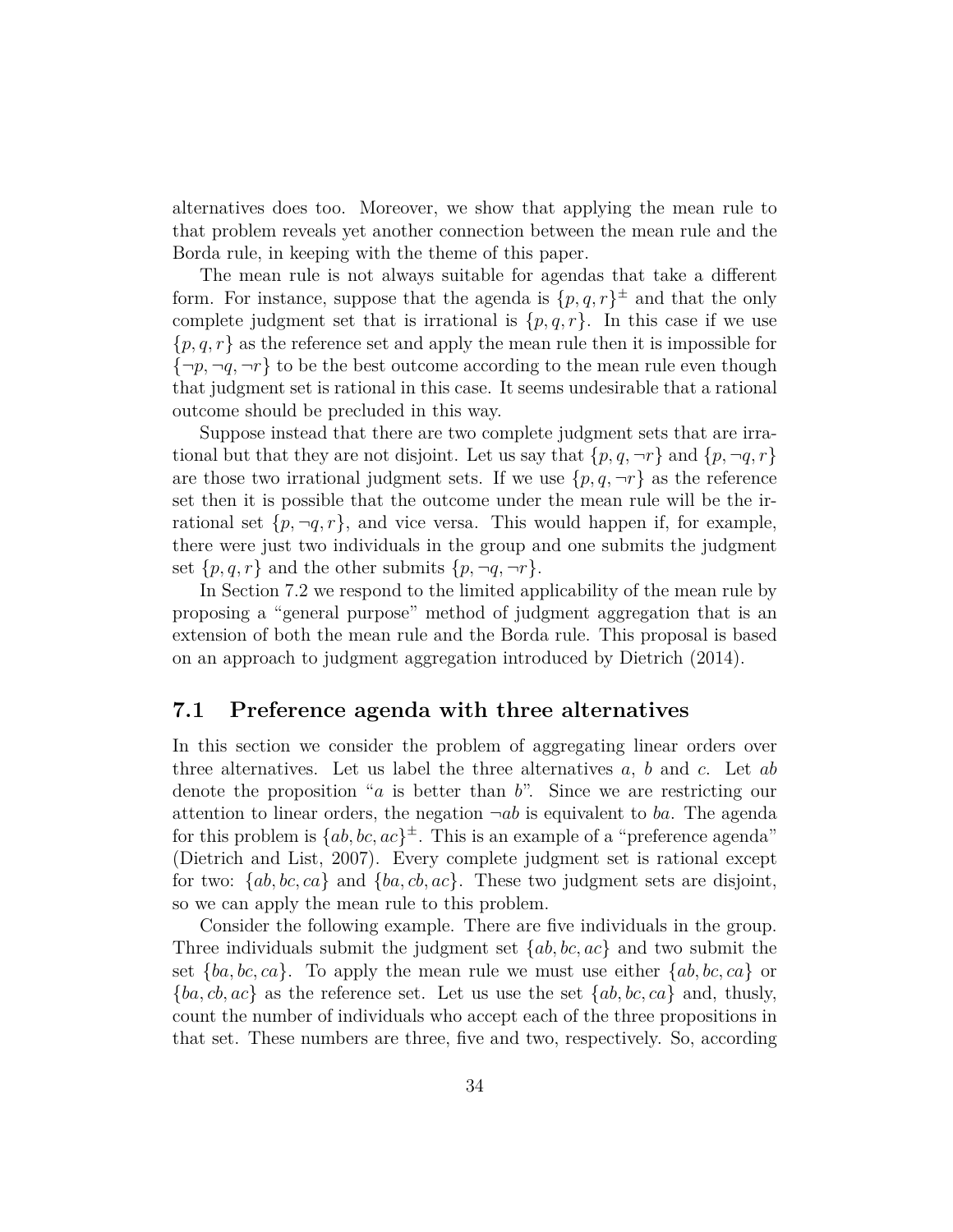to the mean rule, we collectively accept *bc* and we reject *ab* and *ca*. In other words, the collective judgment set is {*ba, bc, ac*}. Note that this outcome is anti-majoritarian; a majority of the individuals believe that *a* is better than *b*, and the majoritarian outcome, {*ab, bc, ac*}, is perfectly rational.

Significantly, the Borda rule generates exactly the same anti-majoritarian outcome at this profile as the mean rule. Since *b* has a Borda score of seven, *a* six and *c* two, the Borda rule generates the ranking  $b > a > c$ , which corresponds to {*ba, bc, ac*}, the outcome under the mean rule.

However, the relationship between the two rules is deeper than simply agreeing at this profile. It turns out that when there are three alternatives, the Borda rule and the mean rule will always agree.

Here is the proof. Let *B*(*a*) and *B*(*b*) denote the Borda scores of *a* and *b* respectively. Furthermore, let  $n(ab)$  be the number of individuals who accept *ab* and let  $\mu$  be the mean of  $n(ab)$ ,  $n(bc)$  and  $n(ca)$ . So, under the Borda rule we accept *ab* if and only if  $B(a) > B(b)$ , while under the mean rule we accept *ab* if and only if  $n(ab) > \mu$ . It is convenient for the following argument to say that under the mean rule we accept *ab* if and only if  $3n(ab) > 3\mu$ .

If an individual accepts, say, *ab* and *bc* then that means that she ranks *a* just one place above *b*. Hence her ranking causes  $B(a) - B(b)$  to increase by one. Her ranking also causes  $3n(ab)$  to increase by three and, since she accepts a total of two propositions from the reference set, it causes  $3\mu$  to increase by two. So  $3n(a, b) - 3\mu$  increases by one. Suppose instead that she accepts *bc* and *ca*. This means that  $B(a) - B(b)$  decreases by two. In this case she rejects  $ab$  so  $3n(ab)$  is unchanged, and, since she accepts two propositions from the reference set,  $3\mu$  increases by two. So  $3n(ab) - 3\mu$ decreases by two.

It is easy to check that every ranking that is submitted causes the same change in  $B(a) - B(b)$  as it does in  $3n(ab) - 3\mu$ . Since, loosely speaking, both of the numbers  $B(a) - B(b)$  and  $3n(ab) - 3\mu$  start at zero before the rankings are submitted, we can see that  $B(a) > B(b)$  if and only if  $3n(ab) > 3\mu$ . Therefore, we accept *ab* under the Borda rule if and only if we accept it under the mean rule.

It is important to note, however, that this equivalence between the Borda rule and the mean rule does not hold when there are more than three alternatives. When there are four alternatives we will find that there are more than two complete judgment sets that are irrational. The mean rule then ceases to be applicable. Nevertheless, in this section we have seen that we can make a direct comparison between the mean rule and the Borda rule,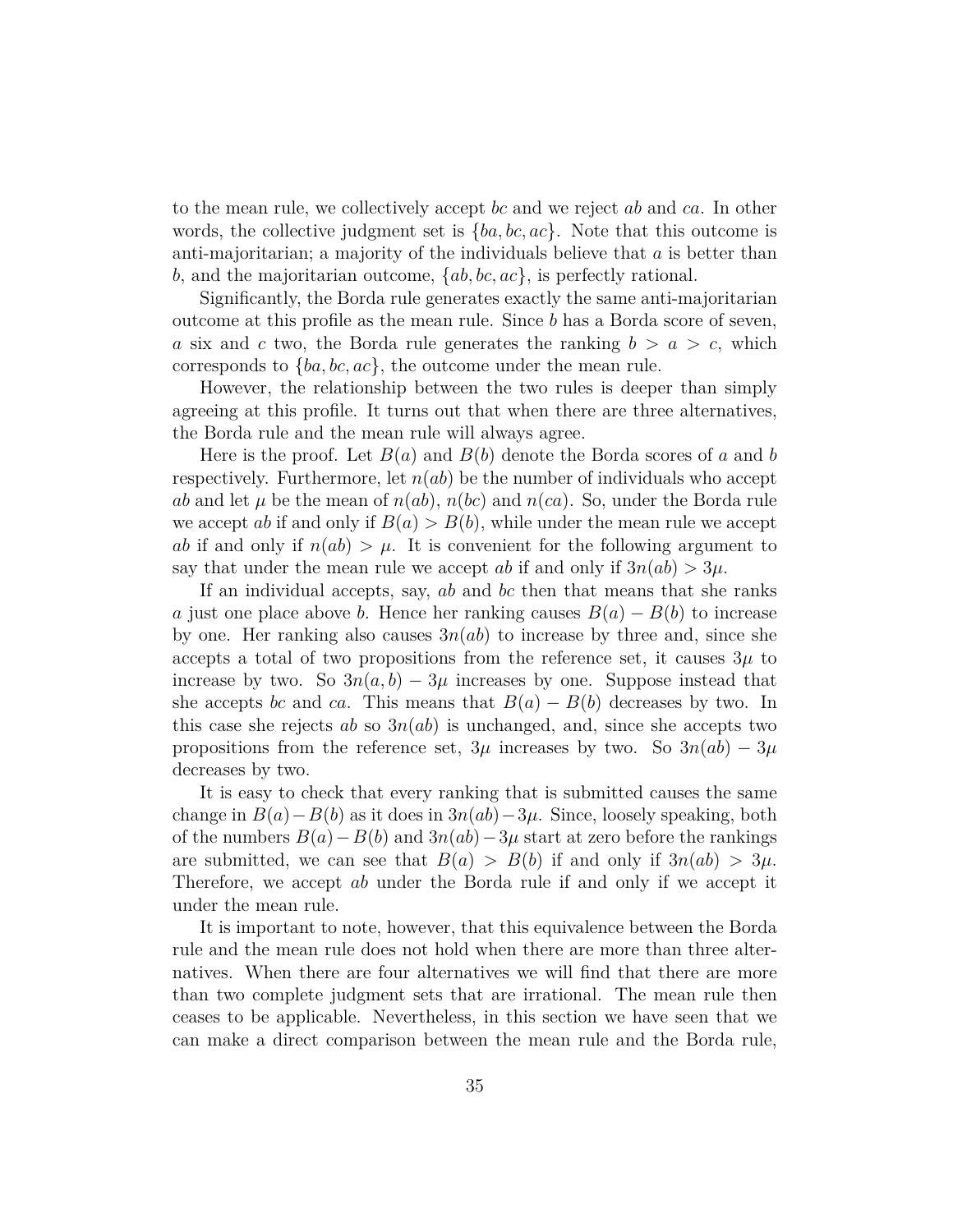albeit one that is limited to the case of three alternatives.

### **7.2 Other agendas and scoring functions**

One weakness of the mean rule is that there are many judgment aggregation problems to which it is not applicable. Can this deficiency be overcome? In fact, suppose that we want to go even further than this and achieve the following in judgment aggregation: (i) be applicable to many agendas of interest, (ii) produce the same collective judgment as the mean rule when applied on its domain, and (iii) produce the same collective judgment as the Borda rule when applied to the preference agenda (with *any* number of alternatives). We show in this section that these objectives can be realized by building on an approach to judgment aggregation introduced by Dietrich (2014).

Let a *scoring function* be a function  $s_J(p)$  that assigns a number (or *score*) to issue *p* given judgment set *J*. A scoring function can be used as the basis for a judgment aggregation rule in the following way. We first determine a total score for each proposition  $p$  by summing the scores for  $p$  over every individual's judgment set. We can then rank all of the possible outcomes, that is, all of the rational judgment sets, by the sum-total of scores over the propositions that they each contain. The one with the greatest sum of scores is the final outcome.

Dietrich proposes a number of scoring functions. These include "reversal scoring", "disjoint-entailment scoring" and "irreducible-entailment scoring". A feature of these three scoring functions that makes them particularly interesting is that they coincide with the Borda rule when applied on its domain (the preference agendas). Unfortunately, they do not also coincide with the mean rule over its domain (where there are just two complete judgment sets that are irrational and they are disjoint). Interestingly, however, we can construct a relatively simple scoring function that does agree with both the Borda rule and the mean rule over their respective domains.

Let us explain this scoring function. Given any rational judgment set *J* and a proposition  $p$ , if  $p$  is in  $J$  then the score for  $p$  is equal to the smallest number of judgment reversals needed to obtain from *J* a judgment set *J* ∗ such that

- 1. *J* ∗ is irrational, and
- 2.  $J^* \setminus \{p\}$  is consistent.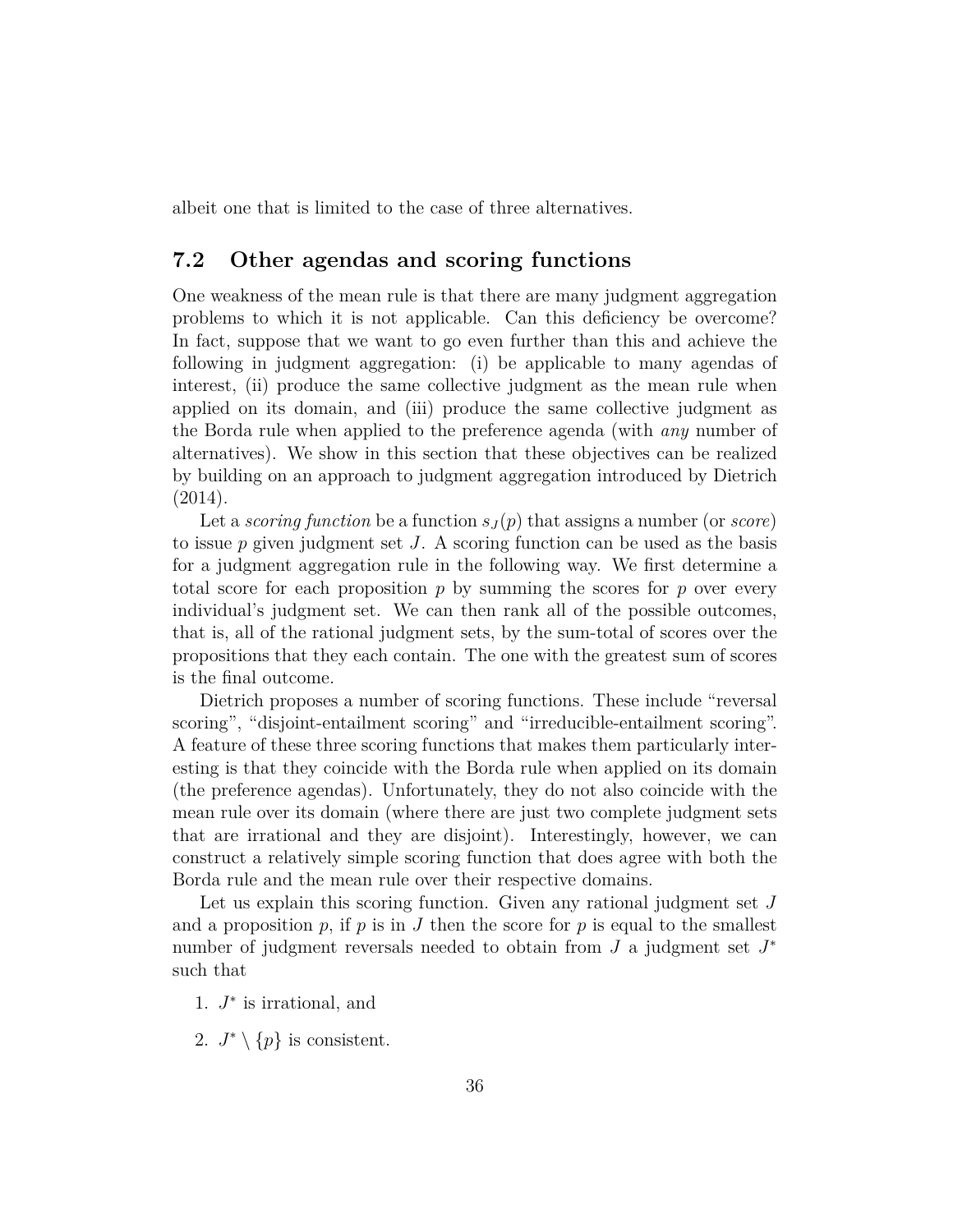|                                                            | Score of |  |  |           |  |                                                                     |   |        |
|------------------------------------------------------------|----------|--|--|-----------|--|---------------------------------------------------------------------|---|--------|
|                                                            |          |  |  |           |  | $p_1$ $\neg p_1$ $p_2$ $\neg p_2$ $p_3$ $\neg p_3$ $p_4$ $\neg p_4$ |   |        |
| Indiv. $1(\neg p_1p_2p_3p_4)$ 0 3 1 0 1 0 1 0              |          |  |  |           |  |                                                                     |   |        |
| Indiv. $2(\neg p_1 \neg p_2 p_3 p_4)$ 0 2 0 2 0 2 0        |          |  |  |           |  |                                                                     |   |        |
| Indiv. $3(\neg p_1 \neg p_2 \neg p_3 p_4)$ 0 1 0 1 0 1 3 0 |          |  |  |           |  |                                                                     |   |        |
| Group                                                      |          |  |  | 6 1 3 3 1 |  |                                                                     | 6 | $\cup$ |

Table 6: Infeasibility scoring.

By "judgment reversal" we mean the replacing of a proposition by its negation. If  $p$  is not in  $J$  then the score for  $p$  is zero. We call this scoring function *infeasibility scoring*. To explore the relationship between infeasibility scoring and the mean rule, consider Table 6. The agenda in this example is  $\{p_1, p_2, p_3, p_4\}^{\pm}$  and there are just two complete judgment sets that are irrational:  $\{p_1, p_2, p_3, p_4\}$  and  $\{\neg p_1, \neg p_2, \neg p_3, \neg p_4\}.$ 

To explain this table of scores let us take the example of proposition  $\neg p_1$ receiving a score of three for judgment set  $\{\neg p_1, p_2, p_3, p_4\}$ . Starting from that judgment set, the only judgment set that we can obtain by making judgment reversals and that satisfies conditions 1 and 2 in the definition of infeasibility scoring is the set  $\{\neg p_1, \neg p_2, \neg p_3, \neg p_4\}$ . This set satisfies condition 1 because it is irrational, and it satisfies condition 2 because removing the proposition that we are scoring,  $\neg p_1$ , leaves the set  $\{\neg p_2, \neg p_3, \neg p_4\}$  which is a subset of a rational judgment set and therefore is consistent. To reach  ${\lbrace \neg p_1, \neg p_2, \neg p_3, \neg p_4 \rbrace}$  from  ${\lbrace \neg p_1, p_2, p_3, p_4 \rbrace}$  requires three judgment reversals. Hence the score of three for  $\neg p_1$ .

The rational judgment set with the greatest sum of scores is the set  ${\lbrace \neg p_1, \neg p_2, p_3, p_4 \rbrace}$ , with a sum-total of eighteen, and so it is the outcome of the aggregation process. The mean rule generates the same outcome at this profile. This is a consequence of the following theorem.

**Proposition 16.** *Over the domain of the mean rule, each proposition p is accepted under the mean rule if and only if*  $p$  *has a greater score than*  $\neg p$ *under infeasibility scoring.*

*Proof.* Take an agenda in the domain of the mean rule. Let R and R be the two complete judgment sets that are irrational and are disjoint. Take any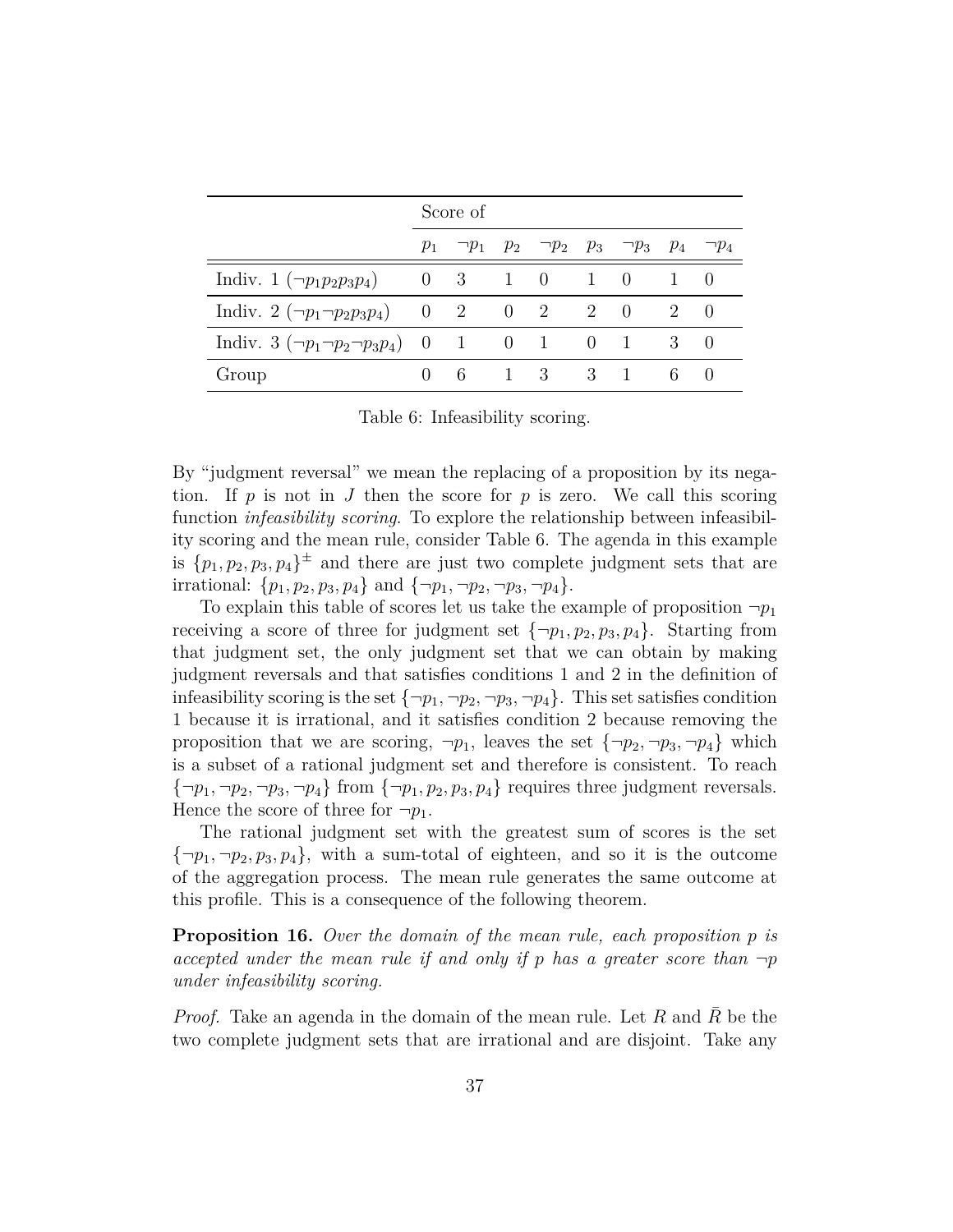proposition *p* in *R*.

For any rational judgment set *J* that contains *p*, the infeasibility score for *p* is equal to the number of propositions that are in *R* but not in *J*. This is the number of judgment reversals needed to obtain *R*, and it is only by obtaining *R* that we satisfy conditions 1 and 2 in the definition of infeasibility scoring. So the score for *p*, in other words, is the cardinality of  $R \setminus J$ .

Now suppose that we represent judgment set *J* as a dichotomous weak order on *R*. A dichotomous weak order, that is, with upper equivalence class *J* ∩ *R* and lower equivalence class  $R\setminus J$ . Then the symmetric Borda score for p is the cardinality of  $R \setminus J$  (the number of elements of R ranked below p). So we see that the infeasibility score for  $p$  is equal to the symmetric Borda score for *p*.

For any judgment set  $J'$  that contains  $\neg p$ , the infeasibility score for  $\neg p$ is the cardinality of  $J' \cap R$ . This is because we must obtain  $\overline{R}$  to satisfy conditions 1 and 2 in the definition of infeasibility scoring, so all of the judgments in  $J' \cap R$  must be reversed.

When we represent  $J'$  as a dichotomous weak order on  $R$ , with upper equivalence class  $J' \cap R$  and lower equivalence class  $R \setminus J'$ , we find that the symmetric Borda score for *p* is zero *minus* the cardinality of  $J' \cap R$  (since *p* is now in the lower equivalence class).

So if the infeasibility score for  $\neg p$  is x then the symmetric Borda score for *p* is  $-x$ . Note that there is no Borda score for  $\neg p$  because we have defined the relation over *R*.

We have seen that the total infeasibility score for *p* will be greater than the total infeasibility score for  $\neg p$  if and only if the symmetric Borda score for *p* is positive. We know, from the proof of Proposition 13, that the symmetric Borda score for *p* is positive if and only if *p* is accepted under the mean rule.  $\Box$ 

We now consider how infeasibility scoring works over the domain of the Borda rule. Suppose there are four alternatives *a*, *b*, *c* and *d*, and so we have the agenda  ${ab, ac, ad, bc, bd, cd}^{\pm}$ , with  $\neg ab$  being equivalent to *ba* as discussed in Section 7.1.

The judgment set that corresponds to the ordering  $a > b > c > d$  is {*ab, ac, ad, bc, bd, cd*}. What does infeasibility scoring assign to, say, *ad* for this judgment set? With three judgment reversals we can reach the judgment set  ${ba, ca, ad, bc, bd, dc}$ . This judgment set is irrational (with  $b > d > c$ ) *a > d*), but if we remove *ad* then we have a consistent subset (consistent with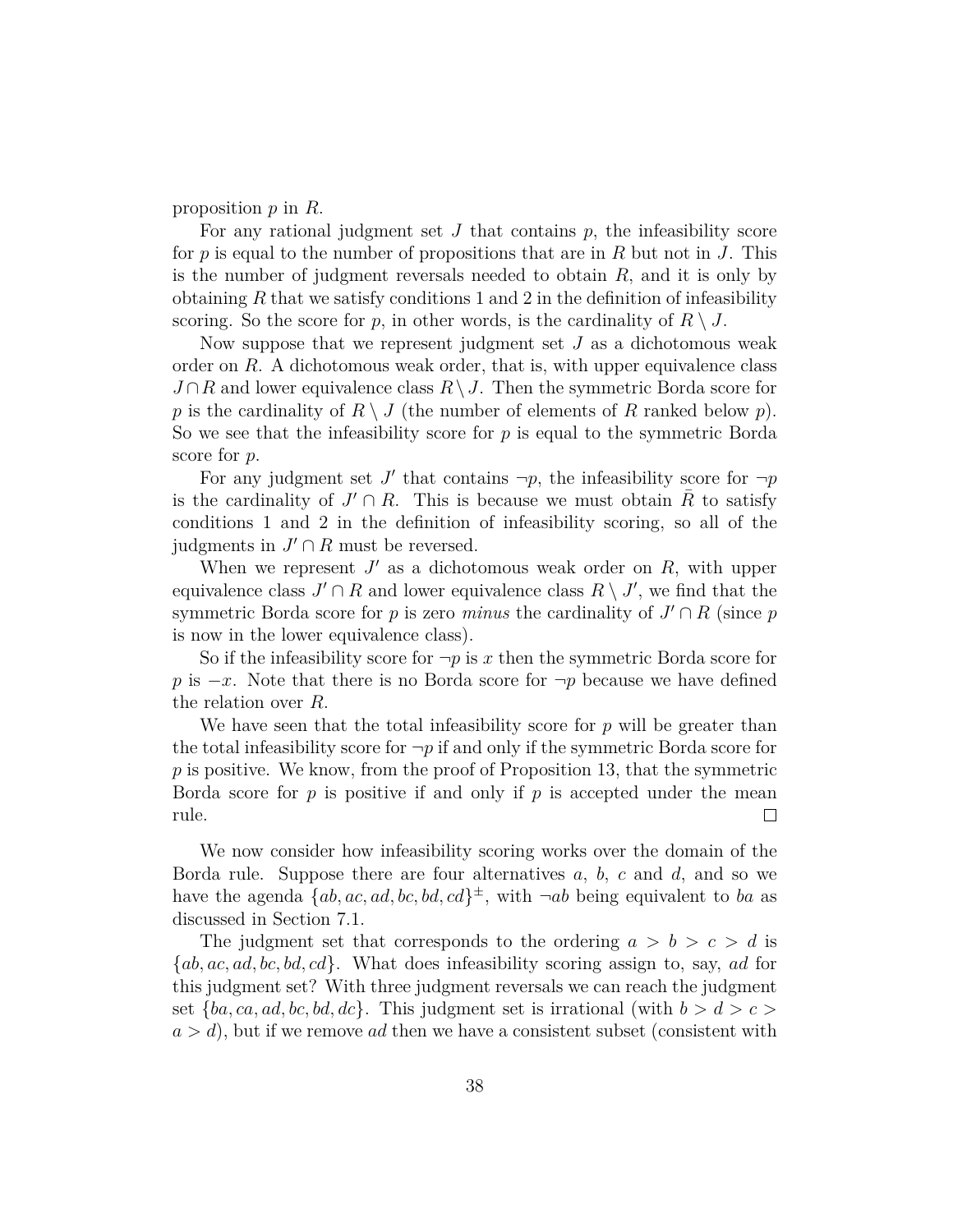the ordering  $b > d > c > a$ ). So infeasibility scoring yields a score of three for *ad* here. Notice that this is just the conventional Borda score of *a* minus the Borda score of *d* (derived from the original ordering).

This is an example of a more general equivalence. Infeasibility scoring matches Borda scoring in the sense that, under infeasibility scoring, for any two alternatives *a* and *b* the score for proposition *ab* is equal to the Borda score of *a* minus the Borda score of *b*.

#### **Proposition 17.** *Infeasibility scoring matches Borda scoring in the case of the preference agenda.*

*Proof.* Take any two alternatives *a* and *b*. Let us first consider the case of an individual who accepts *ab* and does not rank any other alternatives between *a* and *b*. Clearly, the Borda score of *a* minus the Borda score of *b* in this case is one.

Suppose that alternative *c* is ranked just below *b* so we have *ac* and *bc*. If we reverse the judgment *ac* then we have *ca* and *bc*. These two judgments are incompatible with *ab* as they imply *ba*. Since just one reversal is required to obtain a binary relation in which the reversal of *ab* would restore transitivity, the score assigned by infeasibility scoring to *ab* is one. We could also have supposed that *c* is ranked just above *a* so that we have *ca* and *cb*. In that case, reversing the judgment *cb* gives us the same outcome; *ca* and *bc*.

So infeasibility scoring and Borda scoring are equivalent when *a* and *b* are adjacent in the ordering, with both giving a score of one to *ab*. But we must confirm that they are equivalent when there are some alternatives ranked between *a* and *b*. Suppose that there are *t*-many alternatives ranked between *a* and *b*. Then the Borda score of *a* minus the Borda score of *b* is *t* + 1. We need to prove that infeasibility scoring assigns  $t + 1$  to  $ab$ .

Let *d* be one of the alternatives between *a* and *b*. That is, *ad* and *db*. If both of these judgments remain unchanged then transitivity requires *ab*. So reversing the judgment *ab* will not result in a transitive relation. Therefore, we must reverse either *ad* or *db*. Let us reverse the proposition *ad*. And let us also reverse *ae* for every other proposition *e* that is ranked between *a* and *b*. In total this will require *t* reversals. Once *a* has been demoted *t* times in this way we will have a transitive relation in which *a* is just above *b*. We know, by the argument above, that exactly one more reversal is needed to obtain a relation such that (i) the relation is intransitive and (ii) reversing the judgment *ab* would restore transitivity. So the total number of reversals required to satisfy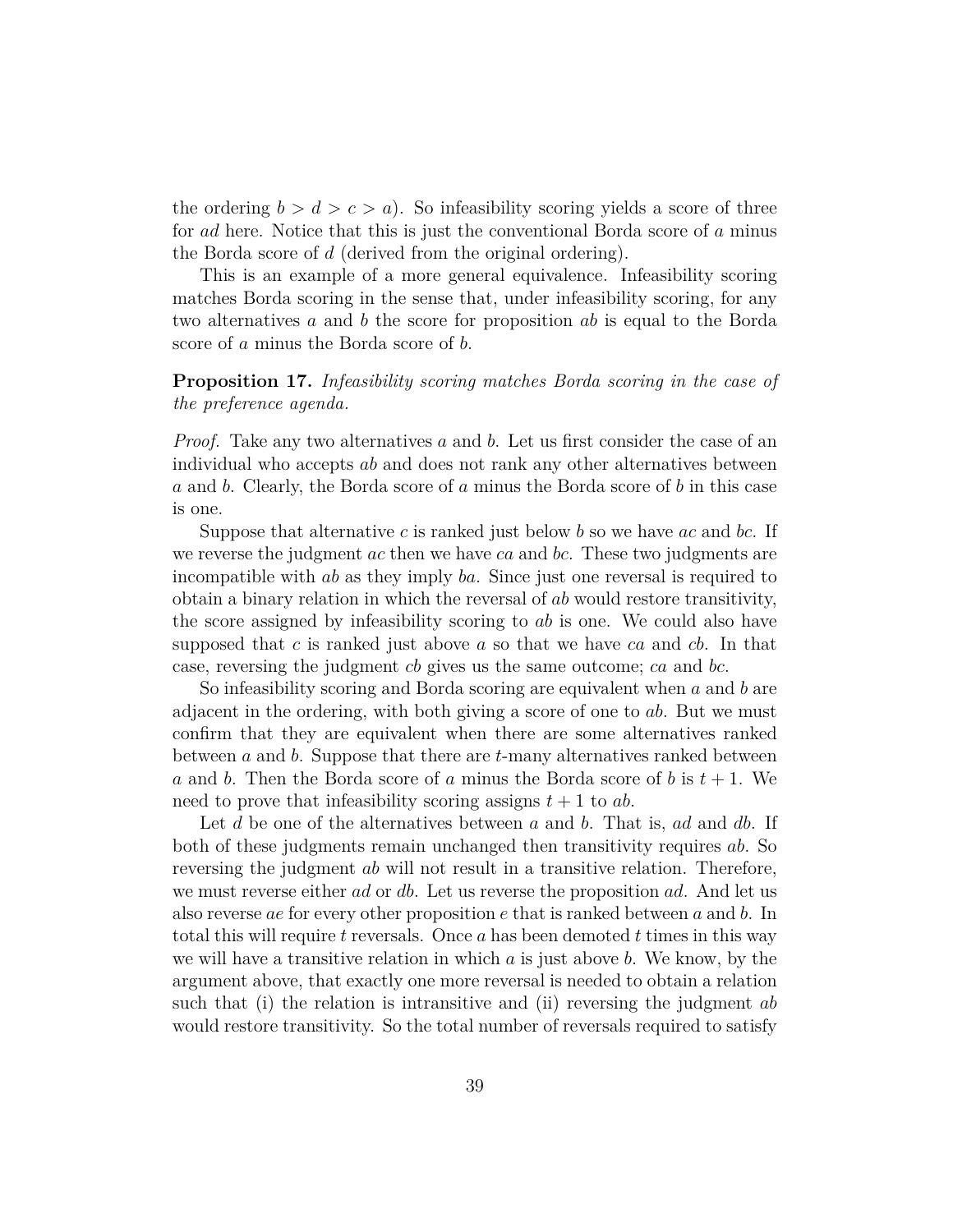those two conditions in the definition of infeasibility scoring is  $t + 1$ . Hence, infeasibility scoring assigns  $t + 1$  to  $ab$ .  $\Box$ 

We should emphasize that infeasibility scoring is not always possible. For example, consider an agenda in which each proposition/negation pair is logically independent of the others. Then we cannot obtain an irrational judgment set from a rational one by making judgment reversals. However, infeasibility scoring can be applied to many agendas in which the propositions are interconnected. For instance, it can be applied to the agenda of the doctrinal paradox.

## **8 Conclusion**

In this paper, we have introduced the mean rule as an approach to aggregating binary evaluations. We have shown that the rule (i) determines the tension-minimizing monotone partition, (ii) emerges when we translate Young's Borda axioms into the framework of binary evaluations, and (iii) can be derived using the vector decomposition approach. Points (i) and (ii) provide the main normative argument in favor of the rule, while points (ii) and (iii) support our claim that the mean rule is the analogue to the Borda rule in the framework of binary evaluations. We concluded the paper by showing how both the mean rule and the Borda rule can be derived from an approach to judgment aggregation.

We would caution, however, against applying the mean rule to other aggregation settings simply because it can be applied in those settings. Clearly, the mean rule will not always be an attractive aggregation rule. We give one example. Imagine that twenty individuals apply for a job (labeled 1 to 20), and that there are four members of the appointment panel (labeled *A, B, C, D*). Each member of the appointment panel must look at each application and decide whether or not the candidate should be invited to interview. Suppose that *A* says "yes"  $(+1)$  to applicants 1 to 5 and "no"  $(-1)$  to the others. Similarly *B* says "yes" to applicants 6 to 10 only, *C* to applicants 11 to 15 only, and *D* to applicants 16 to 19 only. In other words, *A, B* and *C* want to invite 5 applicants each, while candidate *D* wants to invite 4.

The mean in this situation is <sup>19</sup>*/*<sup>20</sup> and so, under the mean rule, applicants 1 to 19 are invited to interview. In other words, virtually all of the applicants are invited to interview despite the fact that the panelists each think that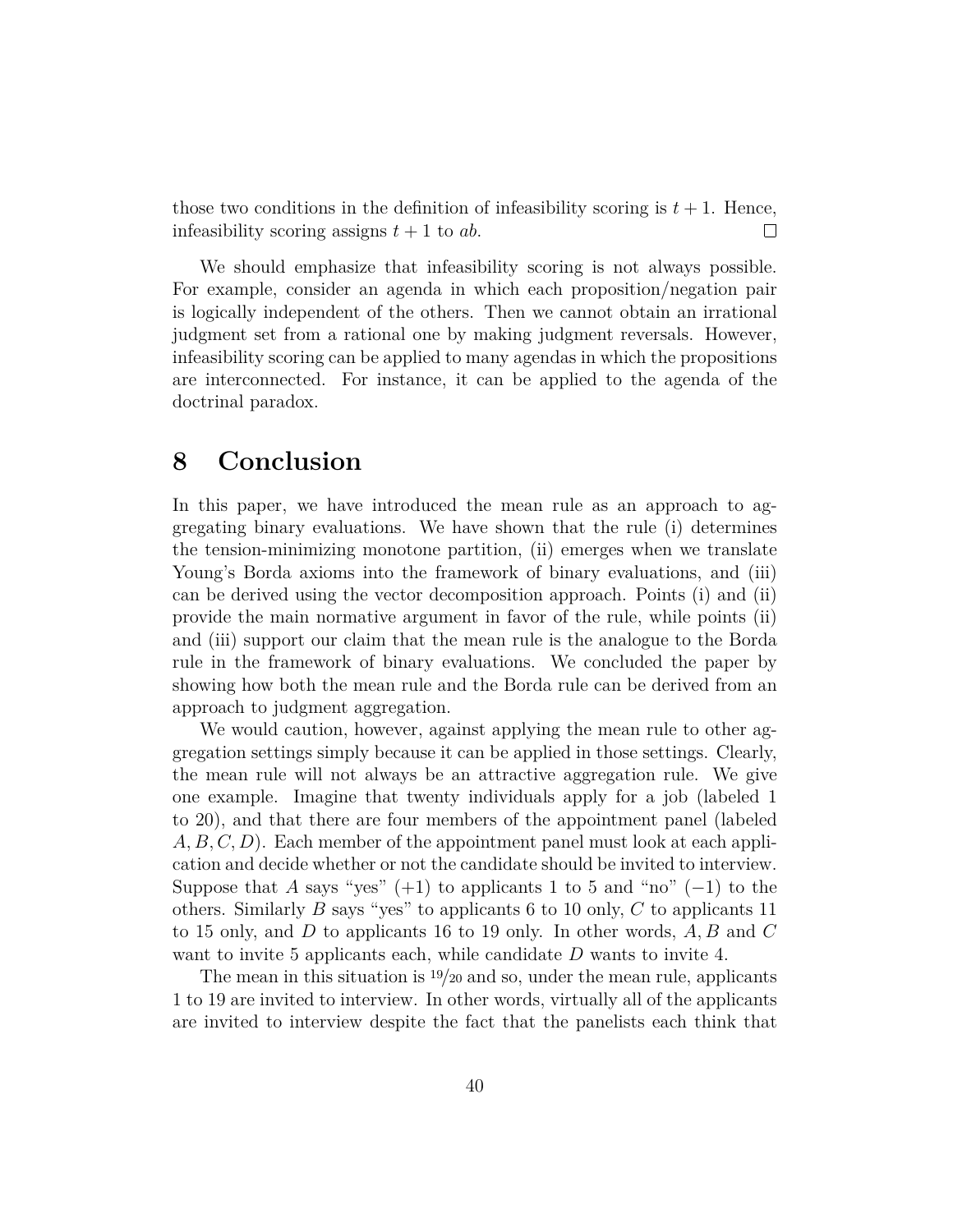only 5 or 4 should be. Moreover, if the fourth panelist says "yes" to two more candidates (applicants 20 and 1) then (with no change in the evaluations of the other panelists) the mean rises to <sup>21</sup>*/*<sup>20</sup> and so only applicant 1 is invited to interview under the mean rule. This collapse in the number of interviewees from 19 to 1 occurs despite the fact that this panelist believes that more candidates should be invited for interview, not fewer.

The reason that the mean rule is less attractive in this example is that the panelists care about the *sizes* of the two parts of the partition.<sup>32</sup> However, the mean rule minimizes tension with size playing a subsidiary role. As we explained in our original student partitioning example, the tensionminimizing partition could well place a single student into the higher-ability group.

Therefore, although this example fits into our framework, it is not an aggregation problem to which the mean rule naturally applies (and the panel would not wish to use it). Perhaps a more appropriate method in this case would be the following. First, determine the mean number of candidates voted for by the members of the panel and round this number to the nearest integer *t*. Then invite for interview the *t* applicants with the greatest total number of "yes" evaluations (using some device to break ties if necessary). Clearly, this is very different to the mean rule.<sup>33</sup>

Another approach would be to apply a "restricted" form of the mean rule to this problem. In this restricted version, we constrain the set of feasible outcomes. We could, for instance, require that all feasible outcomes assign  $+1$  to exactly 5 candidates. We would then choose whichever of these feasible outcomes minimizes tension (as in our original student partitioning problem). Here total tension would correspond to the sum of the tension in the set of interviewed applicants and the tension in the set of non-interviewed applicants. This paper has, however, dealt with the unrestricted version of the mean rule, and we leave consideration of this restricted version to future research.

Finally, in future research, we plan to explore further the properties of what we call "social dichotomy functions". The mean rule is the first example of such a function. More generally, these functions may have dichotomies as

 $32$ In this example, the set of applicants is partitioned into a "invited to interview" set and a "not invited to interview set".

<sup>33</sup>Another approach would be to determine *t* before the votes are cast, and then require each panelist to vote for exactly *t* candidates. The *t* candidates with the greatest total number of votes are chosen for interview. See Peters, Roy and Storcken (2012).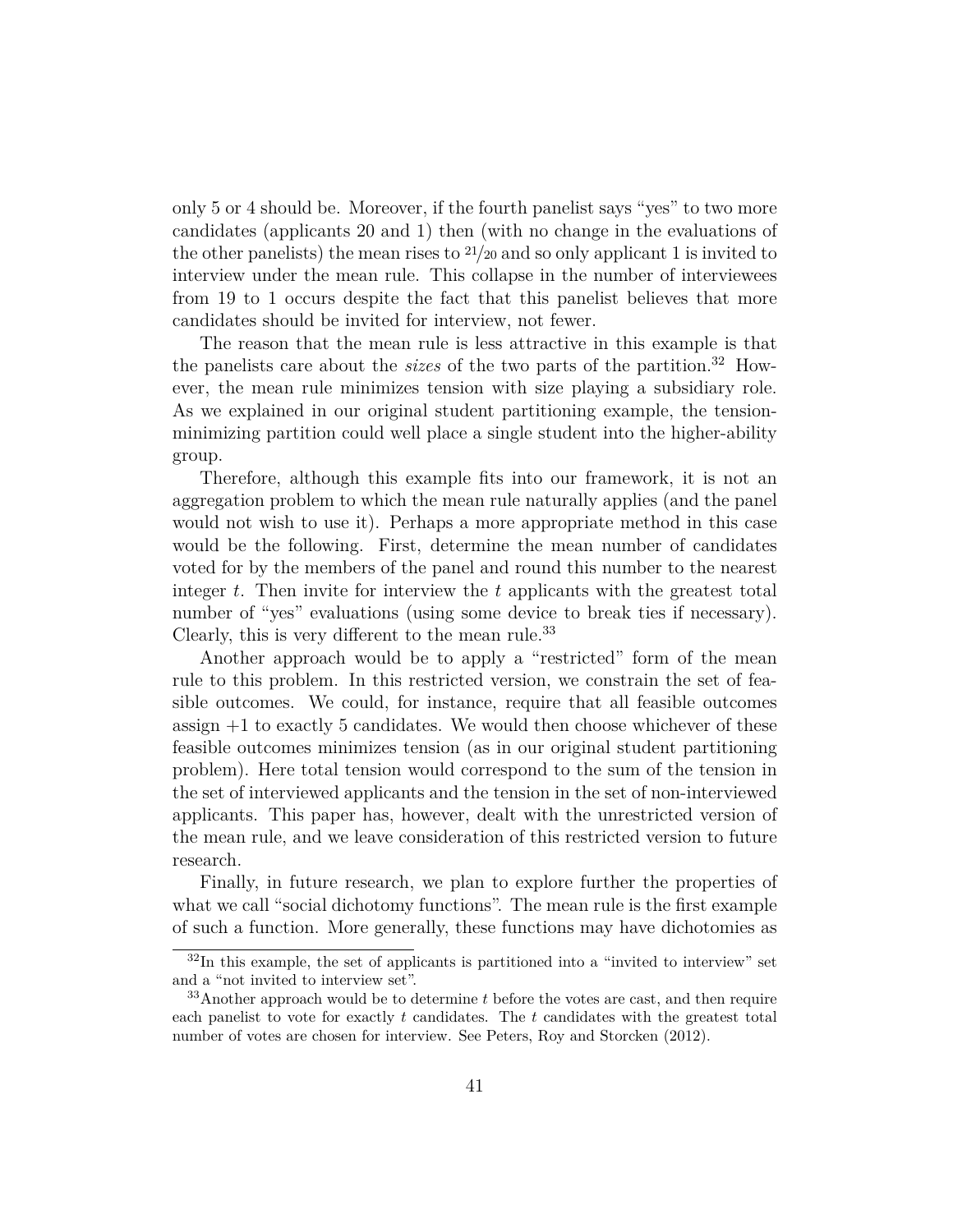inputs (or some other form that provides information about "separation"), and the output is a social dichotomy (or a set of such dichotomies). Other social dichotomy functions exist in addition to the mean rule. Our future paper will explore their properties further.

## **References**

- [1] A. Bogomolnaia, H. Moulin, R. Strong, Collective choice under dichotomous preferences, Journal of Economic Theory 122 (2005) 165-184.
- [2] S. Brams, D. M. Kilgour, W. S. Zwicker, The paradox of multiple elections, Social Choice and Welfare 15 (1998) 211-236.
- [3] F. Croom, *Basic Concepts of Algebraic Topology*, SpringerVerlag, New York (1978).
- [4] F. Dietrich, Scoring rules for judgment aggregation, Social Choice and Welfare 42 (2014) 873-911.
- [5] F. Dietrich, C. List, Arrow's theorem in judgment aggregation, Social Choice and Welfare 29 (2007) 19-33.
- [6] E. Dokow, R. Holzman, Aggregation of binary evaluations, Journal of Economic Theory 145 (2010a) 495-511.
- [7] E. Dokow, R. Holzman, Aggregation of non-binary evaluations, Advances in Applied Mathematics 45 (2010b) 487-504.
- [8] C. Duddy, A. Piggins, Collective approval, Mathematical Social Sciences 65 (2013) 190-194.
- [9] P. C. Fishburn, Condorcet social choice functions, SIAM Journal on Applied Mathematics 33(3) (1977) 469-489.
- [10] F. Harary, Graph theory and electric networks, IRE Trans. Circuit Theory CT-6 (1958), 95-109.
- [11] A. Kasher, A. Rubinstein, On the question "who is a J?": a social choice approach, Logique et Analyse 160 (1997) 385-395.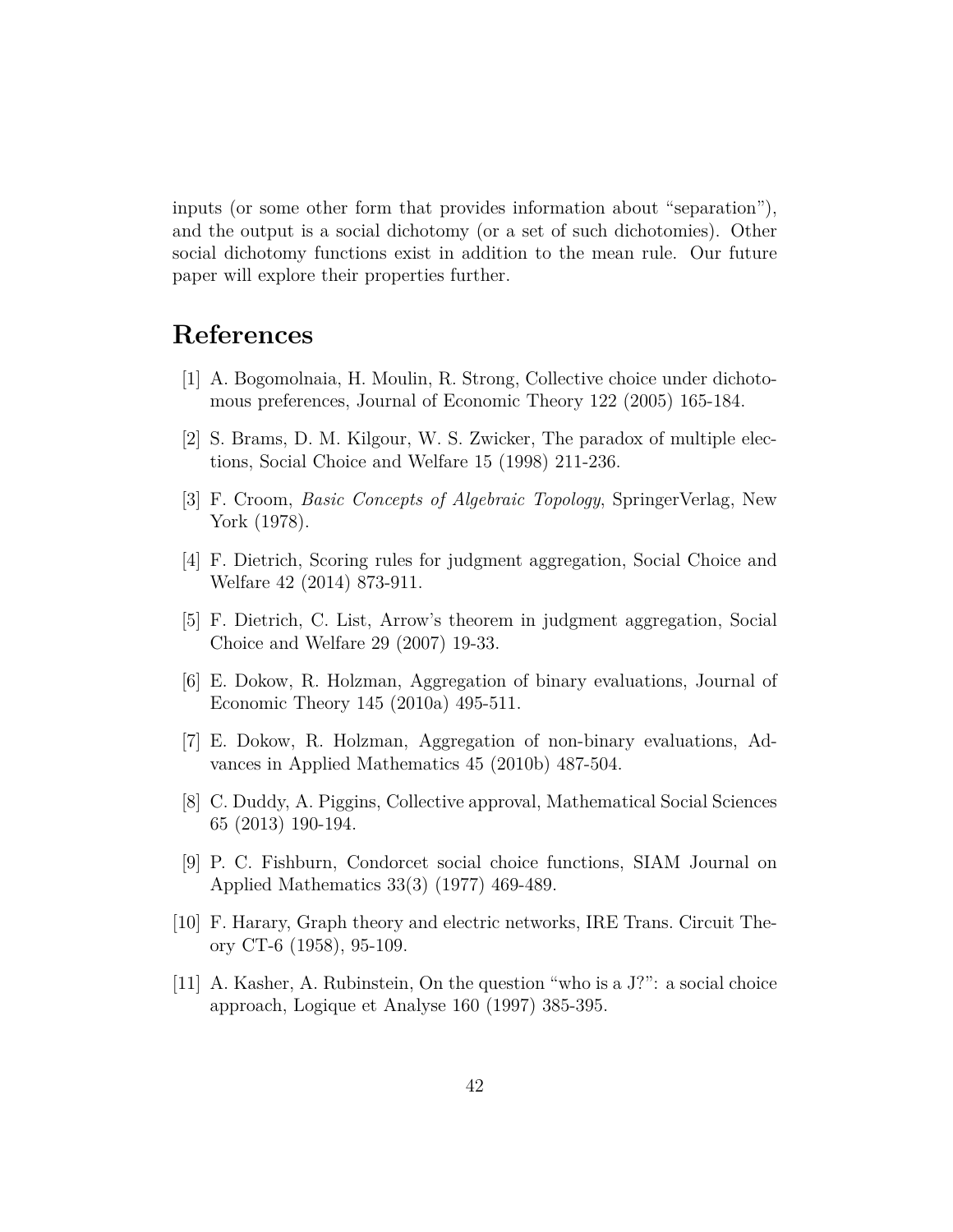- [12] L. A. Kornhauser, L. G. Sager, The one and the many: adjudication in collegial courts, California Law Review 81 (1993) 1-59.
- [13] C. List, Which worlds are possible? A judgment aggregation problem, Journal of Philosophical Logic 37 (2008) 57-65.
- [14] C. List, P. Pettit, Aggregating sets of judgments: an impossibility result, Economics and Philosophy 18 (2002) 89-110.
- [15] C. List, B. Polak, Introduction to judgment aggregation, Journal of Economic Theory 145 (2010) 441–466.
- [16] K. Nehring, C. Puppe, Abstract Arrowian aggregation, Journal of Economic Theory 145 (2010) 467-494.
- [17] S. Nitzan, A. Rubinstein, A further characterization of the Borda ranking method, Public Choice 36 (1981) 153-158.
- [18] H. Peters, S. Roy, T. Storcken, On the manipulability of approval voting and related scoring rules, Social Choice and Welfare 39 (2012) 399-429.
- [19] A. Rubinstein, P. C. Fishburn, Algebraic aggregation theory, Journal of Economic Theory 38 (1986) 63-77.
- [20] D. G. Saari, *Geometry of Voting*, Springer, Berlin, 1994.
- [21] D. G. Saari, *Basic Geometry of Voting*, Springer, Berlin, 1995.
- [22] D. G. Saari, *Decisions and Elections: Explaining the Unexpected*, Cambridge University Press, Cambridge, 2001a.
- [23] D. G. Saari, *Chaotic Elections: a Mathematician Looks at Voting*, American Mathematical Society, 2001b.
- [24] D. G. Saari, *Disposing Dictators, Demystifying Voting Paradoxes: Social Choice Analysis*, Cambridge University Press, Cambridge, 2008.
- [25] R. Wilson, On the theory of aggregation, Journal of Economic Theory 10 (1975) 89-99.
- [26] H. P. Young, An axiomatization of Borda's rule, Journal of Economic Theory 9 (1974) 43-52.